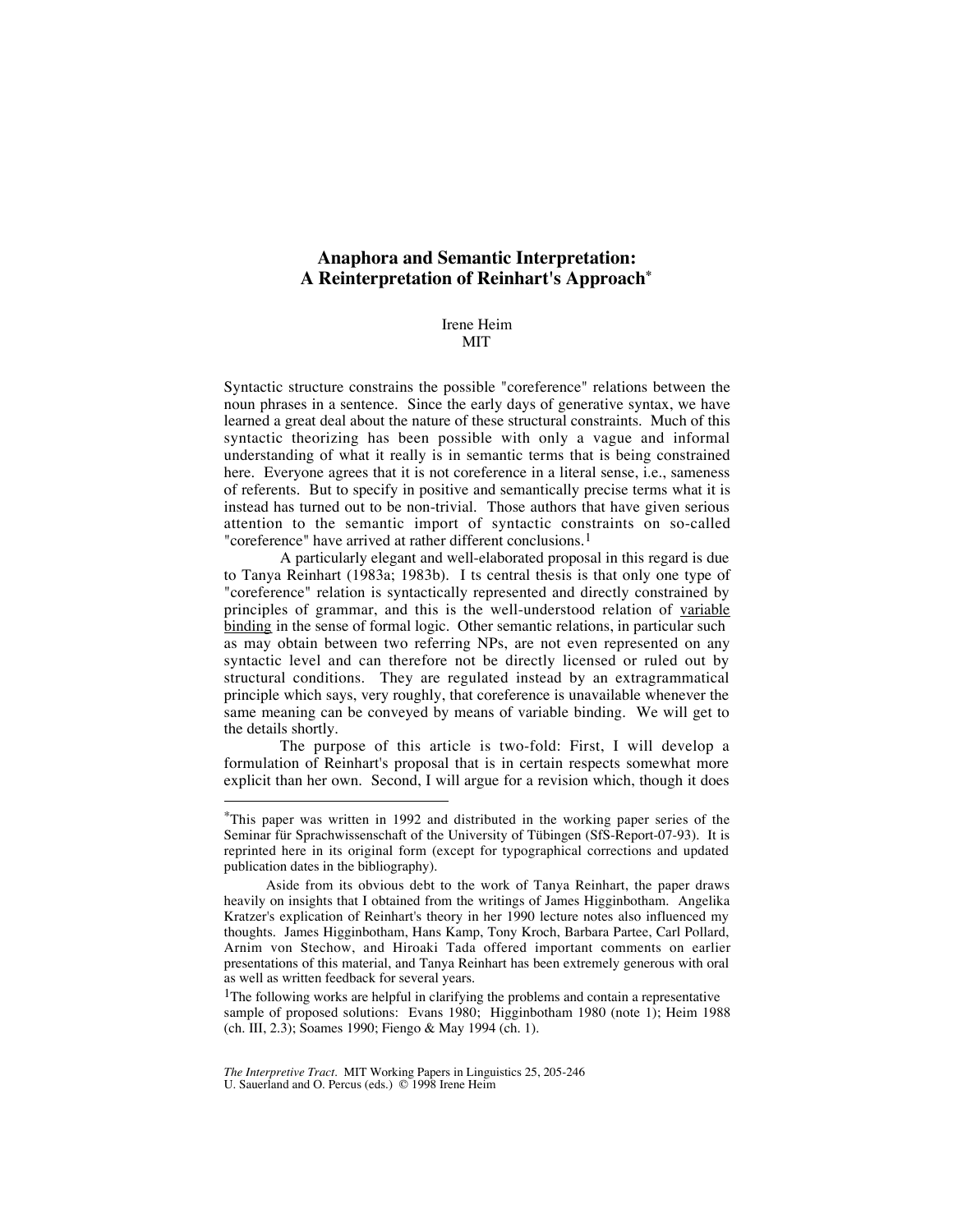leave practically all of Reinhart's substantive insights intact, leads to a theory which no longer fits the summary I just gave. In particular, the revised theory implies that bound variable anaphora does not enjoy a special status, but coreference anaphora is syntactically represented in exactly the same way.

The reader is warned, first, that it is not the purpose of this article to survey or evaluate the competitors to Reinhart's approach which are already found in the literature. Aside from some scattered allusions, they will be disregarded. Of course, if there already is a successful alternative to Reinhart's approach on the market, then this makes the present enterprise more or less irrelevant. I do not believe that there is, but it would take a separate paper (or several) to explain just why not. Second, I will also disregard the numerous criticisms that other authors have already put forward against Reinhart.2 Some of them, I believe, have been successfully countered or happen not to apply against my particular formulation of her ideas. Others remain unrefuted, and most of those will threaten the revised theory I endorse no less than Reinhart's original version. For instance, I inherit what are likely to be the wrong descriptive generalizations about Weak Crossover<sup>3</sup> and about ellipsis<sup>4</sup>. If I am lucky, appropriate remedies for these and other shortcomings will not undermine my main points, but for all I know they might. Apart from these objections, which I am simply not competent to deal with, I neglect others for mere reasons of space. In particular, I omit all discussion of Binding Condition C, even though I defend claims that are not consistent with Reinhart's position on this matter.<sup>5</sup>

## **1. Reinhart's theory**

Reinhart's theory of the syntax and semantics of anaphoric relations is best known from her book *Anaphora and Semantic Interpretation* (Reinhart 1983a). My exposition mostly follows the more recent summary in Grodzinsky  $\&$ Reinhart 1993 (henceforth G&R). I take the liberty of making some small technical changes to suit my personal tastes and habits, but these should not distort any of the substantive ideas.

Let us begin with the central assumptions about the derivation and well-formedness of S-structure (SS). We have free, optional indexing. Any NP may, but need not, be assigned an index (a numerical subscript), and different

 <sup>2</sup>See especially Lasnik 1989 (ch. 9) and references cited there.

 $3$ For counterexamples and alternative proposals, see especially Higginbotham 1980 and Stowell 1987.

<sup>&</sup>lt;sup>4</sup>Reinhart and the present work basically follow Sag 1980, which is problematic in light of a number of more recent studies (see especially Dalrymple, Schieber, Perreira 1991, Kitagawa 1991, and Fiengo & May 1994.)

 $5I$  am persuaded that Condition C is required in the syntax in order to predict the

distribution of bound variable construals for epithets, as shown, e.g., by Haïk 1984 (204f.), Lasnik 1989 (ch. 9), and Higginbotham 1994. This point is independent of the argument that I have with Reinhart in this article. Once Condition C is reintroduced alongside A and B, most of what I say about Condition B below will probably carry over mutatis mutandis to C.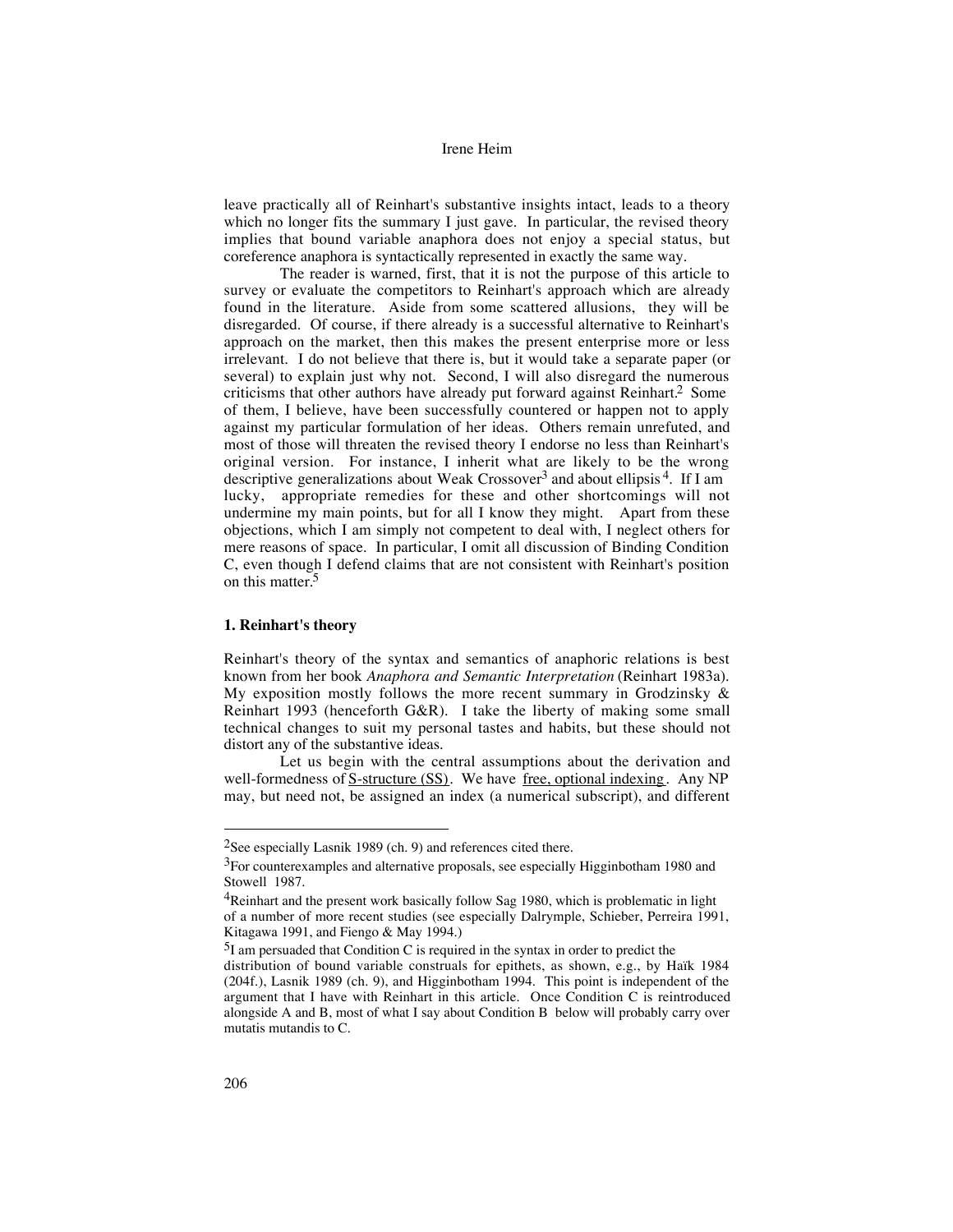## Anaphora and Semantic Interpretation

NPs in a sentence may receive the same or different indices. For instance, we can assign (1) any of the following indexings (among others<sup>6</sup>), though (as we will see below) some of these lead to derivations that are later filtered out as illformed or uninterpretable.

- (1) Every boy called his mother.
	- a. every boy<sub>1</sub> called his<sub>1</sub> mother
	- b. every boy<sub>1</sub> called his<sub>2</sub> mother
	- c. every boy called his<sub>1</sub> mother
	- d. every boy<sub>1</sub> called his mother
	- e. every boy called his mother

One important filter consists of the Binding Theory conditions A and B, which apply at SS:

- (2) Binding Conditions:
	- A. An anaphor is A-bound in its GC.
	- B. A pronominal is not A-bound in its GC.

(2) presupposes a lexical categorization into anaphors (in particular reflexive pronouns) and pronominals (non-reflexive personal pronouns). It also presupposes suitable characterizations of "Governing Category" (GC), for which the reader is referred to the syntactic literature. Moreover, it relies on the following definitions, which in turn appeal to standard definitions of "Aposition" and "c-command" (most of the time, it will not matter which particular version).

- (3) a.  $\alpha$  binds  $\beta$  iff  $\alpha$  c-commands and is coindexed with  $\beta$ .
	- b.  $\alpha$  A-binds  $\beta$  iff  $\alpha$  binds  $\beta$  and  $\alpha$  is in an A-position.

None of (1a-e) happen to be filtered out by the Binding Conditions, but the reader is surely familiar with examples that would be.

From SS, a transformational derivation leads to Logical Form (LF). The main operation of interest in this derivation is so-called Quantifier Raising (OR). Contrary to what its name suggests, it applies optionally and freely to all types of NPs. (But again, derivations in which QR has failed to apply will often be ruled out by yielding uninterpretable outputs.) Specifically, QR is assumed to apply in the following fashion: It replaces an indexed NP  $\alpha_i$  by a coindexed trace, adjoins  $\alpha$  (without the index!) to a dominating node, and prefixes the sister constituent of  $\alpha$  with a lambda operator indexed i. Schematically:

 <sup>6</sup>For instance, I neglected the additional option of indexing the NP *his mother*.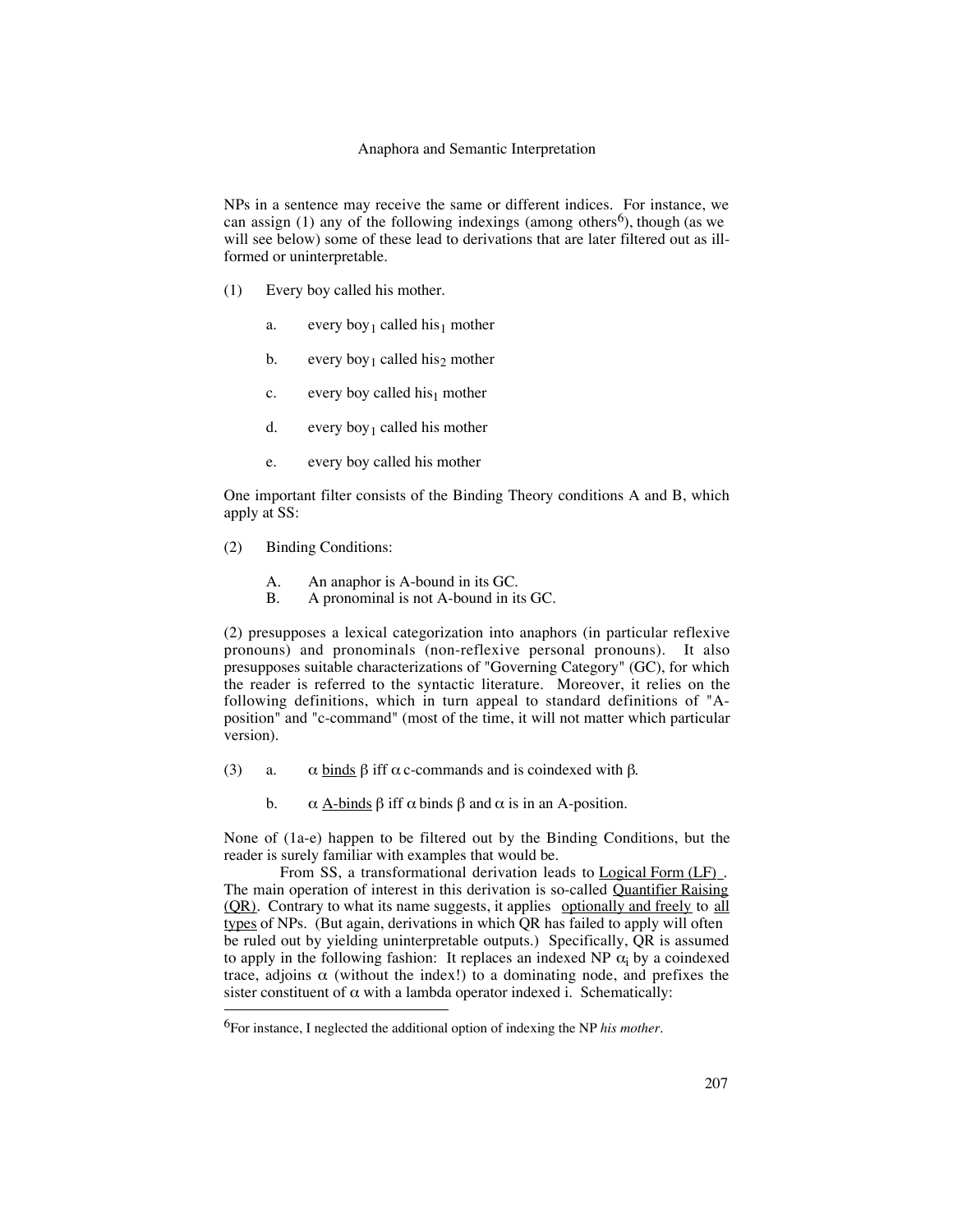$(4)$  QR:  $[s \dots \alpha_i \dots] \Rightarrow [s \alpha \lambda_i [s \dots t_i \dots] ]$ 

For example, the result of applying QR to *every boy<sub>1</sub>* in (1a) is (1f).

(1) f. every boy  $\lambda_1[t_1]$  called his<sub>1</sub> mother]

Our formulation implies that an NP needs to have an index in order to be able to undergo QR; this means, e.g., that *every boy* cannot be QRed in (1c) or (1e). This in itself presumably doesn't jeopardize the derivations, because quantifiers in subject position are straightforwardly interpretable in situ, there being no semantic type mismatch.

LFs are then submitted to the following definition of "variable" and the associated filter.

 $(5)$  a. An index is a variable only if it is (i) on a λ, or (ii) on a trace and bound by a  $\lambda$ , or (iii) on a pronominal or anaphor and A-bound.

b. All indices must qualify as variables.

(5) cuts down on the number of possible derivations quite considerably. For one thing, it implies that all (overt) NPs apart from anaphors and pronominals, in particular all quantifiers and proper names, must wind up without an index. This means they must either start out unindexed at SS, or else undergo QR and thereby transfer their index to the  $\lambda$ . (Which makes QR effectively obligatory for *every boy1* in (1a,b,d).) From a semantic point of view, it makes sense not to allow indices on quantifiers and names: on standard assumptions, the meanings of such NPs are completely determined by the lexical entries for the words in them and compositional rules; an index has no conceivable semantic contribution to make and would thus have to be ignored anyway if it were present.

(5) also implies that LFs cannot contain any free variables ("free" in the sense of standard logic book definitions). For instance, the result of QRing only *every boy<sub>1</sub>* in (1b) is not a legitimate LF, because the index 2 is not sanctioned by any clause of (5). (The only chance of rescuing this derivation would be by QRing *his*<sub>2</sub> as well.)

(1) g. \* every boy  $\lambda_1[t_1 \text{ called his}_2 \text{ mother}]$ 

(5) moreover incorporates a version of the Weak Crossover prohibition, by disallowing locally A-bar-bound pronouns. So the derivation  $(1a)/(1f)$  is wellformed, because the pronoun  $his_j$  winds up A-bound by the QR-trace  $t_j$ , but its counterpart with subject and object reversed would not be:

- (6) a. SS: his<sub>1</sub> mother called every boy<sub>1</sub>
	- b. LF: \* every boy  $\lambda_1$ [his<sub>1</sub> mother called t<sub>1</sub>]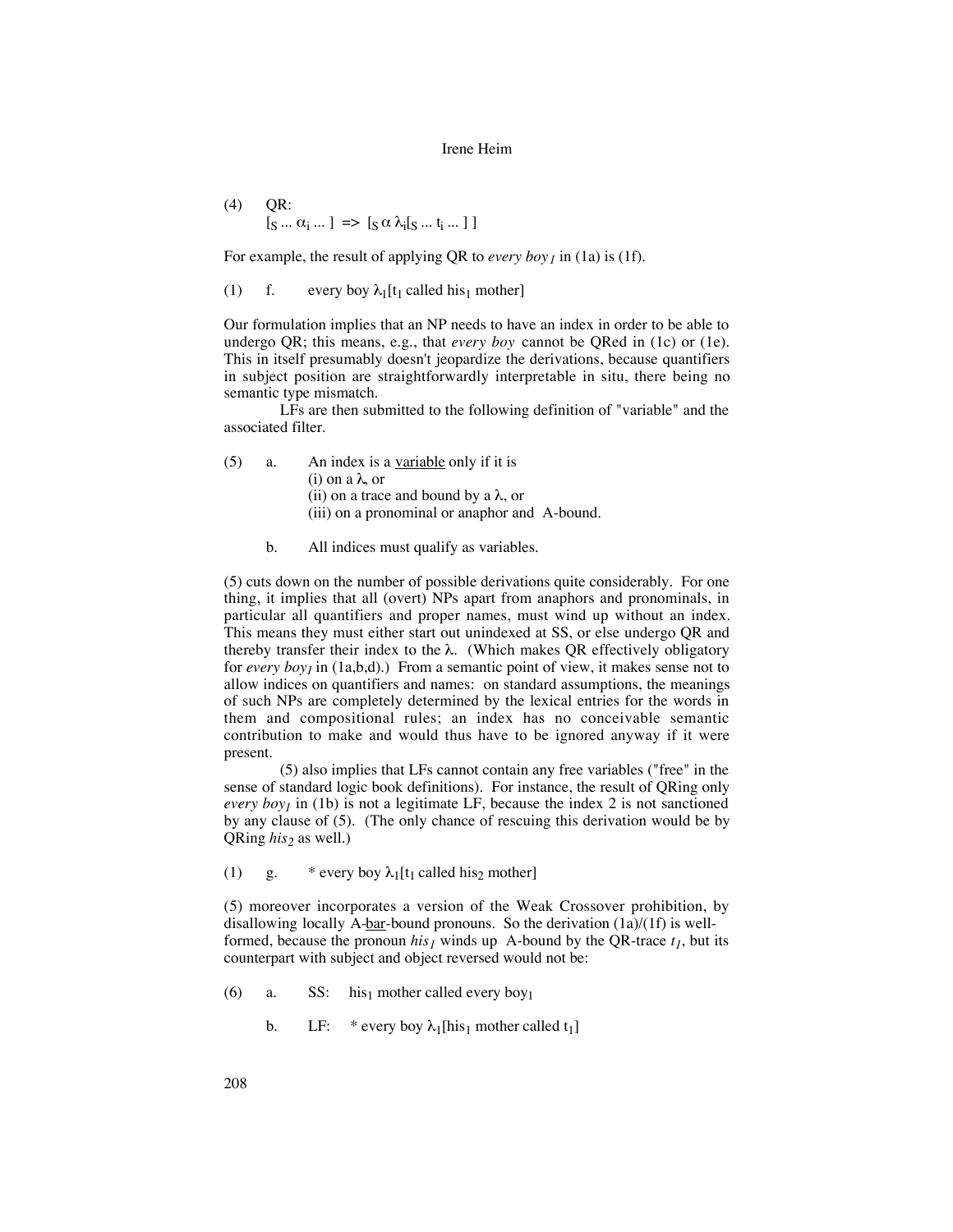The index on *his* in (6b) fails to count as a variable, because its only binder is the  $\lambda$  rather than an A-position.

Finally, LFs are semantically interpreted. I can be informal about this here, because how it works is mostly obvious.  $\lambda$ 's, of course, are functional abstractors. Variables in the sense defined in (5) are treated like variables in logic (with occurrences of the same numerical index counting as occurrences of the same variable, and occurrences of distinct numerical indices as occurrences of distinct variables). A constituent that bears an index simply inherits the interpretation of its index. For this reason, it is harmless and natural to refer to the whole indexed NP as a "variable", though strictly speaking, the variable is just the index.

Pronouns without indices are deictic and the utterance context has to provide referents for them. Apart from sortal restrictions due to the pronoun's gender, number, and person features, this reference assignment is a result of interacting pragmatic factors, including salience and overall plausibility. Moreover, it is constrained by the following principle, which constitutes the most distinctive ingredient of Reinhart's approach.

(7) Coreference Rule:

α cannot corefer with β if an indistinguishable interpretation can be generated by (indexing and moving β and)<sup>7</sup> replacing  $\alpha$  with a variable A-bound by the trace of  $β$ .

The next section is entirely devoted to illustrations of (7), which will also serve to clarify some of the concepts it employs, notably "interpretation" and "indistinguishability".

## **2. Reinhart's Coreference Rule applied to examples**

This section parallels the discussion of the Coreference Rule in G&R, section 2.3. In particular, my example groups (ii) - (v) are all taken from their list, with one systematic alteration: Since I am not dealing with Condition C effects at all in this paper, I have replaced all apparent Condition C violations by similar examples that look as though they violate Condition B.

## **2.1. Group (i): basic cases**

Let's look at three primitive examples containing the proper name *John* and a masculine singular pronoun.

- $(8)$  John saw him.
- (9) John saw his mother.
- $(10)$  His mother saw John.

<sup>&</sup>lt;sup>7</sup>The parenthesized part of the instructions can be skipped if  $\beta$  was already QRed in the original structure.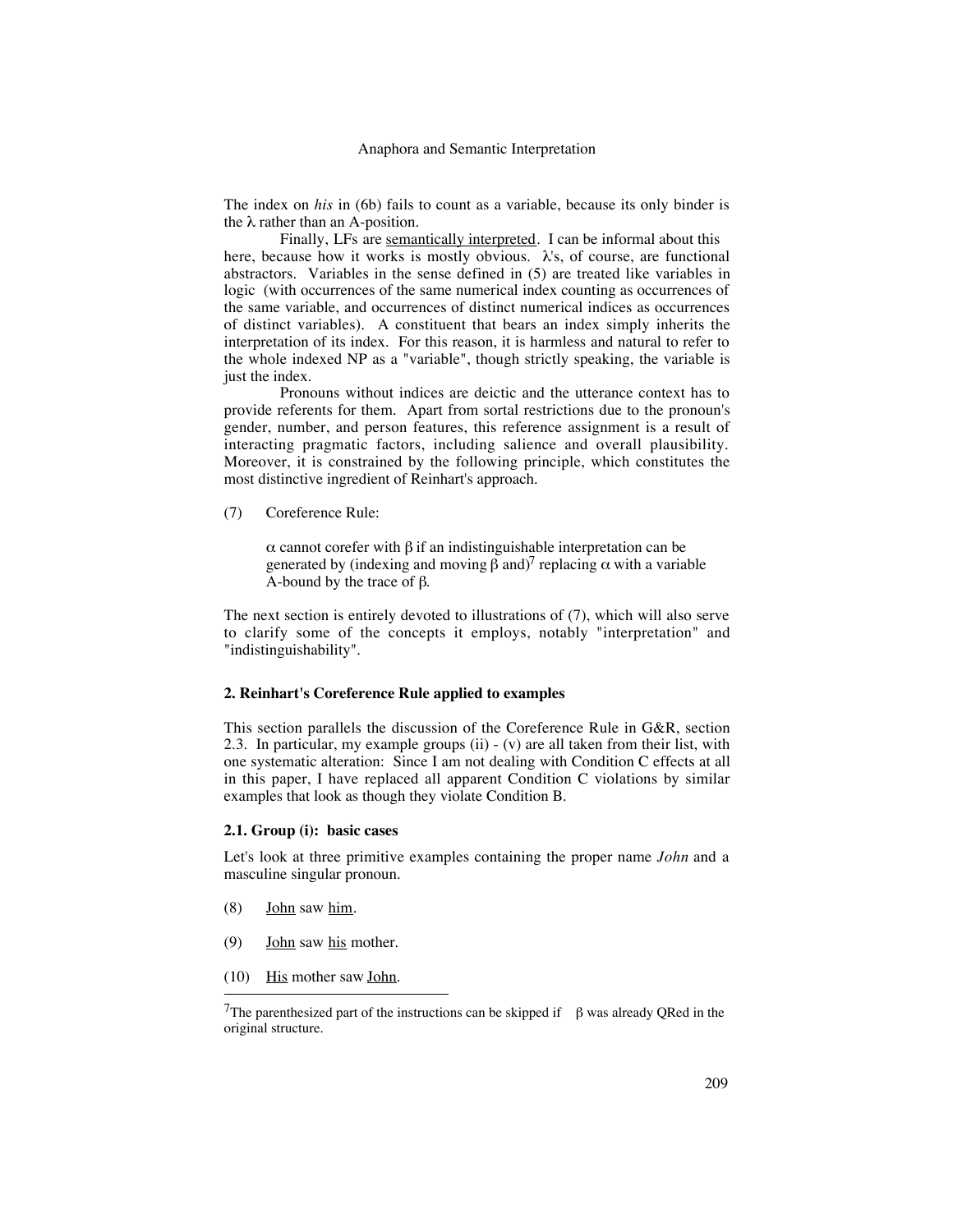In each case, we are interested in the possible relations between the interpretations of the name and the pronoun. This breaks down into two questions: First, can the two stand in a variable binding relation? Second, can they corefer? The predictions turn out to be the following: (8) allows neither binding nor coreference; (9) allows binding but not coreference; and (10) allows coreference but not binding. Here is how they are arrived at:

When we ask whether the *him* in (8) could be a variable bound by *John*, we can't, of course, mean this quite literally; proper names are not variable binders, after all. What we really mean is whether the pronoun could be a variable bound by the  $\lambda$  that arose from QRing the name. So the question of whether binding is possible in  $(8)$  turns on the well-formedness of the following derivation.

(8) a. SS:  $*$  John<sub>1</sub> saw him<sub>1</sub>

b. LF: John  $\lambda_1[t_1 \text{ saw him}_1]$ 

Though all indices in the LF (8b) qualify as variables and there is no obstacle to interpretability, this derivation is already filtered out at SS by Binding Condition B.

Could the two NPs corefer? For this we would need an LF as in (8c) (trivially derived from an identical SS in which no NP was indexed) and an utterance context that furnishes the reference assignments indicated by the pointers underneath.

(8) c. LF:John saw him ↓ ↓ j j

I will make use of this notation to specify utterance contexts throughout the paper: Each referring NP in the LF is connected by an arrow to its contextually supplied referent. The lower-case letters stand for individuals out there in the world, with each letter representing a unique individual and each individual represented by a unique letter.

There would be nothing wrong with the interpretation indicated in (8c), if it weren't for the Coreference Rule. This rule instructs us to look for an alternative LF that results by certain specified alterations from that in (8c) and to make sure that it wouldn't yield an indistinguishable interpretation. A potential such alternative happens to be the LF we already saw in (8b), set in this context:

(8) d. LF: John 
$$
\lambda_1[t_1 \text{ saw him}_1]
$$
  
 $\downarrow$   
j

This differs minimally from (8c) in just the way that (7) instructs us: Of our two NPs in (8c) that were candidates for a coreferring pair, the first (*John*) has been indexed and QRed and the second  $(his)$  has been replaced by a variable  $(his)$ that is A-bound by the trace of the former. It is an interpretable LF, notwithstanding the fact that it (because it would have to derive from a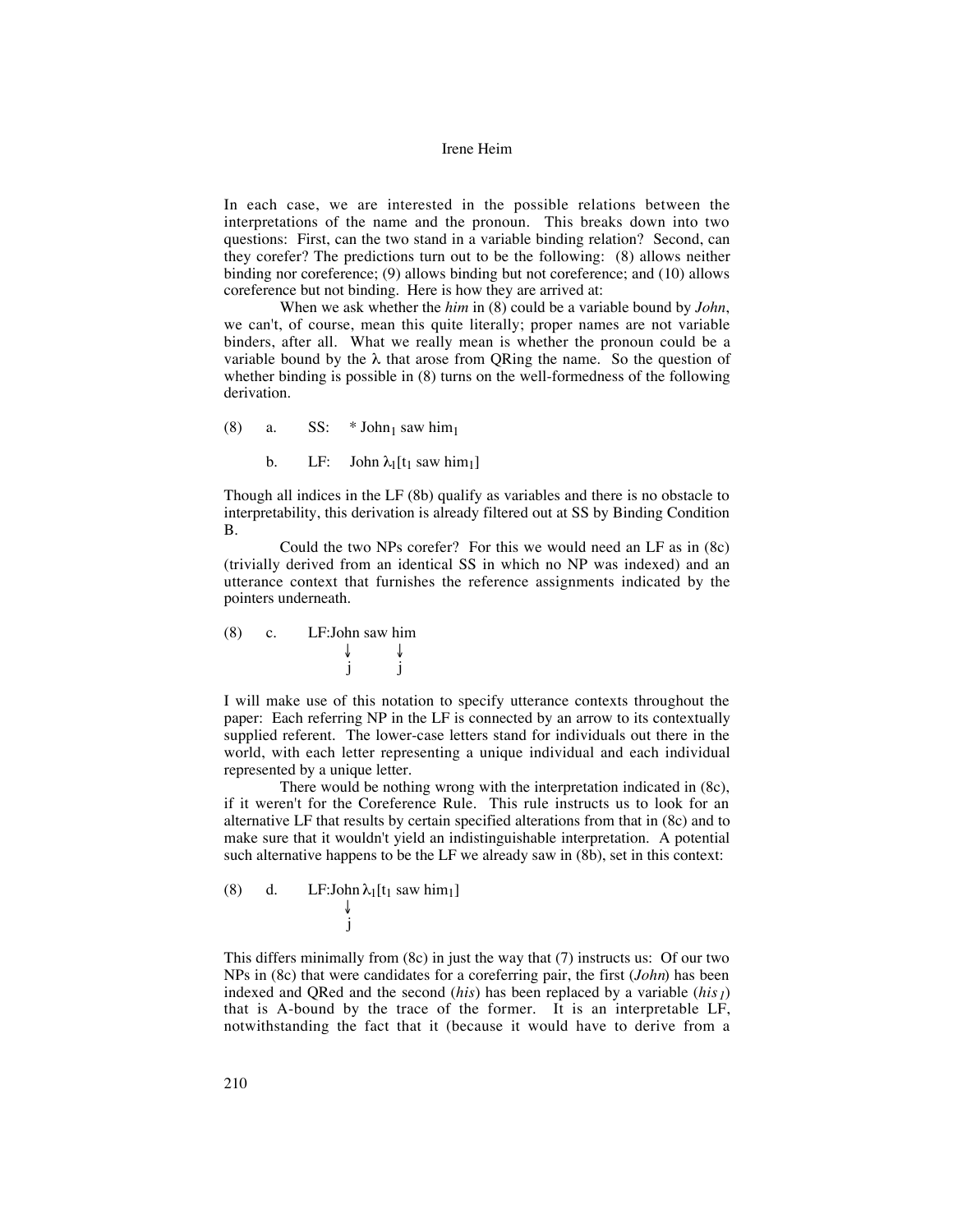Condition B violation at SS) is not part of a well-formed derivation for any English sentence.<sup>8</sup>

Now we must determine whether there is any difference in the interpretations of (8c) and (8d). Suppose for now this is to be done by comparing the propositions expressed by each LF in its indicated context . It turns out that these are the same:  $(8c)$  is true in any world where j saw j, and so is (8d). So (8d) represents an indistinguishable interpretation from (8c), and therefore the Coreference Rule says that (8c) is not a permissible interpretation for (8). In short, the option of coreference in (8) is preempted by the existence of (8d).

Let's turn to (9).

 $(9)$  **John** saw his mother.

Here, binding is evidently predicted possible, the following derivation being well-formed on both levels.

- (9) a. SS: John<sub>1</sub> saw his<sub>1</sub> mother
	- b. LF: John  $\lambda_1[t_1]$  saw his<sub>1</sub> mother]

But coreference is not. A coreferential interpretation would look like this:

(9) c. LF: John saw his mother ↓ ↓ j j

But under the Coreference Rule, this is preempted by  $(9d)$  (=  $(9b)$  plus a context).

(9) d. LF: John 
$$
\lambda_1[t_1 \text{ saw his}_1 \text{ mother}]
$$
  
\n $\downarrow$   
\n $\text{j}$ 

Both of these express the proposition that j saw j's mother.

(As G&R acknowledge in footnote 13, it might be preferable to predict this example to be ambiguous between a bound and a coreferential reading. They suggest that this could be accomplished by a revision of (7) that confines its application to those examples which involve prima facie violations of Condition B, in a sense they make precise. I will adopt a similar proposal below, but set the issue aside for the time being.)

 ${}^{8}$ I have chosen to read (7) in such a way that the potential alternative structures to be considered in applying this principle need not be part of complete grammatical derivations. Alternatively, one might impose this further requirement, in which case the *him* in (8c) would have to be replaced by a *himself<sub>1</sub>* in (8d). Most renditions of Reinhart's proposal seem to assume the latter. It doesn't seem to make any difference for the cases considered here, but see footnote 12 of G&R (and apparently Reinhart (1991a), which I haven't seen).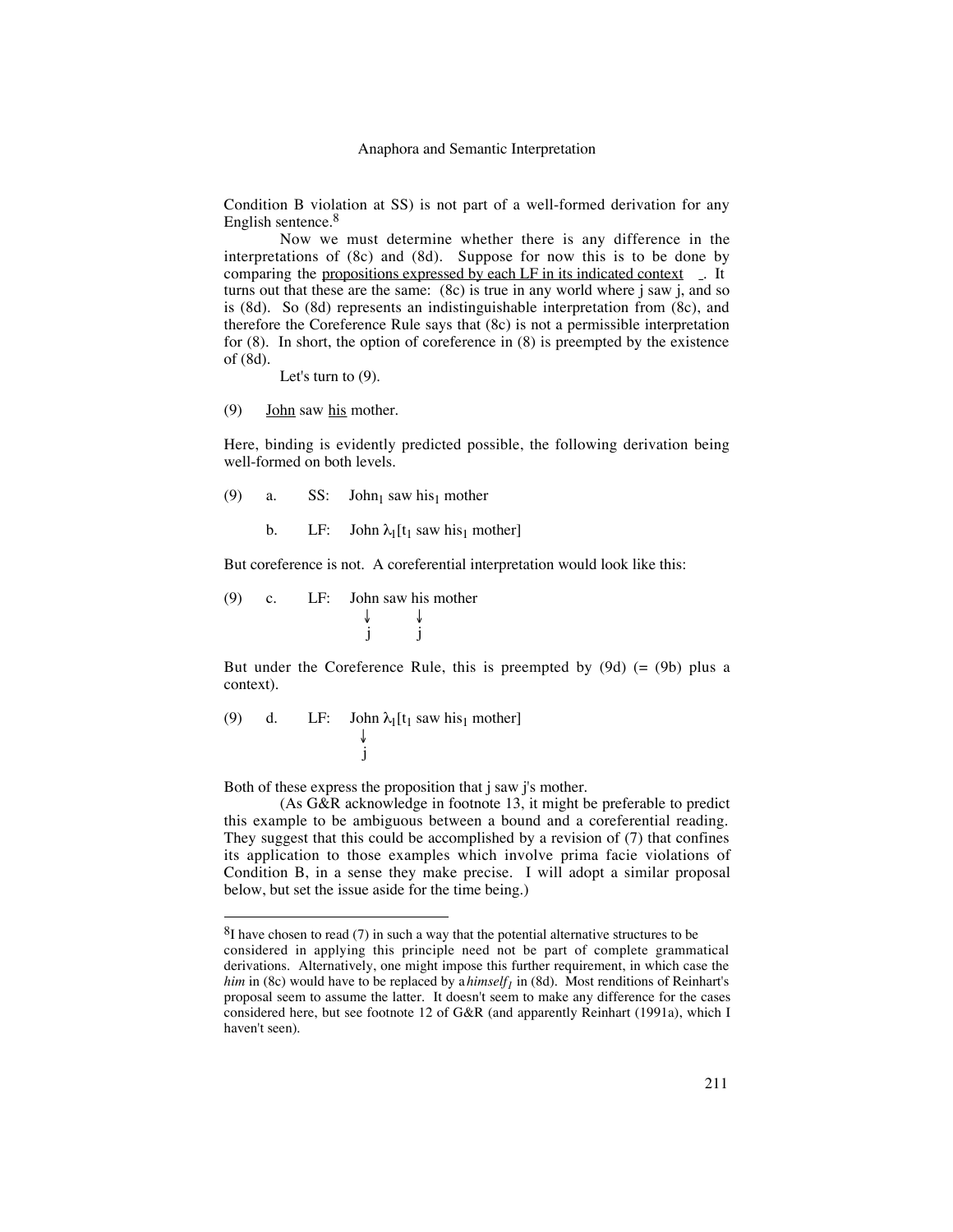In (10), we have the reverse prediction.

(10) His mother saw John.

Binding is out, because (as we already saw with (6b)), the requisite structure contains an index on  $his<sub>1</sub>$  that fails to qualify as a variable.

(10) a. \* John  $\lambda_1$ [his<sub>1</sub> mother saw t<sub>1</sub>]

But coreference is, for this very reason, allowed. (10b) depicts the relevant interpretation.



This is not preempted by any other structure. Why not? Because the closest we can come to constructing a potential competitor according to the specifications of (7) is to index and QR *John* and coindex *his* with its trace, but then we have precisely (10a), where  $his<sub>1</sub>$  is not a variable.

These three examples should have clarified some mechanical aspects of the Coreference Rule. They also gave us the opportunity for a first stab at elucidating the notion of indistinguishable interpretations, but we will soon see that there is more to this notion than we have so far uncovered.

## **2.2. Group (ii): examples with** *only*

(11) illustrates another type of example which has the superficial appearance of a Condition B violation and which Reinhart cites in support of the Coreference Rule. (I won't talk about analogous cases with other focussing particles such as *even*.)

(11) (Everybody hates Lucifer.) Only he himself pities him.

Why is (11a), with coreference, an available interpretation and not preempted by the binding-alternative (11b)?

(11) a. only he himself  $\lambda_1[t_1$  pities him]  $\downarrow$  ↓ ↓ l l

```
b. only he himself \lambda_1[t_1] pities him<sub>1</sub>]
      ↓
l
```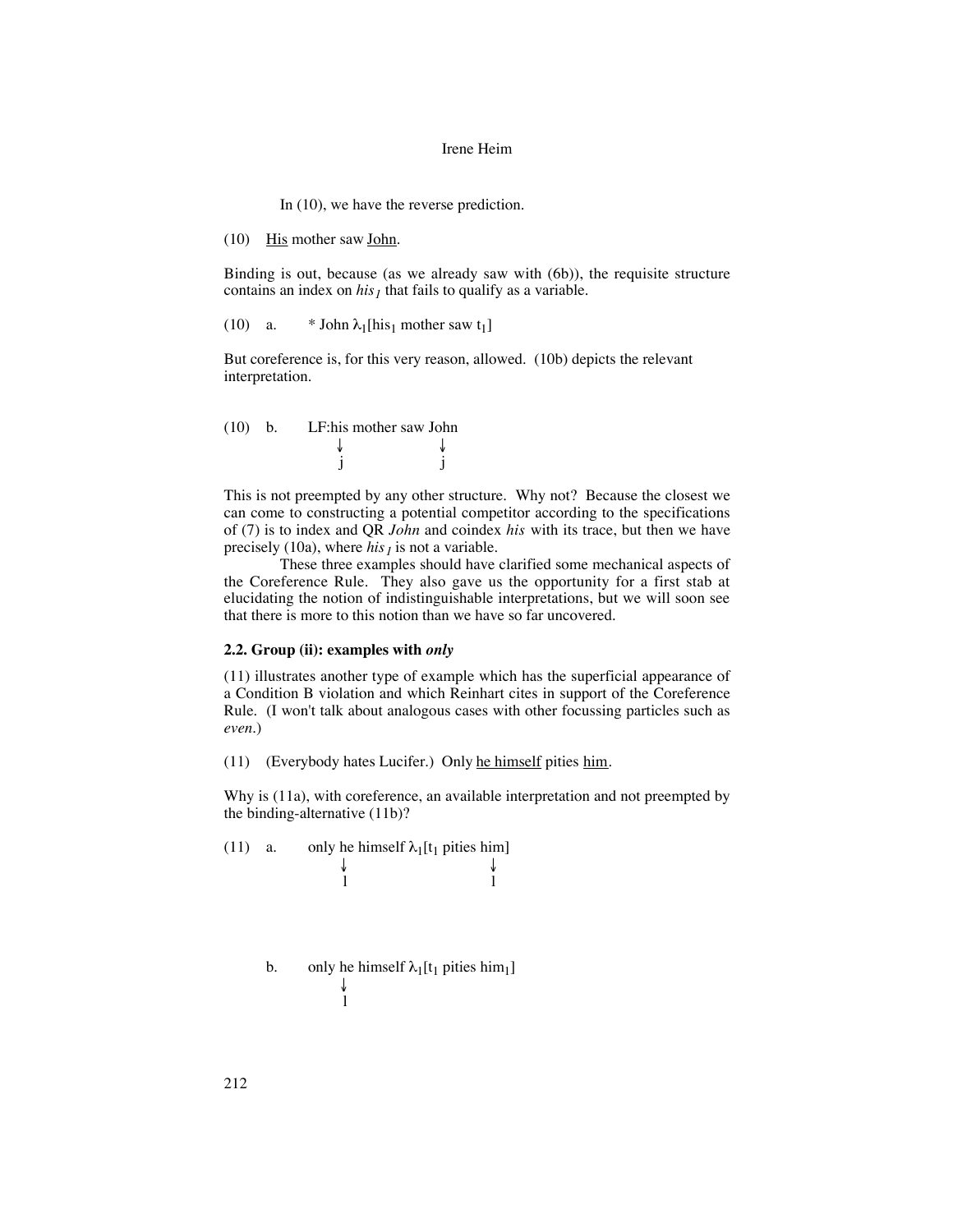Well, that's obvious. We don't need to cast around for subtle differences here. These two LFs have manifestly different truth conditions. (11a) says that nobody besides Lucifer pities Lucifer, whereas (11b) claims that there are no other self-pitiers.

Actually, a closer look at (11b) reveals a potential problem with this application of (7). Notice that what corresponds to the α and β of (7) here are the NPs *him* and *he himself* respectively. It is these two, after all, whose coreference is to be licensed. When we construct the potential competing structure according to the specifications of  $(7)$ , we are supposed to coindex  $\alpha$ with the trace of  $\beta$ . But the trace  $t_1$  with which we coindexed  $\lim_{t \to \infty} (11b)$  is not really the trace of *he himself*, but rather the trace of *only he himself*. That is a different NP, and not a referring one, hence not a possible choice for β in the first place.

In short, if this is indeed the way in which  $G \& R$  intend the Coreference Rule to apply to this example, then they must somehow be assuming that for the purposes of  $(7)$ ,  $t<sub>1</sub>$  in  $(11b)$  counts as a trace of *he himself*. That seems a little bit hokey, but there is something to be said for it. I will return to the matter in section 5.3.3 below.

## **2.3. Group (iii): identity under debate**

Coreference is systematically possible in Condition B configurations when we are dealing either with explicit identity statements or with other utterances in discourse contexts where the identity of the referents is unknown or at issue. A representative example is the second to last sentence in (12).

- (12) A: Is this speaker Zelda?
	- B: How can you doubt it? She praises her to the sky. No competing candidate would do that.

Nothing is wrong with this if the woman in question indeed is Zelda and the pronouns thus corefer. Nothing is even wrong if the speaker knew this all along and makes no secret of it. Reinhart's Coreference Rule is meant to throw light on this well-known phenomenon.

Needless to say, variable binding is ruled out in the familiar way by Condition B at SS. Coreference amounts to the following interpretation:

(12) a. she praises her to the sky ↓ ↓ z z

We must show that (12a) is not preempted under the Coreference Rule by any other structure. A potential competitor with the right linguistic shape would be (12b).

(12) b. she  $\lambda_1[t_1]$  praises her<sub>1</sub> to the sky] ↓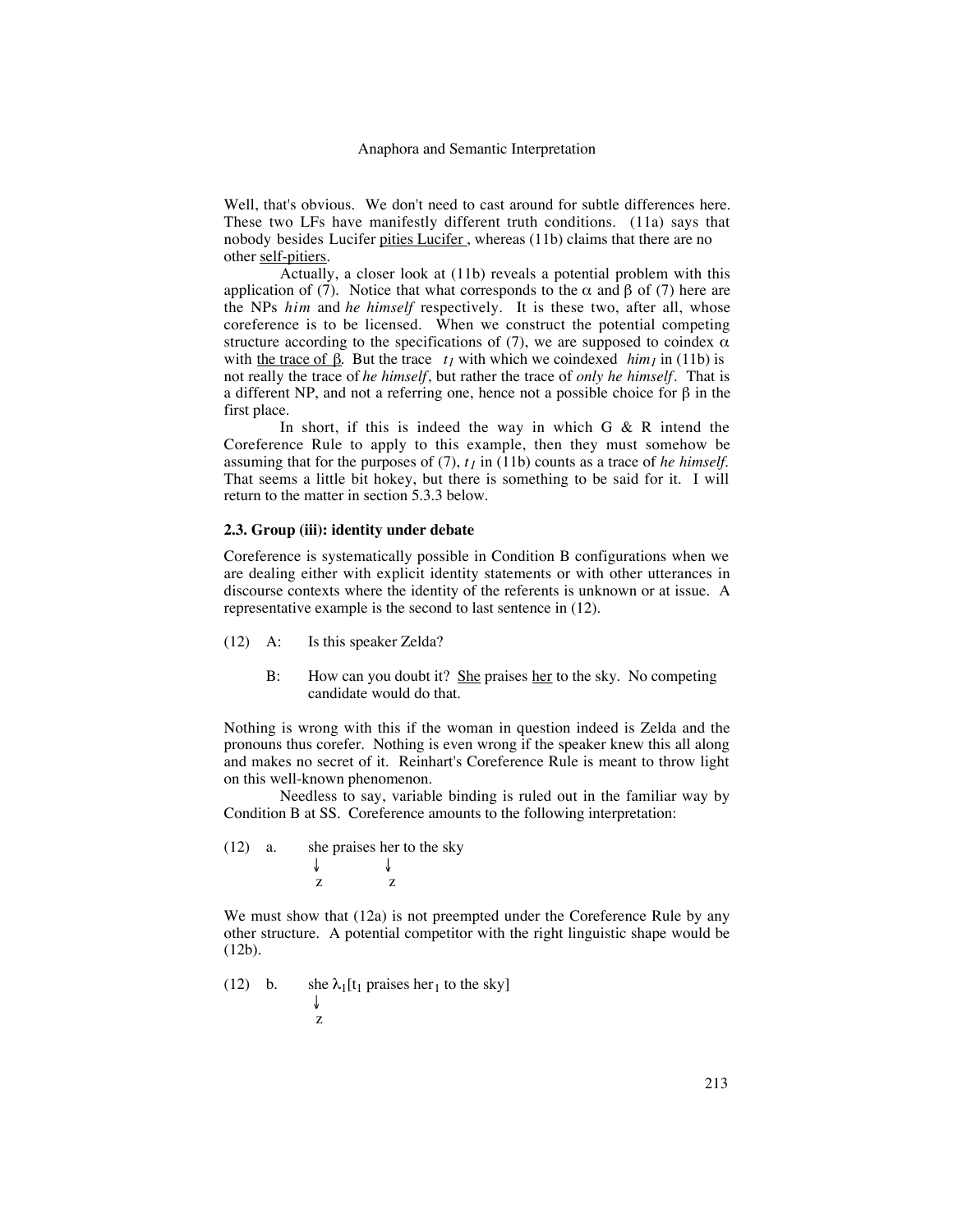If this doesn't qualify to preempt (12a), it can only be because its interpretation is distinct. Is it?

Not if we just compare the propositions expressed. They are one and the same, viz. that z praises z to the sky. So if we continue to interpret the Coreference Rule in the way we did in the previous sections, it founders on this example. Alternatively, we must look for a more suitable notion of indistinguishable interpretation that will make it work right. The latter is, of course, what Reinhart intends.

It is commonplace in the philosophical literature (especially on identity statements) to distinguish the proposition expressed by an utterance from its cognitive value.<sup>9</sup> When the utterance contains referring terms  $10$ , the proposition expressed depends only on their referents, but the cognitive value depends also on the way these referents are presented. In the context of our example (12), for instance, the person z presents herself to the interlocutors in two different guises: First, they have a current visual impression of her, standing on the platform over there and speaking. Second, they carry in their memory an entry with various pieces of information about her, including that she is called "Zelda".

Now when it comes to processing our sentence *she praises her* in (12), what intuitively goes on seems to be this: Each of the two pronouns connects to its referent z via one of these two guises. *She*, because of a perceived anaphoric link to the subject *this speaker* of the preceding sentence, associates with the visual impression; and *her*, through its link to the postcopular NP *Zelda*, activates the memory entry. Therefore, the cognitive value of the sentence *she praises her to the sky* for the hearer in this context is the proposition that whoever causes the visual impression in question praises whomever the pertinent memory entry represents. This is rather a different proposition from the one the sentence expresses, viz. that z praises z.

More importantly for our present purposes, it is also different from the cognitive value of the potential competitor in (12b). How so? Because (12b) contains only one referring NP (*she*) and this will pick out its referent z via one of the two guises salient in this context. Presumably this is the same one as for the *she* in (12a), namely the visual impression. The cognitive value of the LF in (12b) thereby comes to be the proposition that whoever causes this visual impression praises herself—clearly a different proposition (with different truthconditions) from the cognitive value of (12a) as described above.

The level of cognitive values thus seems to be more appropriate than that of propositions expressed when it comes to distinguishing interpretations in the sense of Reinhart's Coreference Rule. In this respect, our little diagrams representing interpretations have been misleading or at least incomplete. An utterance context for referring pronouns doesn't just supply these pronouns with referents. Rather, it supplies them with guises, and these in turn happen to be guises of something, namely the referents. The diagrams should thus contain an

 <sup>9</sup>While some distinction along these lines is commonplace, many details and, of course, the terminology vary from author to author. (The term "cognitive value", for instance, comes form the introductory passage of Frege 1892, as translated by Max Black in Black & Geach 1952.) For a thorough introduction and overview, see Haas-Spohn 1995.

<sup>10</sup>More accurately: *directly referential* terms in the sense of Kaplan 1989.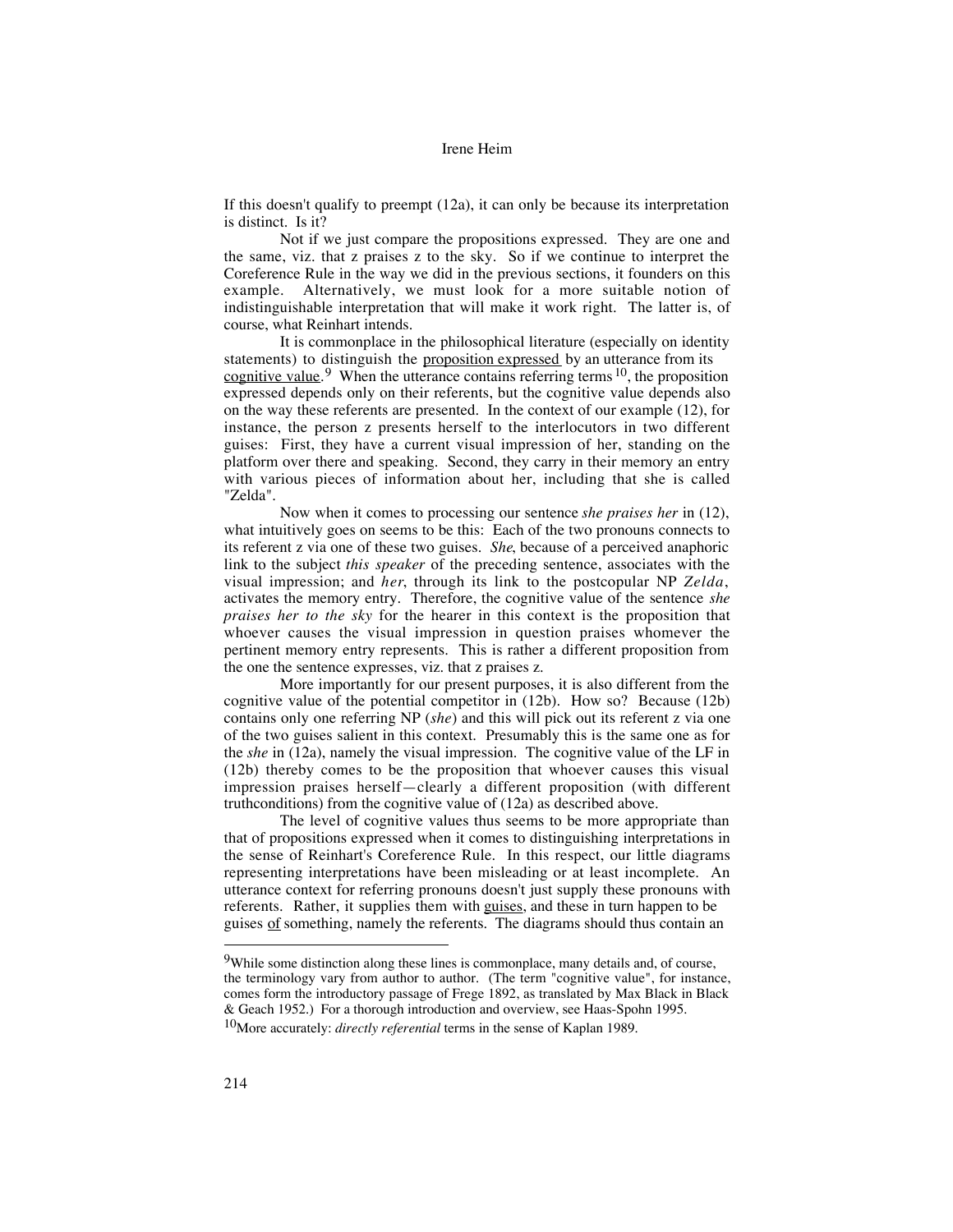additional intermediate layer for the guises. (I use capital letters 'F', 'G', ... for guises, with each letter standing for a unique guise and vice versa.) (12c) replaces (12a), and (12d) replaces (12b).

(12) c. she praises her to the sky ↓ ↓ F G ↓ ↓ z z d. she  $\lambda_1[t_1]$  praises her<sub>1</sub> to the sky] ↓ F ↓ z

Semantically speaking, a guise is an individual concept, i.e. a function from worlds to individuals. For instance, the visual impression alluded to above (represented by  $F'$  in (12c,d)) can be viewed as assigning to each possible world w the individual that it is an impression of in w. In the actual world of the utterance, this is z, but in other worlds it may be someone else. The cognitive value of (12c) is the proposition that is true in any w where  $F(w)$  praises  $\bar{G}(w)$  to the sky; that of  $(12d)$  is the proposition that is true in any w where  $F(w)$  praises F(w) to the sky.

I will not formalize this any further, and in subsequent sections, I will even fall back into the simplifying pretense that utterance contexts match pronouns simply with referents. But before it's safe to do so, we should make sure that the stories we told about  $(8) - (10)$  in the last section haven't collapsed in the light of our refined notion of indistinguishable interpretation.

For instance, we took coreference between *John* and *him* to be ruled out in (8) because (8d) preempted (8c). It did so, we said, because it expressed the same proposition. But now we have seen that sameness of proposition expressed is not a sufficient condition for indistinguishable interpretations. So our argument re (8) is no longer conclusive. We should have established that (8d) has the same cognitive value as (8c). Can this stronger argument be made? Well, it can, if we bring out and exploit a tacit assumption about the example, namely that it was meant to be judged either out of context, or in some sort of run-of-the-mill context, say a conversation about John in his absence. In that kind of ordinary setting, there wouldn't be multiple salient guises of j, but just one (presumably the memory entry under his name), and the context would assign that one to both the name and the pronoun in (8c). And in that case, the cognitive values of (8c) and (8d) coincide, as desired. (Even if j happened to be presented in two ways—say, he was visible in the distance during the conversation about him—, this wouldn't suffice for the pronoun to automatically link to him via a different guise than the name. For that to happen, the context moreover has to contain appropriate clues that this is the intended disambiguation.)

In short, we must qualify our earlier conclusion about (8): It doesn't really follow from the grammar and the Coreference Rule alone that (8c) is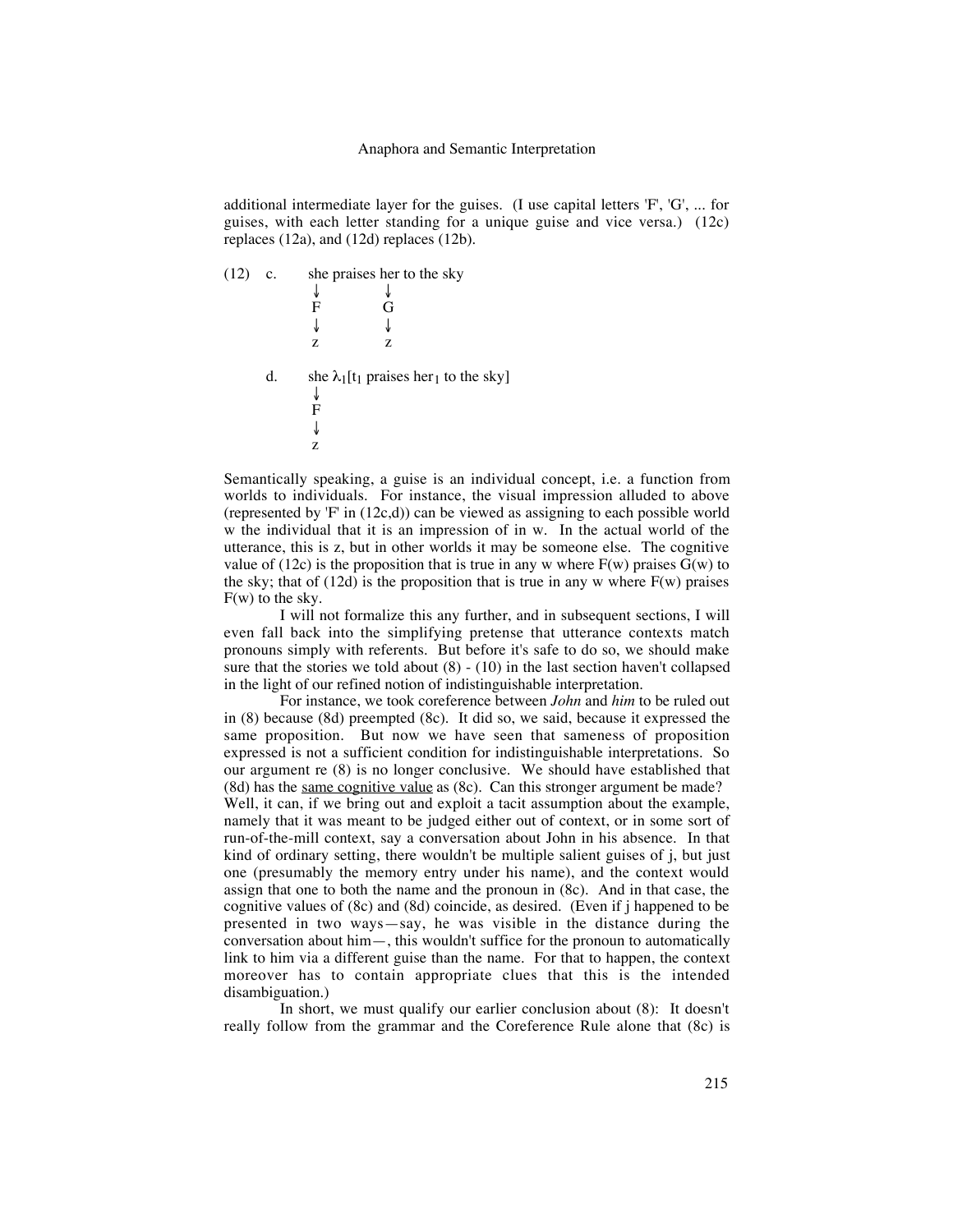unavailable; it only follows under additional assumptions about the context, which imply that there is only one salient guise of j. But come to think of it, this qualification is a good thing. It is a fact, after all, that even (8) could be used with *John* and *him* coreferring if it were placed in an appropriately contrived context.

There is much more to be said about the pragmatic conditions under which contexts make two distinct guises of the same referent readily enough available $11$ , but let's move on.

## **2.4. Group (iv): when structured meaning matters**

Evans (1980) emphasized a type of example that G&R likewise bring up in illustration of the Coreference Rule. It will point us to yet another aspect of the notion of indistinguishable interpretations. (The examples are again not exactly Evans's or G&R's, but adaptations thereof to Condition B configurations.) Consider the last clause of (13).

(13) (You know what Mary, Sue and John have in common? Mary admires John, Sue admires him, and) John admires him too.

Despite the Condition B environment, one sort of gets away with *him* referring to John here. Apparently there is something about this particular preceding discourse that makes it possible. What exactly is it and how does the Coreference Rule predict it to matter?

The coreferential interpretation in question is (13a), and for some reason it is not preempted by (13b).



 $11$ In Heim 1988:315 - 320, I proposed one concrete restriction: No context ever assigns *distinct but presupposedly coreferential* guises to any pair of NP-occurrences. (Definition: Guises F and G are *presupposed to corefer* in context c iff  $F(w) = G(w)$  for every world w that conforms to the shared presuppositions of the discourse participants in c.) This means that reference to the same object via two distinct guises is possible only as long as the speaker still treats it as an open question whether indeed the same object is behind these two guises. Once this is taken for granted (more accurately: presupposed in the sense of Stalnaker 1979), only one guise is available. (This may be the result of "collapsing" two previously available guises; in technical terms, the result of collapsing F and G is F restricted to the set of worlds on which it coincides with G.) I still think this proposal is defensible, though there are non-trivial issues to sort out (see, e.g. Landman 1986:104 - 105 for critical discussion). For the purposes of the present article, however, I need not commit myself.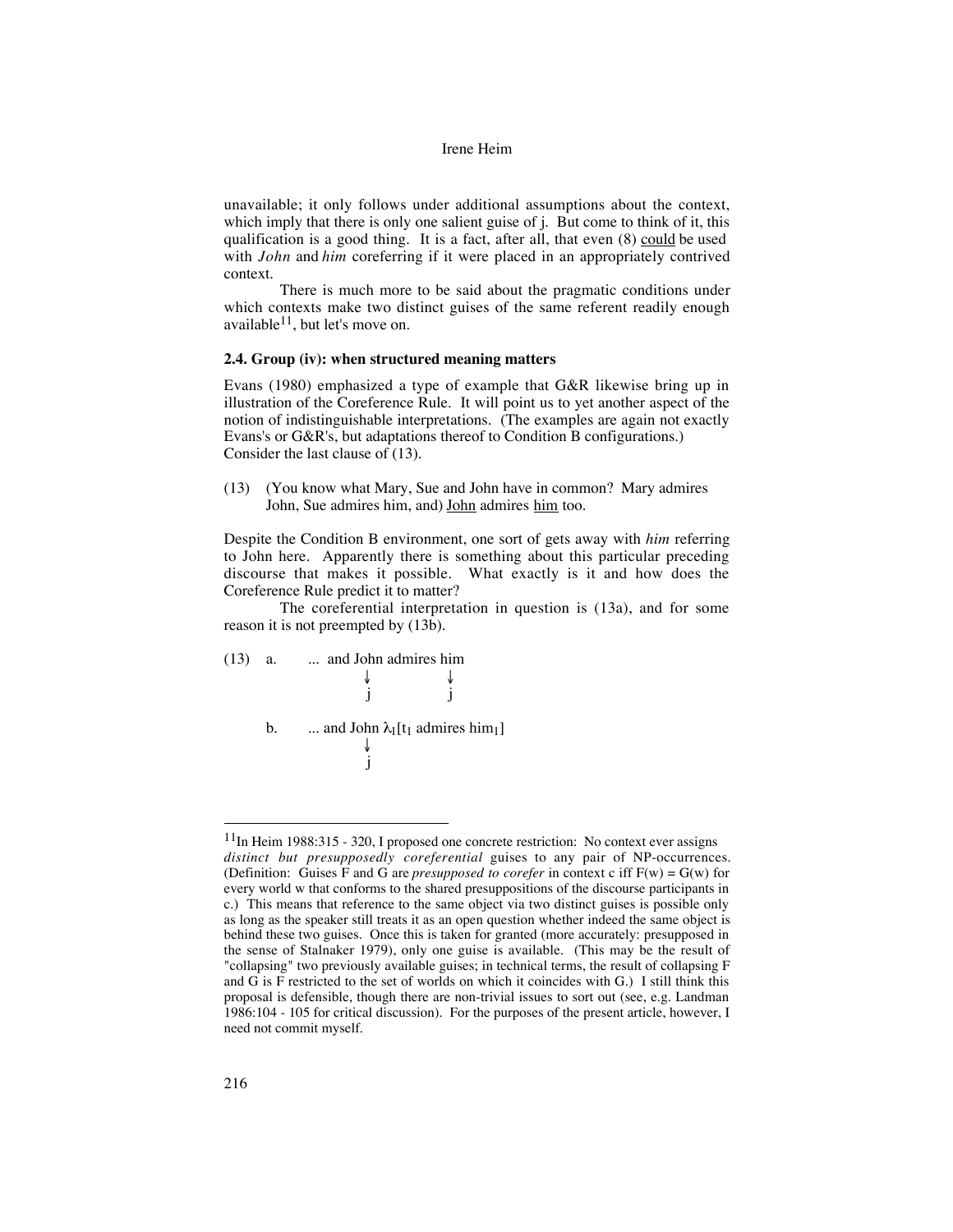Why not? The propositions expressed are again identical, and there also don't seem to be two different guises of j in this context that would lead to different cognitive values. What then is the difference? It is, I think, the fact that two different properties are predicated of j in (13a) and (13b): the property P of admiring j in (13a), and the property Q of admiring oneself in (13b). In other words,  $(13a)$  and  $(13b)$  express different structured propositions  $^{12}$ , <j,P> and  $\langle j, Q \rangle$ , even though they express the same unstructured proposition  $P(j) = Q(j) =$ that j admires j.

Fair enough, but why does this suddenly matter? We could have observed the same thing about all our earlier examples: there, too, the structured propositions differed, even where we concluded that the interpretations were indistinguishable. Evidently, differences in structured meaning do not always matter. There has to be a special reason when they do. The special reason in this case emerges when we analyze the preceding sentences: The speaker starts out with a promise to tell what Mary, Sue, and John have in common. So we expect him to mention a property that each of the three has. One particularly direct and rhethorically effective way of doing this is to utter three predications in which the same property is predicated of each of the three people in a row. Now the first two predications, concerning Mary and Sue, were as follows:

| $(13)$ c. | Mary admires John, Sue admires him, |  |  |  |
|-----------|-------------------------------------|--|--|--|
|           |                                     |  |  |  |
|           |                                     |  |  |  |

Each of these predicates of its subject the property P of admiring j. Now if we continue by (13a), we get a third predication of that same property. (13b), on the other hand, would break the pattern and predicate a different property of j than of the previous two people. It would still, of course, give us indirect information about what the three have in common: we could determine the shared property by a simple bit of deduction. But (13b) is more explicit, and this, I submit, makes it beat out its competitor here and avoid being preempted. A similar story applies to (14). This utterance, we are to imagine spoken by a logic tutor.

(14) Look, if everyone hates Oscar, then it surely follows that Oscar (himself) hates him.

The intended interpretation is  $(14a).<sup>13</sup>$ 

|  | $(14)$ a. if everyone hates Oscar,  Oscar hates him |  |  |  |
|--|-----------------------------------------------------|--|--|--|
|  |                                                     |  |  |  |
|  |                                                     |  |  |  |

Why isn't it preempted by (14b)?

 $12$ Structured propositions (and other types of structured meanings) have been put to various uses in semantics; see Cresswell & Stechow 1982 for a recent example.

 $13$ Since subject quantifiers are interpretable in situ, I didn't bother to index and QR *everyone*, but of course it wouldn't have hurt to do so.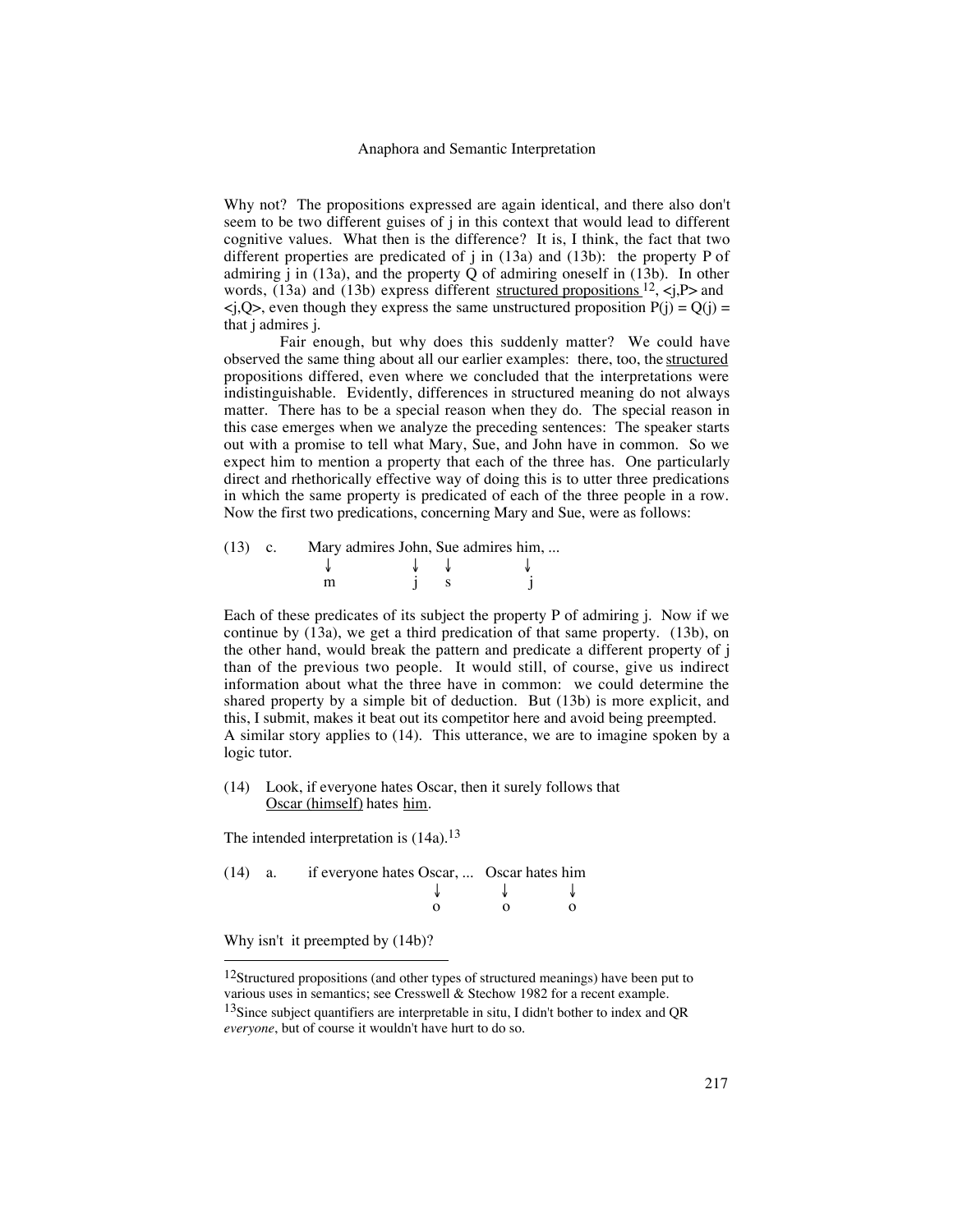```
(14) b. if everyone hates Oscar, ... Oscar \lambda_1[t_1] hates him<sub>1</sub>]
```
 ↓ ↓ o o

Well, what the logic tutor is apparently trying to get across to the student is how to apply the law of Universal Instantiation. (14a), as it happens, is a pure illustration of that law: the predicates following *everyone* in the antecedent and *Oscar* in the consequent denote the same property, that of hating Oscar. (14b), by contrast, has the property of hating Oscar in the premise, but a different one, that of hating oneself, in the conclusion. Of course, it is likewise a valid inference. But its validity relies on more than just Universal Instantiation; it collapses two inference steps (U.I. and  $\lambda$ -conversion). And that isn't optimal didactic practice in this context.

So once again, a difference in structured meaning alone matters enough to allow the interpretations (14a) and (14b) to count as distinct. But here as in the previous example, this is due to very special circumstances: Logic teachers have a professional duty to care not just about what proposition a sentence conveys, but about how that proposition is built up from parts. For most ordinary conversational purposes, however, the net message is all that counts, and so we were right to disregard mere differences in structured meaning with our earlier examples, and to disregard them again with most of the ones below.

## **2.5. Group (v): Lakoff's example14**

Finally, why does one get away with utterances like (15), due to Lakoff (1972: 639)?

(15) I dreamt that I was Brigitte Bardot and  $I$  kissed me.</u>

The two underlined pronouns, being both first person, supposedly can't help but corefer:

 $(15)$  a. ... and I kissed me

 ↓ ↓ g g

('g' for George Lakoff, the speaker of (15).) But this interpretation ought to be preempted by (15b).

(15) b. ... and 
$$
\lceil \lambda_1[t_1 \text{ kissed me}_1] \rceil
$$
  
g

<sup>&</sup>lt;sup>14</sup>This section is substantially changed from the previous version of this paper, partly in response to questions raised by Higginbotham (p.c.) and Reinhart 1991b. Thanks to Arnim von Stechow for reminding me of Stechow 1982. (McKay 1991 also looks relevant, but I only received it when I was almost finished.)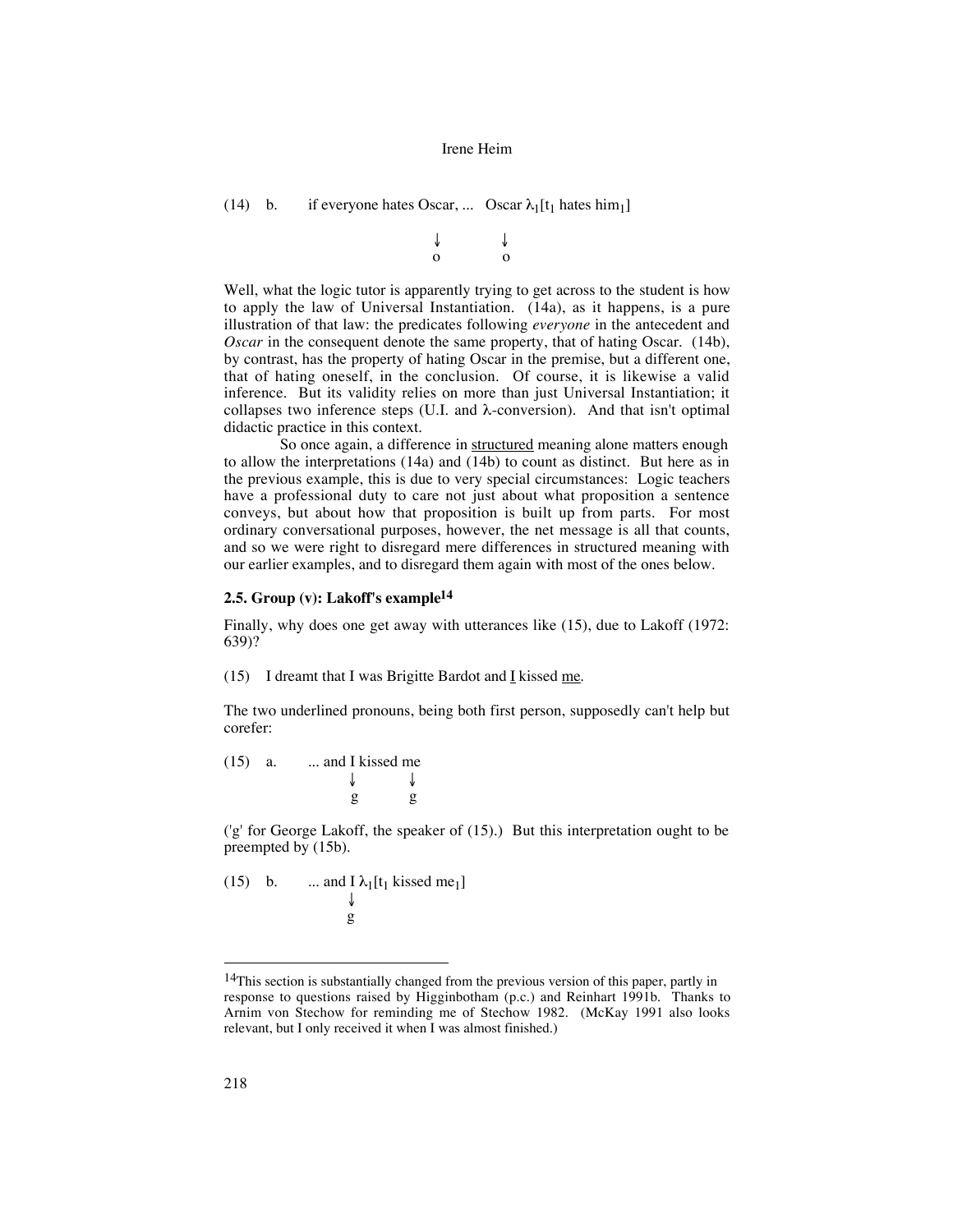Unless, again, we can argue that the latter has a distinct interpretation. That this should be the case is made plausible by the observation that a minimally different sentence, whose grammar forces the variable binding we see in (15b), would actually describe a different dream:

## (16) I dreamt that I was Brigitte Bardot and I kissed myself.

## (16) describes a dream about self-kissing, (15) doesn't.<sup>15</sup>

Suggestive though this is, it is not so easy to show concretely how the interpretations of (15a) and (15b) differ. The propositions expressed under the reference assignments depicted in (15a,b) are certainly the same. The structured meanings are different, but it is not evident why this should matter in this context; at least there is no reason of the kind we found with (13) and (14) above. Are the cognitive values distinct, then? For all we know so far, this could only be if George Lakoff, as he utters (15), is somehow presented to his audience in two separate guises, and that doesn't seem to be the case here either. So where could the difference possibly lie?

To overcome this puzzle, we have to be a bit more precise on how such examples are semantically interpreted. A suitable analysis of pronouns in attitude reports, including an explicit application to (15), is found in Stechow 1982. Adapting his analysis (with some inessential alterations), let's begin by positing a more articulate LF representation for attitude complements than we took for granted in (15a,b). Following Quine 1956, *believe*, *dream*, and other attitude verbs are logically  $\frac{3}{2}$ -place predicates: the basic notion is for a subject to believe (dream) something  $of$  something. The third argument (the  $"$  res "argument) does not correspond to a surface constituent, but it is present at LF and may be filled there by material moved out of the complement clause.16 For instance, a simplified version of (15) (omitting the complement's first conjunct) may have the following LFs, among others. (The corresponding SSs that these should derive from in Reinhart's framework—all well-formed by the Binding Conditions—appear in parentheses underneath.)

 <sup>15</sup>Actually, the data are not quite so simple. The choice of the reflexive seems to be compatible with both readings; at least this is my intuition about similar German sentences:

<sup>(</sup>i) Hans soll sich mal vorstellen, der Lehrer zu sein und sich/?ihn als Schüler zu haben.

<sup>&#</sup>x27;Hans should imagine being the teacher and having himself/him as a student.'

The variant with the pronominal *ihn* is unambiguous as predicted by the analysis I will sketch, though a little marginal (see below on what the marginality might be due to.) The reflexive *sich*, however, also allows the pragmatically preferred reading, according to which Hans imagines teaching Hans (rather than self-teaching). I have no account for this reading. The analysis sketched in the text predicts only the self-teaching interpretation here. Further research is required.

<sup>16</sup>Unfortunately, the syntactic distribution of *de re* construals doesn't exhibit the properties of movement. An "in situ" approach of the type that has proved successful for association with focus would therefore be more appealing. The techniques for this are in principle well worked out (see e.g. Rooth 1985) - except (to my knowledge) for the interaction with variable-binding, which happens to be crucial in the present application.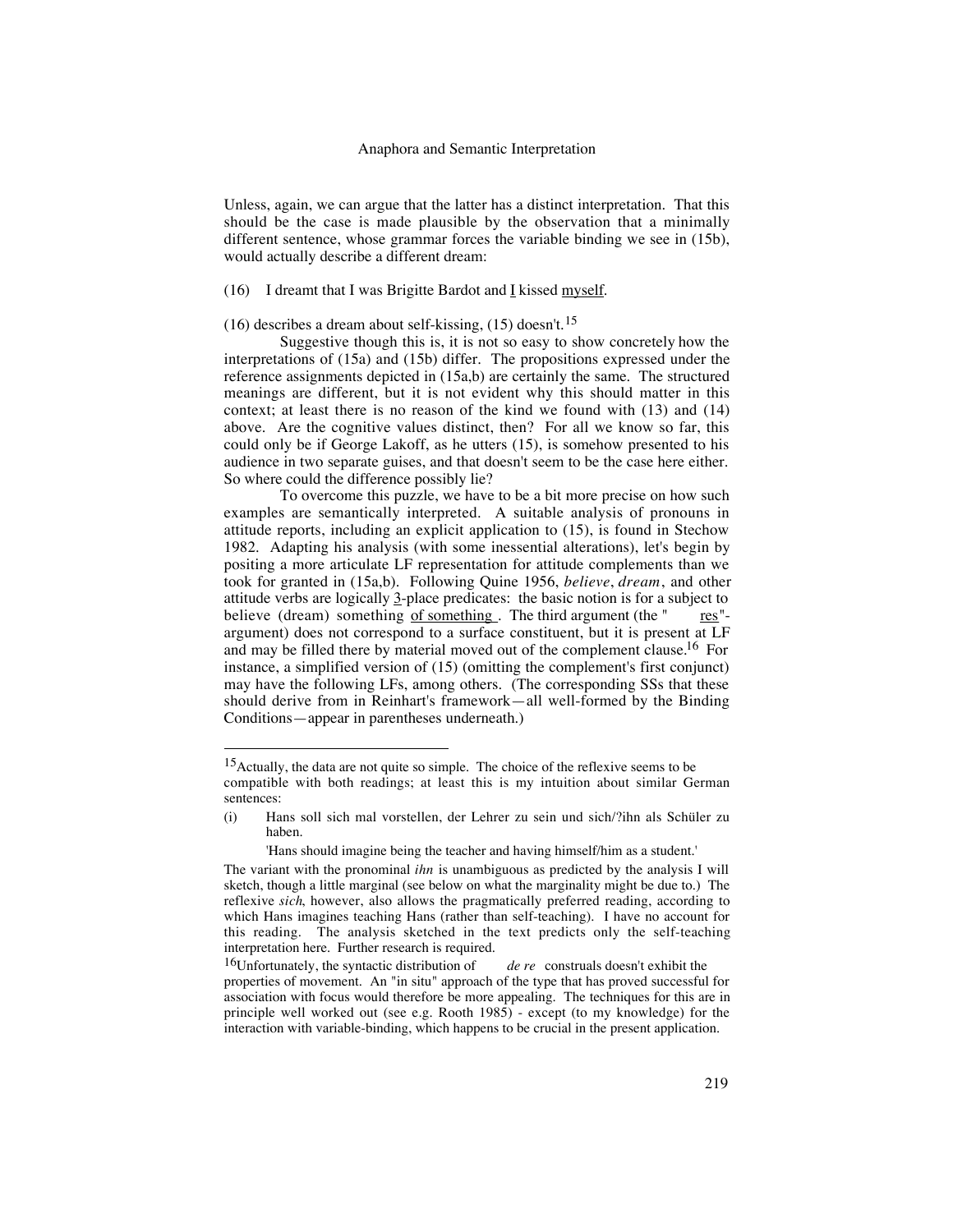(15) c. I dreamt  $\lambda_1[t_1]$  kissed me] [ I ]

(SS: I dreamt  $I_1$  kissed me)

d. I dreamt  $\lambda_1[I \text{ t}_1\text{-ed me}]$  [kiss]

 $(SS: I dreamt I kiss_1ed me)$ 

e. I dreamt  $\lambda_{1,2}$ [t<sub>1</sub> kissed t<sub>2</sub>] [I, me]

(SS: I dreamt  $I_1$  kissed me<sub>2</sub>)

f. I dreamt [ I kissed me ] [ ]

(SS: I dreamt I kissed me )

The "res-movement" that creates these LFs is like QR insofar as it involves  $\lambda$ abstraction, but in some other respects operates quite differently: First, it isn't Chomsky-adjunction, but substitution into a kind of argument position. Second, it may affect phrases other than NPs (as in (d)). Third, it can apply multiply (as in (e)). (If pure de dicto readings are to be covered as a special case, the res-slot may also be left empty, as in (f).)

The semantic interpretation of the verb and its two internal arguments is as follows: The left argument, denotes (as the  $\lambda$ -notation implies) a property of n-tuples (n≥0, depending on the number of indices on the  $\lambda$ ). The res-argument denotes an n-tuple made up of the denotations of the phrases in it. The interpretation of the verb is relative to a special contextual parameter, an n-tuple of acquaintance relations in the sense of Lewis (1979). More precisely:

(17) An LF of the form  $[\alpha \beta \gamma [\delta_1,...,\delta_n] ]$ , where  $\beta$  is an attitude verb and n≥0, requires an utterance context c which furnishes, for each  $i = 1, ..., n$ , an  $\alpha$  acquaintance relation  $D^c$ <sub>i</sub>.

To complete the analysis, take *dream* to mean 'believe in one's sleep'. In a given context c, *dream* then denotes the following function  $f_{\text{dream, c}}$ :

- (18)  $f_{\text{dream, c}}(P)(\langle a_1,...,a_n \rangle)(b) = 1$  iff
	- (i) b uniquely bears  $D^c_1$ , ...,  $D^c_n$  to  $\langle a_1,...,a_n \rangle$ , and
	- (ii) b is asleep and self-ascribes the property of uniquely bearing  $D^c_1$ , ...,  $D^c_n$  to some n-tuple of individuals satisfying P.

Now back to our example (15). Stechow proposes that (15) under the intended reading has the LF-representation in  $(15c)$ .<sup>17</sup> The utterance context under

 <sup>17</sup>It might actually be more accurate to assume (15e), with *both* pronouns res-moved. This would come to exactly the same reading if the second acquaintance relation supplied by the context happened to be that relation which each individual bears to George Lakoff,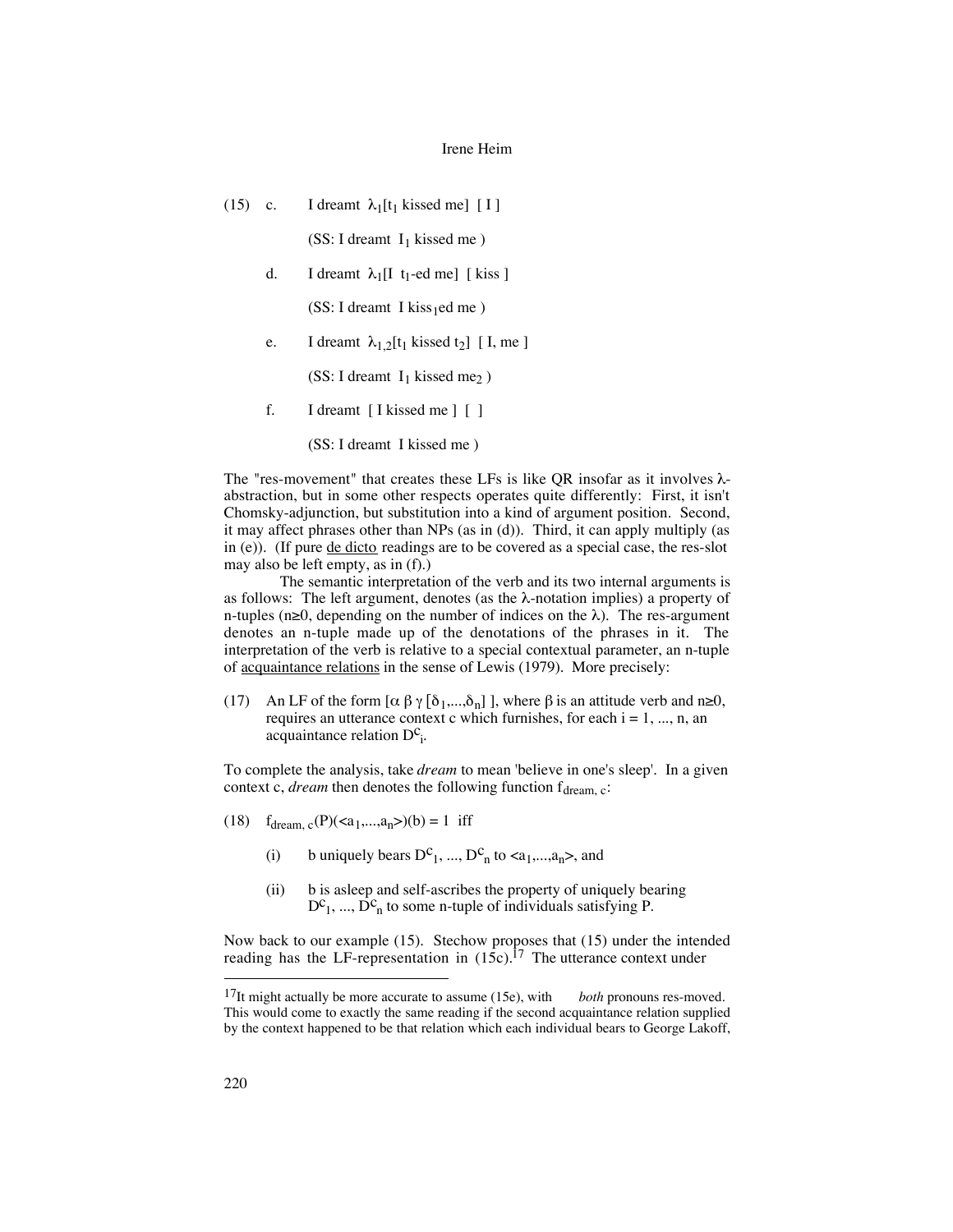consideration (as before) assigns g as the referent to all three pronounoccurrences, and (by (17)) moreover supplies an acquaintance relation D. Here is another picture to summarize these aspects of LF and context. (The pointer under the verb indicates the contextually supplied acquaintance relation.)

|  | (15) g. I dreamt $\lambda_1$ [t <sub>1</sub> kissed me] [I] |  |
|--|-------------------------------------------------------------|--|
|  |                                                             |  |
|  | $\mathfrak{g}$ D                                            |  |

What is D? It is simply identity; this, at any rate, seems to be the choice that yields the intuitively salient meaning. What the utterance asserts, then, is that g self-ascribes in his sleep the property of kissing g. (The choice of identity for D amounts to a so-called de se reading for the embedded subject; as Stechow notes, this is usually the preferred reading for pronouns coreferential with the higher subject.<sup>18</sup>)

Now, I think, we can finally see how G & R intend the Coreference Rule to apply to this example. The *me* in (15g) is a referring pronoun that corefers with the other two 1st-person pronouns in the sentence, in particular with the embedded *I*that originates from a c-commanding position in its GC. Why is this allowed?<sup>19</sup> It would not be, (7) predicts, if (15g) meant exactly the same thing as the following competitor with a bound variable:

|  |              | (15) h. I dreamt $\lambda_1[t_1]$ kissed me <sub>1</sub> ] [I] |
|--|--------------|----------------------------------------------------------------|
|  |              |                                                                |
|  | $\mathbf{p}$ |                                                                |

 $\overline{a}$ 

In (15h), *me* has been replaced by a variable (*me<sub>1</sub>*) A-bound by  $t_1$ , the trace of *I*, just as (7) demands. (The only difference compared to previous applications of (7) is that the trace in question is a res-movement-trace, rather than a QR-trace).  $(15h)$  has demonstrably different truthconditions from  $(15g)$ : Given the same value for D (identity), (15h) claims that g in his sleep self-ascribed the property

i.e. to that world-mate who is the actual Lakoff's counterpart by match-of-origins. It is doubtful, however, that Lakoff knows enough about his origins to dream such a thing; see Lewis 1984 for discussion. An advantage of (15e) over Stechow's choice (15c) would be that the second pronoun could then be interpreted w.r.t. a similar, but probably more realistic, acquaintance relation, say, the relation that x bears to y iff y is a world-mate of x's who has the history and permanent characteristics that the actual George Lakoff *knows* himself to have. But I will disregard this complication.

<sup>18</sup>For more discussion of *de se* readings and their status as special cases of *de re* readings, see Lewis 1979, Chierchia 1991, Higginbotham 1989, and Reinhart 1991b.

<sup>&</sup>lt;sup>19</sup>Stechow also asks himself why  $(15)$  is not a Condition B violation, but his answer is not quite sufficient for our present purposes. According to him, (15g) is okay because the GC for *me* here is  $t_1$  *kissed me*, which does not contain a coreferential c-commanding NP (in fact, it contains no other referrring NP at all). But if this were good enough, why couldn't we rescue every Condition B violation simply by QRing the offending antecedent (e.g. as in *John*  $\lambda_1[t_1]$  *saw him]*)? At any rate, it is not good enough for Reinhart, whose theory we are assuming here. Under her assumptions, only looking at (15g) *itself* is not enough to license it; we must also consider potential competing structures.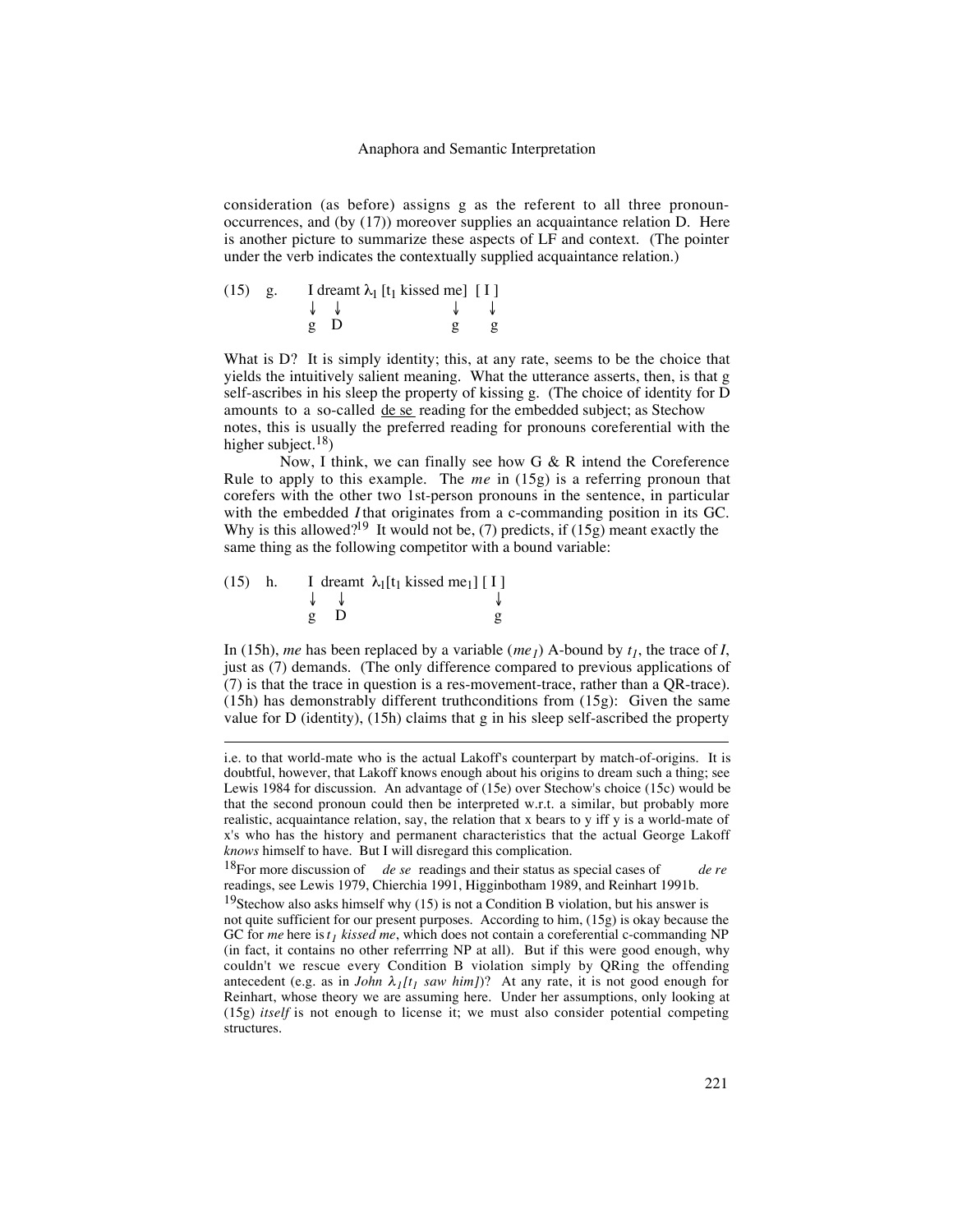of self-kissing (the meaning earlier observed in sentence (16)). Hence (15h) does not preempt (15g) and so (15g) is licensed.

## **3. Reference isn't special**

Up to now I have merely tried to explain Reinhart's analysis. If I have gone beyond plain repetition from G & R and her earlier publications, it was only to flesh out details in the semantic analysis of certain examples, but not to add anything that wasn't there yet, at least between the lines. In this section, I will begin to disagree.

Let us look again at our fourth group of examples, the ones where structured meaning mattered ((13) and (14)). Reinhart's account of them captures an important intuition: These examples are licensed because of a contextually important aspect of their meaning that would get lost if they were replaced by their bound-variable counterparts. As such they call for a rule of the kind of Reinhart's Coreference Rule, which essentially involves a comparison between the meanings of two competing structures.

I still have a quibble, however: Is the phenomenon illustrated by (13) and (14) really peculiar to referring NPs? Is it only referential pronouns that we are sometimes allowed to use in unusual ways when a conversational purpose justifies it? Come to think of it, such a limitation wouldn't be particularly plausible to expect in an essentially pragmatic principle of this sort. And indeed, once we start looking for the relevant examples, it isn't well supported empirically either.

Recall, for instance, our logic tutor and his excuse for the coreferential use of *Oscar* and *him* in (14). Once we let him get away with (14), are we really going to put our foot down when he goes on as in (19)?

(19) ... And, of course, this doesn't just hold for Oscar, but for any arbitrary man: If everyone hates a man, then that man himself hates him.

My point, of course, is that the last sentence in (19) is a donkey-sentence and the two underlined NPs are donkey-anaphors, hence not referring terms. Under one analysis of donkey-sentences, they are plainly bound variables, i.e., the LF should be something like (19b), with a silent adverb of quantification equivalent to a restricted universal quantifier (here abbreviated as  $\mathbf{v} \cdot \hat{\mathbf{y}}$ ").<sup>20,21</sup>

 $^{20}$ Under an alternative (E-Type) approach to donkey-sentences, the donkey anaphors are not plain bound variables, but descriptions of some kind, and the silent universal quantification is not directly over men, but over cases. (See Neale 1990, Heim 1990, and others for recent discussion.) Still, the donkey-anaphors are not referring terms under that alternative either, because they would contain a bound case-variable, and so my main point goes through all the same.

 $21$ It is not entirely obvious at this point how this LF is to be derived and licensed. One revision to the present system that is surely required, once we bring in donkey-sentences, is that indefinites on the one hand and demonstratives (and other complex definites) on the other be allowed to count as variables, along with pronouns and anaphors. The definition of variables also needs extending for donkey anaphors that are ordinary pronouns, because these need not be A-bound. A suitable pair of added clauses might be: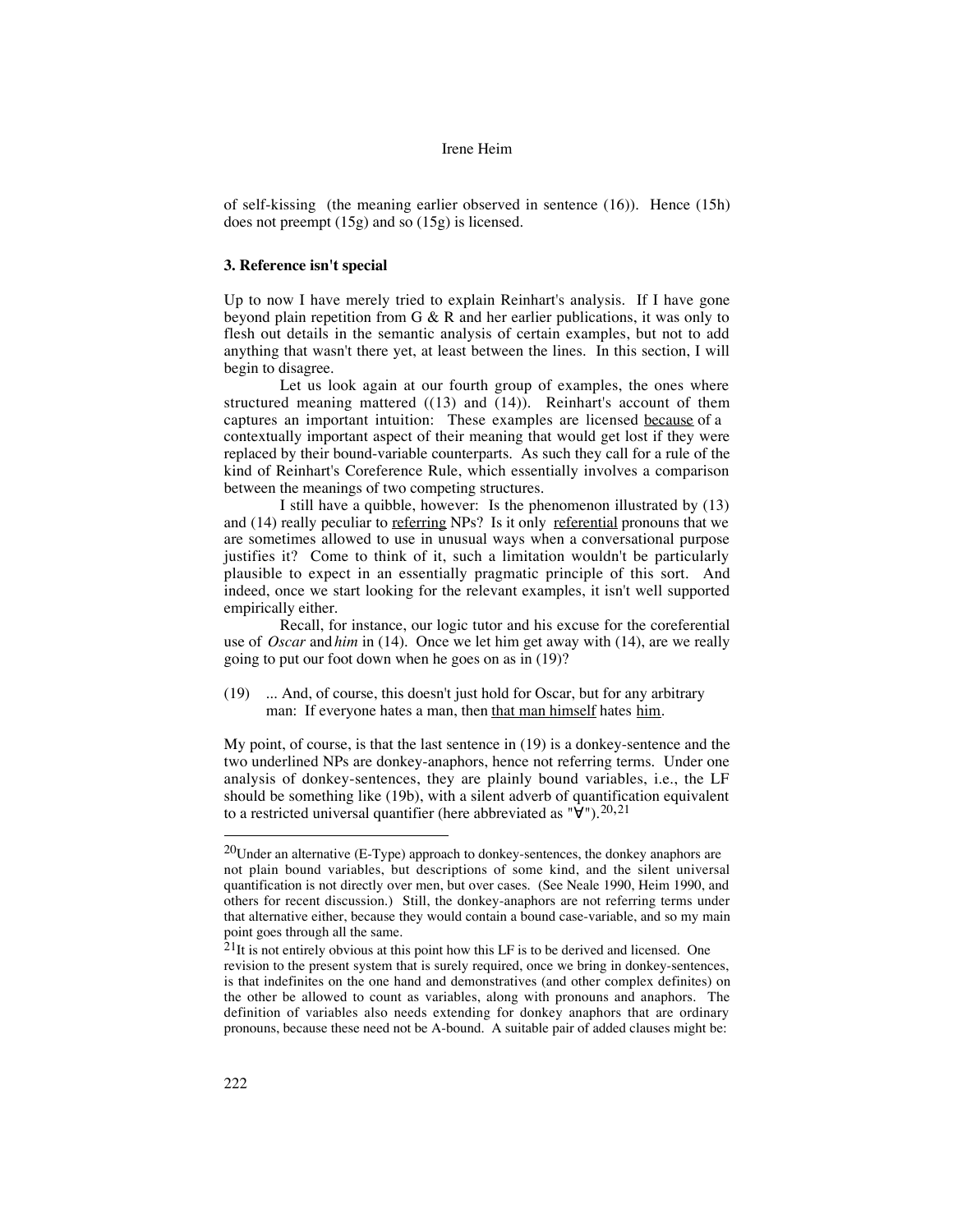#### Anaphora and Semantic Interpretation

(19) a. SS:  $*$  if everyone hates  $[a \text{ man}]_1$ ,

[that man himself]<sub>1</sub> hates him<sub>1</sub>

b. LF:  $\forall_1$  [ if [a man]<sub>1</sub> [everyone hates t<sub>1</sub>]]

[ [that man himself] $_1$  hates him<sub>1</sub> ]

But this cannot be generated under Reinhart's assumptions: the derivation would be blocked by Condition B at SS. There is no provision for licensing ill-formed derivations like this, and the Coreference Rule is simply not pertinent here at all. I take it that this is not satisfactory: (19) should be predicted to have pretty much the same status as (14), with the choice of *him* over *himself* allowed for the very same reason. Admittedly, (19) is (even) more contrived than (14) and highly questionable from a pedagogical point of view. But it seems to me that its added complexity is sufficient to account for what degradation we perceive here. There isn't a qualitative contrast that would justify the special status of referring pronouns that Reinhart's Coreference Rule in its present form grants them.

And while you are in the appropriately contrived mind-set, consider a bound variable variant of our other "structured meaning" example, (13):

(20) Somebody said that what he had in common with his siblings was that his sister admired him, his brother admired him, and he (himself) admired him.

Again, it may not be the most natural English sentence, but the judgment isn't such as to warrant a fundamental disparity between referential and bound variable pronouns. My conclusion, therefore, is that Reinhart's Coreference Rule captures the right intuition of what makes utterances like (13) and (14) possible, but it should be made a little more general so that it covers (19) and (20) as well.

Analogous points could be made about some of the other groups of examples, but are more easily obscured there by murky technical details. Recall, for instance, the *only*-example, whose intended interpretation is repeated here:

(11) a. only he himself  $\lambda_1[t_1]$  pities him] ↓ ↓ l l

 $\overline{a}$ 

This, too, has bound-variable counterparts with much the same intuitive status. For instance, (21) allows the reading in (21a).

<sup>(</sup>iv) or on an indefinite in the restriction of a QAdv and A-bar-bound by it,

<sup>(</sup>v) or on a definite in the nuclear scope of a QAdv and A-bar-bound by it.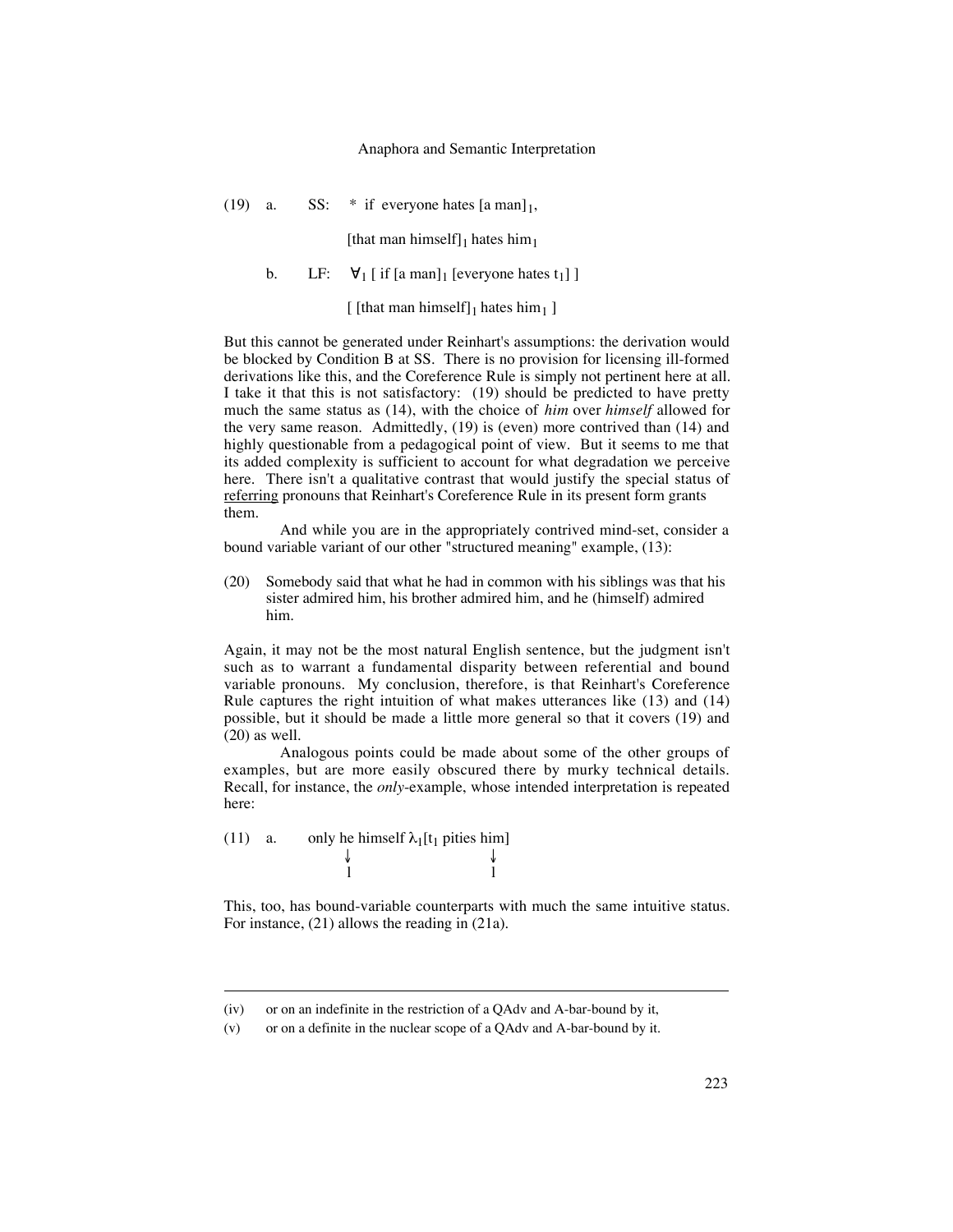(21) Every devil knows that only he himself pities him.

a.  $\forall x [\text{devil}(x) \rightarrow \text{know}(x, \text{that } \forall y [y \neq x \rightarrow \sim pity(y, x)])]$ 

In Reinhart's system, this reading must have a derivation such as (21b,c).

(21) b. SS: every devil<sub>1</sub> knows that

[only [he himself] $_1$ ]<sub>2</sub> pities him<sub>1</sub>

c. LF: every devil  $\lambda_1[t_1]$  knows that

[ only [he himself] $_1 \lambda_2$ [t<sub>2</sub> pities him<sub>1</sub>] ] ]

Perhaps this is okay because no well-formedness constraint at either level rules it out (in particular, the SS doesn't violate Condition B, because the adjoined *only* blocks A-binding of  $him_1$  by *[he himself]<sub>1</sub>*). It is then not directly problematic for Reinhart's theory. But isn't it a little strange if the explanation for the acceptability of reading  $(21a)$  in  $(21)$  is so completely unlike the explanation that was given for the acceptability of reading (11a) in (11)? The latter involved comparison with potential preemptors under the Coreference Rule, whereas the former relies entirely on considerations of syntactic wellformedness. We may suspect that a generalization is being missed here. It would require some work to turn this suspicion into a real objection, but since I won't let it carry the burden of my argument, I can afford to stop short of this here.

The Lakoff-example likewise has bound-variable cousins, for instance (22).

(22) Not only I dreamt that I was Brigitte Bardot and I kissed me.

The relevant reading here is the one where (spoken by g) it says that there was some  $x \neq g$  such that x self-ascribed the property of  $\underline{k}$  is  $\underline{s}$  (not to be confused with the property of self-kissing). This seems no less acceptable than the reading we have discussed for (15). But again, the explanation in Reinhart's framework for why (22) allows such a reading cannot be anything like the account given above for (15). Presumably, (22) has this reading because it allows a derivation terminating in the following LF.

(22) a. not only I  $\lambda_1$ [ t<sub>1</sub> dreamt that ...  $\lambda_2$ [t<sub>2</sub> kissed me<sub>1</sub>] [ I<sub>1</sub>]]

It is not so clear at this point how such an LF is derived: what exactly is the SS and why doesn't it violate Condition B? One way or another, these details must be sorted out if the reading in question is to be generated. I will offer a concrete suggestion below, but my present point doesn't depend on it. It is simply that, whatever the details of an account of (22) in Reinhart's framework may turn out to be, the Coreference Rule will not play any role in it. It couldn't, because there is no <u>coreference</u> to be licensed (only a certain pattern of variable binding). So once again, what to the naive observer appears to be just a more complicated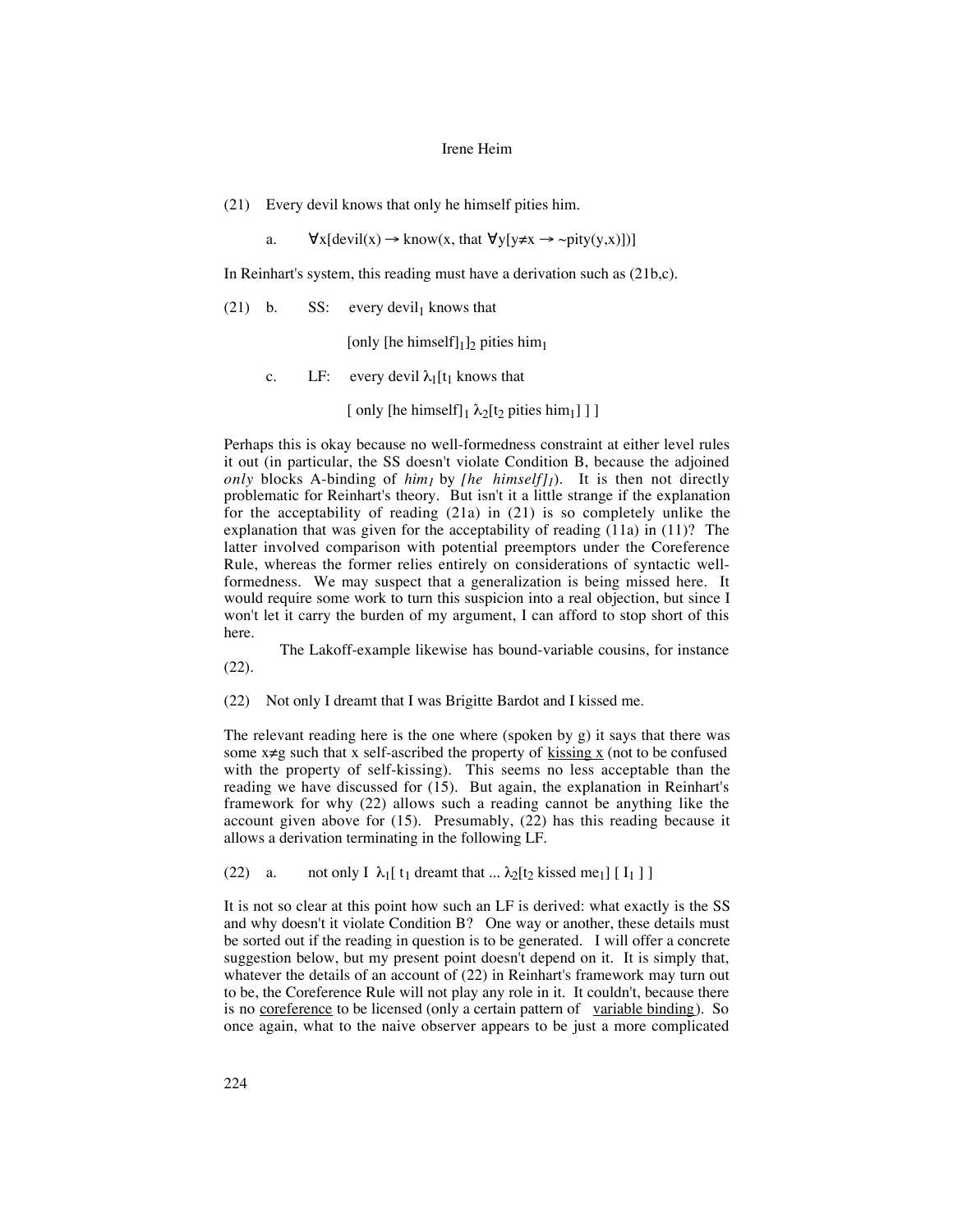instance of the same phenomenon receives a qualitatively different explanation - - not, as it stands, a legitimate objection, but grounds for more suspicion.

The moral of this discussion seems to be that we should look for a more general version of Reinhart's Coreference Rule, one that will cover bound variable examples like (19) along with their simpler cousins involving referential NPs, like (14). What we would like to replace (7) with is something like the following:

(23) Coreference-or-Cobinding Rule:

 $\alpha$  cannot corefer <u>or be cobound</u> with β if an indistinguishable interpretation can be generated by (indexing and moving β and) replacing α with a variable A-bound by the trace of β.

This formulation presupposes a distinction between  $\alpha$  and  $\beta$  being cobound on the one hand and  $\alpha$  being <u>bound by</u> (=cobound with the QR-trace of)  $\beta$  on the other. (If "cobound" and "bound by" just meant the same thing, (23) would not make sense, because then the cobound interpretation would be necessarily indistinguishable from the one we are instructed to compare it to.) The distinction is clear enough. For instance, [that man himself]<sub>1</sub> and  $him_1$  are cobound in our LF (19b) above, because each is bound by  $\forall j$ . If the latter were to be **bound by** the former, the structure would have to look different, namely like this:

(19) c.  $\forall_1$  [ if [a man]<sub>1</sub> [everyone hates t<sub>1</sub>] ]

[ [that man himself] $_1 \lambda_2[t_2]$  hates him<sub>2</sub>] ]

The consequent clauses of (19c) and (19b) are logically equivalent, but they differ in structured meaning, in just the way we have found to matter to the logic tutor. So it is plausible that reading (19b) is available for (19) because of this difference between it and (19c). (23), which predicts this, is on the right track.

The main point of this article is that (7) should be generalized to something like (23), and having made that point, couldn't I stop here? I could if it weren't for the following remaining loose ends and problems. First, I haven't been able to be very precise yet about the treatment of the other types of examples introduced in this section, i.e., (21) and (22). Second, (23) contains an explicitly disjunctive formulation which it would be nicer to avoid. Third, even with the generalized principle (23) in place of the former (7), the theory still partitions the phenomena in a strange way: In coreference cases like (14), (23) serves to license a certain interpretation for a grammatical derivation, but in cobinding cases like (19) it acts to redeem an ungrammatical one. The actual status of the examples does not warrant such a distinction; it would be better if they were all grammatical, or all ungrammatical. Or, even better yet, if they were all somewhere in between, which is what I will actually say below. I will return to these points in section 5. The next section is devoted to an independent criticism of Reinhart's system. The reason why I insert it at this juncture is that it leads to some technical refinements that will be useful below.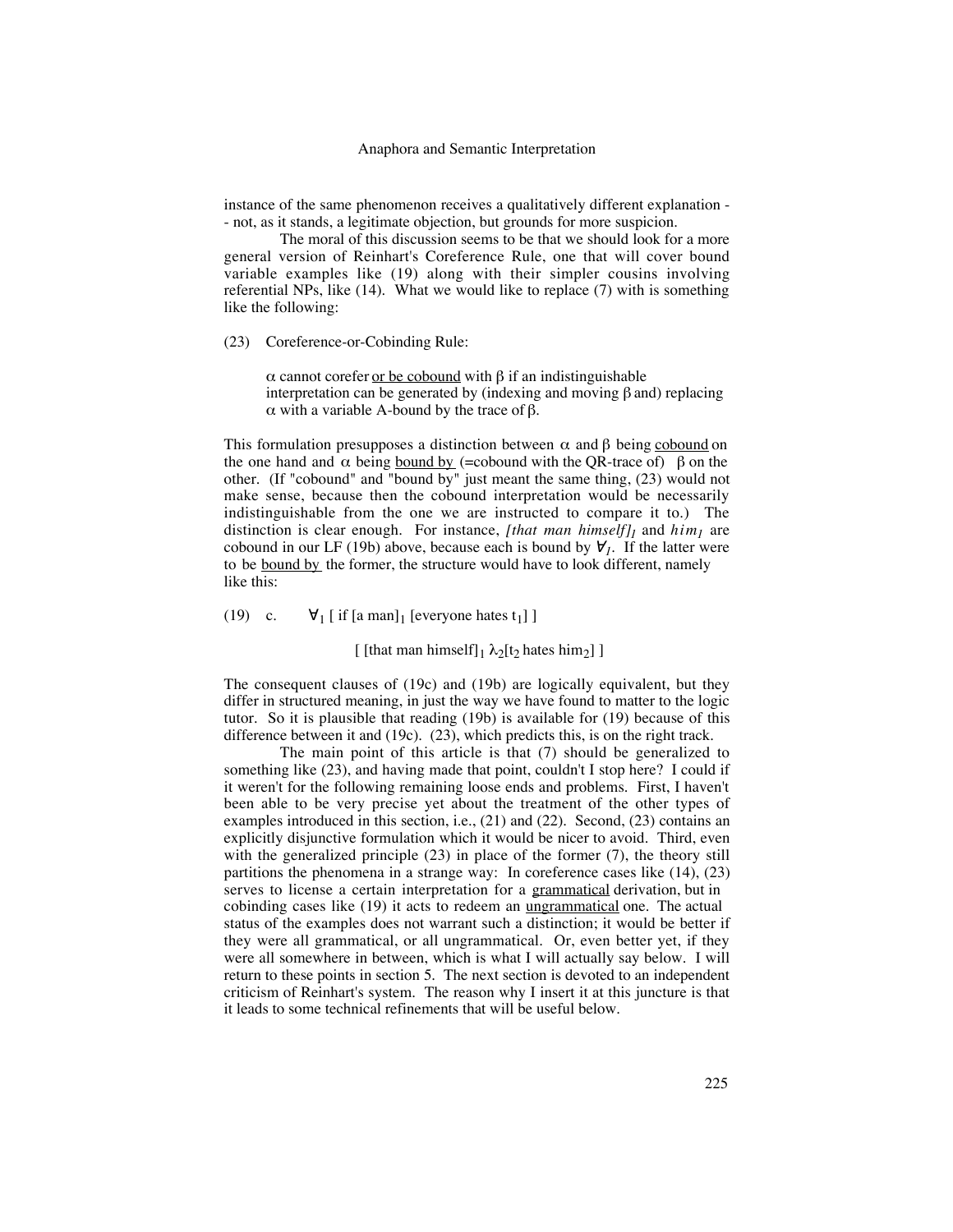## **4. From coindexing to linking and codetermination**

### **4.1. Bound variable pronouns that undergo QR**

A technical difficulty arises when we ask what exactly happens when a bound variable pronoun undergoes QR. Now I must first convince you that this situation ever arises in the first place. To be sure, we have made QR completely optional and unrestricted, so it would require a special stipulation to prevent it from applying to bound variable pronouns. But do we really ever need to exercise this option? The answer is 'yes': If we accept Reinhart's analysis of ellipsis, there will be readings of English sentences that we can only generate by QRing a bound variable pronoun.

This is not the place to launch into a detailed discussion of ellipsis. I will just give a very brief exposition of Reinhart's approach and, for simplicity, will concentrate entirely on Bare Argument ellipsis, setting aside any of the additional complications that arise with the more common and colloquial VP ellipsis. Consider a simple ellipsis structure:

(24) I called John, and the teacher too.

(24) is ambiguous: the second conjunct can mean that the teacher called John, or that I called the teacher. In the first reading, the "correspondent" of the "remnant" *the teacher* is the subject *I*, in the second reading, the object *John* is the correspondent.<sup>22</sup> The basic idea, going back at least to Sag 1980, is that an LF for the elliptical conjunct is derived by (a) QRing the correspondent in the antecedent sentence, and (b) inserting a copy of the resulting λ−abstract next to the remnant. Depending on the intended reading, this procedure yields (24a) or (24b) for (24). (The copied material is in italics.)

(24) a. I  $\lambda_1$ [t<sub>1</sub> called John], and the teacher  $\lambda_1$ [t<sub>1</sub> called John] too

b. John  $\lambda_1[I \text{ called } t_1]$ , and the teacher  $\lambda_1[I \text{ called } t_1]$  too

The semantic interpretation of these LFs is transparent.

In the two readings of example (24), the correspondents were a referential pronoun and a proper name. But it is easy to construct similar examples where the correspondent is a bound variable pronoun. A case in point is the reading of (25) where it means that every boy said that I called both him (the boy) and the teacher.

(25) Every boy said that I called him, and the teacher too.

To derive the appropriate LF, we must QR the correspondent, which in this case is the bound variable pronoun *him*. How exactly does this derivation proceed?

 <sup>22</sup>The terminology of "correspondents" and "remnants" comes from the discussion of Gapping in Pesetsky 1982.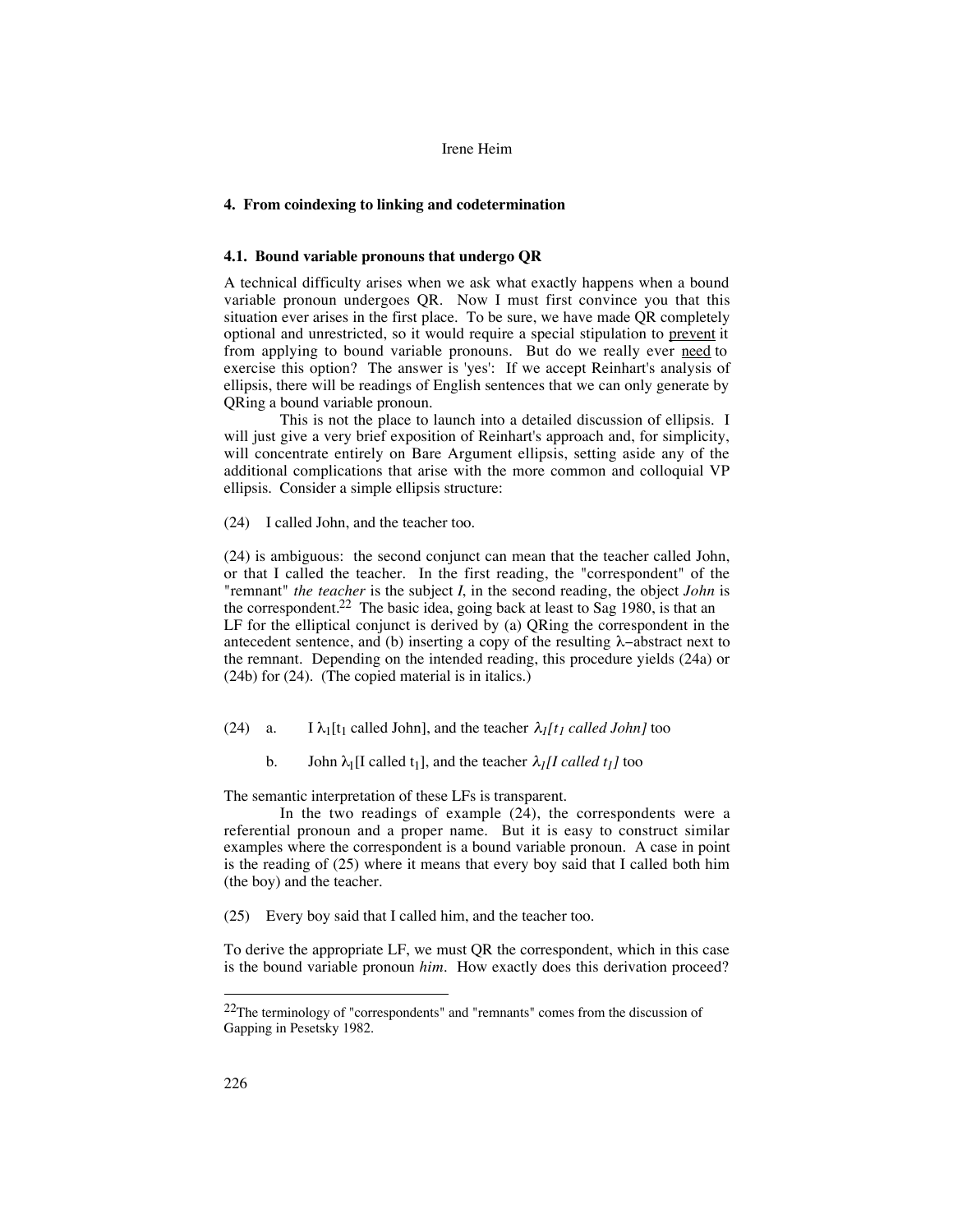#### Anaphora and Semantic Interpretation

First, what's the SS we start out from? Presumably, it has *him* coindexed with *every boy*.

(25) a. SS: every boy<sub>1</sub> said that [I called him<sub>1</sub>, and the teacher too]

(The bracket just serves to indicate that the conjunction is in the lower clause.) On the way to LF, both *every boy<sub>1</sub>* and  $him_1$  must QR, the former to bind the pronoun, and the latter to create a constituent for ellipsis copying. So far, we have assumed that QR applies in such a way as to shift the index on the moved phrase over to the newly created  $\lambda$  next to it, so that the moved phrase itself winds up unindexed. And this made sense in view of the fact that indices on quantifying phrases like *every boy* (as well as indices on proper names and on deictic pronouns) could make no semantic contribution anyway. However, if we blindly applied QR to  $\lim_{l}$  in exactly this same fashion, we get something undesirable, namely (25b).

(25) b. every boy  $\lambda_1[t_1]$  said that

 $[\text{him } \lambda_1[I \text{ called } t_1], \text{ and the teacher } \lambda_I[I \text{ called } t_I] \text{ too}]]$ 

The *him* has lost its index to the  $\lambda$  next to it and therefore is no longer bound by (the  $\lambda$  next to) *every boy*. So (25b) cannot represent the intended reading.

It is not hard to think of ways to avoid this problem. The most obvious and elegant option that comes to mind is to make the disappearance of the index under QR simply optional: we are free to either retain the index of the QRed phrase on both itself and the λ, or else—as before—to retain it only on the λ. In most cases, we will effectively be forced to the second choice, because we would otherwise end up with indexed NPs that don't qualify as variables under (5). But nothing prevents us from retaining two copies of the index in the special case where we are QRing a bound variable pronoun, and thus we can derive an appropriate LF from the SS (25a), namely (25c).

(25) c. every boy  $\lambda_1[t_1]$  said that

 $[\mathbf{him}_1 \lambda_1$ [I called t<sub>1</sub>], and the teacher  $\lambda_1$ [I called t<sub>1</sub>] too]]

This expresses the intended meaning, and so we seem to have solved our problem.

But wait, there is a complication: Consider the following slightly more complex example:

(26) Every boy said that [he called his mother and the teacher too].

This has many different readings, most of which are to be ignored here. We are only interested in readings where (a) the correspondent of the *the teacher* is the embedded subject *he*, and (b) both *he* and *his* are anaphorically related to *every boy*. Still, there are two distinct readings that fit these specifications. The difference comes out in the following two paraphrases for the elliptical conjunct: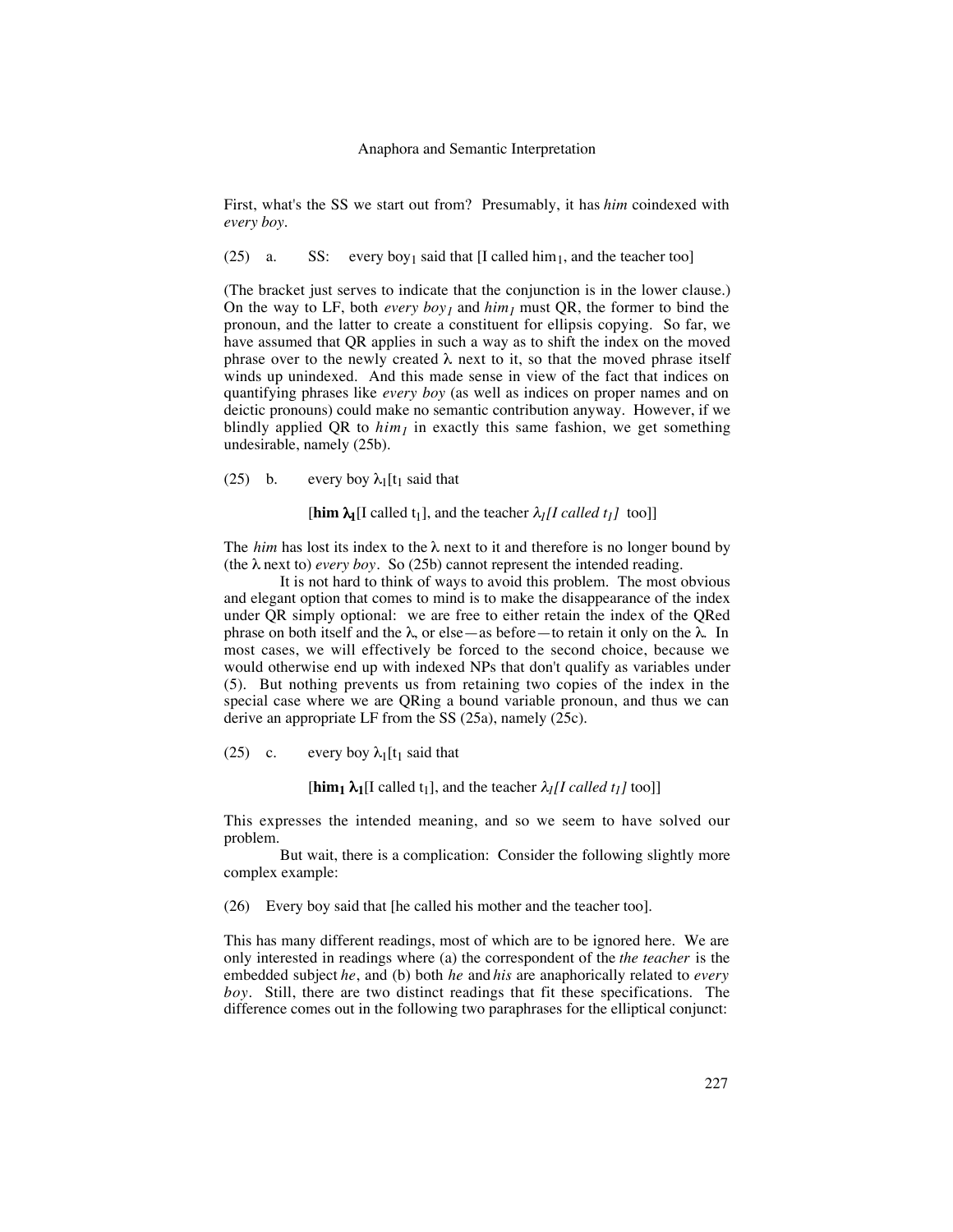(26) a. ... and the teacher called his own (the teacher's) mother.

b. ... and the teacher called his (the boy's) mother.

(26a) is a sloppy reading and (26b) a strict one. What SS and LF representations are associated with each of these two readings?

Under our present assumptions, there is only one SS and LF available to represent either reading: Because both *he* and *his* are to be bound variable pronouns and anaphorically related to *every boy*, we can't but assign the following indexing at SS:

(26) c. every boy<sub>1</sub> said that he<sub>1</sub> called his<sub>1</sub> mother and the teacher too

From there on, we have no real choices (not counting derivations that terminate in uninterpretable LFs or leave the *he* unbound). Two applications of QR and ellipsis copying yield (26d).

(26) d. every boy  $\lambda_1[t_1]$  said that

[he<sub>1</sub>  $\lambda_1$ [ t<sub>1</sub> called his<sub>1</sub> mother]

and the teacher  $\lambda_I[t_I]$  called his<sub>1</sub> mother] too]]

(26d) represents the sloppy meaning (26a). But for the other reading, the strict one in (26b), we are left without any possible derivation.

## **4.2. Inner and outer indices**

To remedy this limitation, I propose that we allow pronouns to be doubly indexed at SS already. They can have an inner index that encodes what they are bound by, and an additional outer index to encode what they in turn bind. (This will be made more precise right below.) The inner and outer index need not be the same.

Such dual indexing may look like a new-fangled notational contrivance, but the distinctions it is meant to express are anything but new. Two particularly important precedents are found in the PTQ fragment (Montague 1974) and in the Linking framework of Higginbotham 1983. Both of these provide two different analyses for a sentence like (27) (a simplified version of (26), without the elliptical conjunct).

(27) Every boy said that he called his mother.

In PTQ, one option (call it (a)) is to build up a sentence with three occurrences of the same free pronoun: *he<sub>1</sub> said that he<sub>1</sub> called his<sub>1</sub> mother*, then use S14 with the operation  $F_{10,1}$  to quantify in *every boy*. In this derivation, both surface pronouns are bound (=lose their subscripts) simultaneously in the last step. Another option (b) would be to generate *he<sub>2</sub> called his<sub>2</sub> mother*, then quantify *he<sub>1</sub>* into this to yield *he<sub>1</sub> called his mother*, then build up further to *he<sub>1</sub> said that he<sub>1</sub> called his mother*, and finally quantify in *every boy* with  $F_{10,1}$ . This time,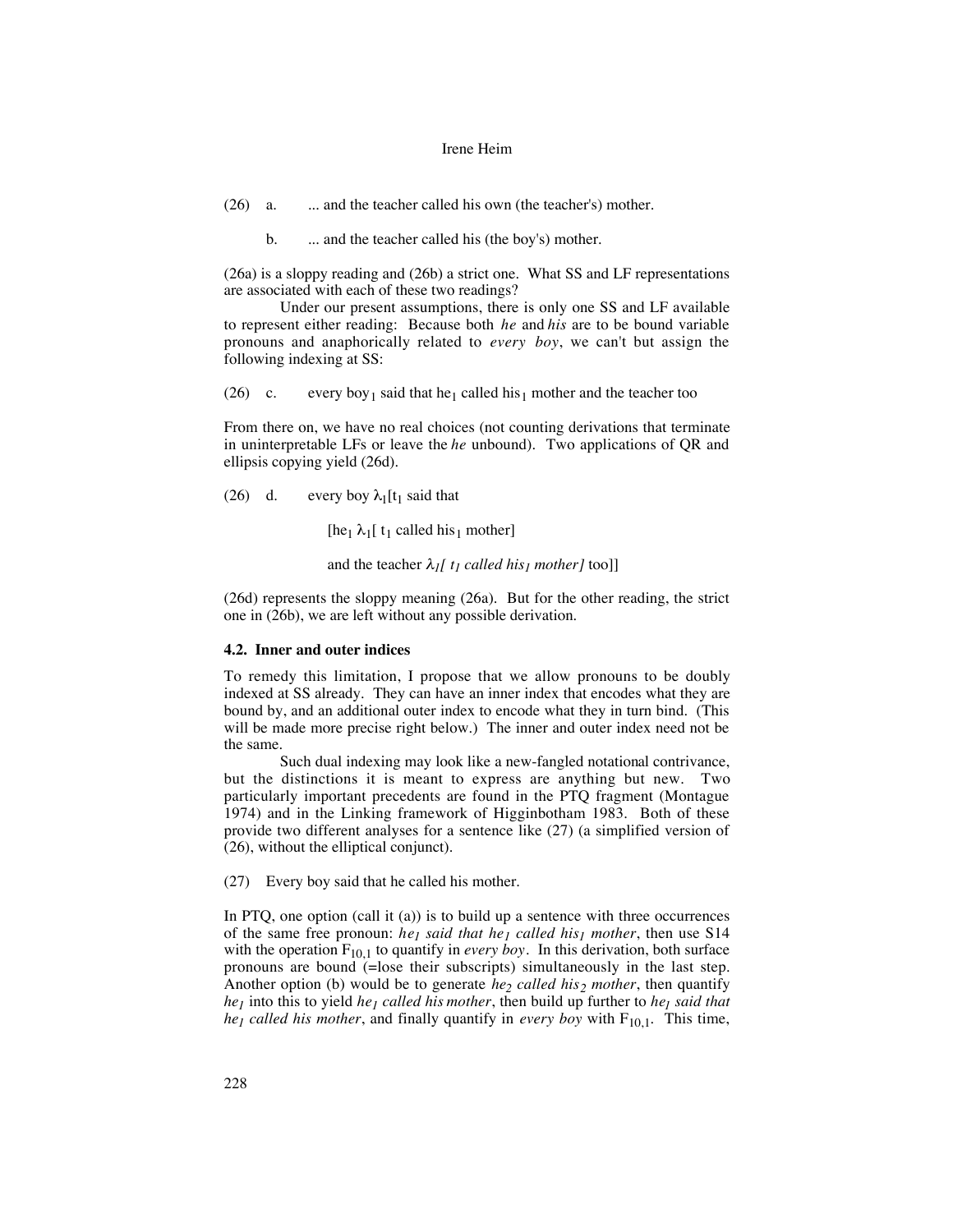the *his* was bound earlier in the derivation, whereas the *he* had a subscript until the last step.  $23$  Of course, the meanings are equivalent, as one translation reduces to the other by λ-conversion.

In Higginbotham's framework, (27) is generated with two different linked structures:

(27) a. every boy said that he called his mother



b. every boy said that he called his mother ↑\_\_\_\_\_\_\_\_\_|↑\_\_\_\_\_\_\_\_|

These correspond respectively to the (a) and (b) derivations in PTQ. Given the semantics for linked structures in Higginbotham 1987:125–127, 130–131, they are again logically equivalent.

My double-indexing scheme mimics the two PTQ-derivations (a) and (b) as follows:

(27) c. SS: [every boy]<sub>1</sub> said that  $[he_1]$  called  $[his_1]$  mother

LF: every boy  $\lambda_1$  [t<sub>1</sub> said that he<sub>1</sub> called his<sub>1</sub> mother]

d. SS: [every boy]<sub>1</sub> said that  $[he_1]_2$  called  $[his_2]$  mother

LF: every boy  $\lambda_1$  [t<sub>1</sub> said that he<sub>1</sub>  $\lambda_2$  [t<sub>2</sub> called his<sub>2</sub> mother]]

The LFs here and their intended semantics should be self-explanatory, but the new SSs and SS-to-LF-changes call for some comments. Notice the distinction between  $[\alpha_i]$  (inner index only),  $[\alpha_i]$  (outer index only), and  $[\alpha_i]$ <sub>*i*</sub> (doubly indexed). Regarding the operation of QR, I return to our original view that it always works the same way. The trace retains the outer index of the moved phrase, but the moved phrase itself transfers it to the  $\lambda$  and thereby loses it. Bound variable pronouns are no exception. If an NP doesn't have an outer index at SS, it just can't QR. On the other hand, if it does have one, it must QR, or else

 $^{23}$ Of course, these are just two out of infinitely many derivations. For one thing, there are infinitely many isomorphic derivations to each (a) and (b) where 1 and 2 are replaced by different numbers. More interestingly, there are infinitely many additional derivations not isomorphic to (a) or (b) which also yield the same meaning. Not all of these can also be distinguished by means of my double indices. For instance, in PTQ we might build *he<sub>1</sub> said that he<sub>1</sub> called his<sub>1</sub> mother*, then quantify in *he*<sub>2</sub> with  $F_{10,1}$ , and then quantify in *every boy* with  $F_{10,2}$ . This derivation is not replicable in my system -- unless I were to allow *triple* indices at SS, but I am not aware of any empirical motivation for this. There are, however, some more types of PTQ-derivations besides (a) and (b) that do correspond to distinct double-indices-representations; one of them will in fact become relevant right below, see (26e) and (26g). (This footnote was prompted by questions raised by Barbara Partee (p.c.). I am aware, of course, that I have not even begun to seriously explore the expressive capacities of the proposed notation and its relation to alternatives in the literature.)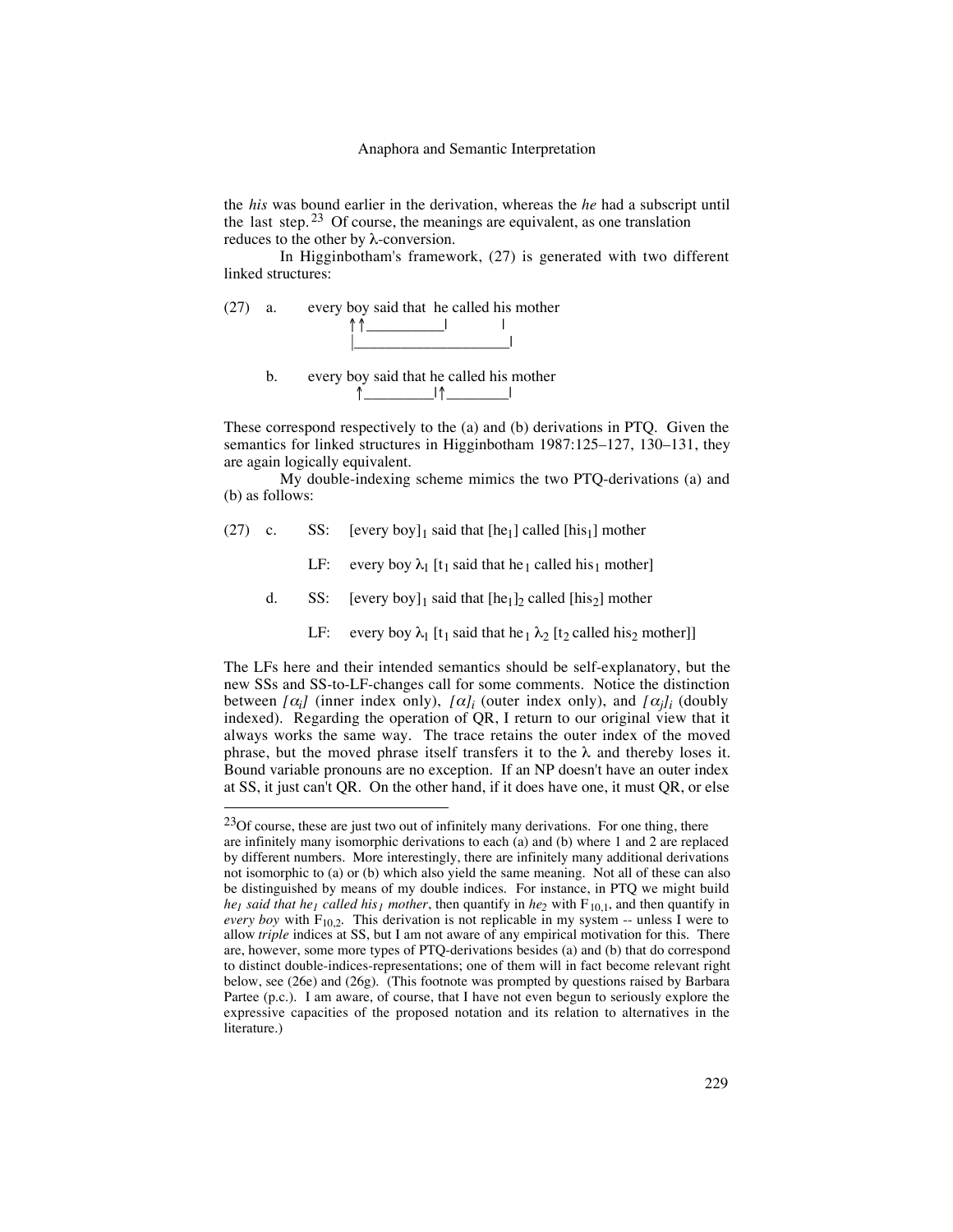its outer index will fail to qualify on the following revised definition of "variable" and the LF will be flitered out. (Note the change in clause (iii).)

(28) Definition of "variable", revised:

An index is a variable only if it is

(i) on a λ, or

(ii) on a trace and bound by a  $\lambda$ , or

(iii) the inner index of a pronominal or anaphor and A-bound.

It follows that a bound variable pronoun that is to QR needs two indices: an outer one in order to QR and an inner one in order to be bound.

Let's return to our problem with the strict-sloppy ambiguity in example (26). Instead of the previous single option in (26c), we now have two choices for representing (26) at SS, even when both pronouns are to be bound and the subject is the correspondent:

- (26) e. [every boy]<sub>1</sub> said that  $[he_1]_2$  called  $[his_1]$  mother and the teacher too
	- f. [every boy]<sub>1</sub> said that  $[he_1]_2$  called  $[his_2]$  mother and the teacher too

(26f) is, of course, just like (27d) above; (26e) is like (27c) as regards the indexing of *his*, but has an additional outer index on *he* (which we need to enable it to QR, a prerequisite for ellipsis copying).<sup>24</sup> Each of these derives a unique LF:

(26) g. every boy  $\lambda_1[t_1]$  said that

[he<sub>1</sub>  $\lambda_2$ [ t<sub>2</sub> called his<sub>1</sub> mother]

and the teacher  $\lambda_2$ [ t<sub>2</sub> called his<sub>1</sub> mother] too]]

h. every boy  $\lambda_1[t_1]$  said that

[he<sub>1</sub>  $\lambda_2$ [ t<sub>2</sub> called his<sub>2</sub> mother]

and the teacher  $\lambda_2$ [ t<sub>2</sub> called his<sub>2</sub> mother] too]]

And these correctly express the strict and sloppy readings respectively.

 $24$ Ignoring the elliptical conjunct, a PTQ derivation that corresponds to the indexing

choices in (26e) would proceed by building up *he<sub>2</sub> called his<sub>1</sub> mother*, quantifying in *he<sub>1</sub>* by  $F_{10,2}$  to yield  $he_1$  *called his<sub>1</sub> mother*, building up to  $he_1$  *said that*  $he_1$  *called his<sub>1</sub> mother*, and finally quantifying in *every boy* by  $F_{10,1}$ . After the second step, this is like derivation (a), and as in (a), both surface pronouns are bound simultaneously in the last step.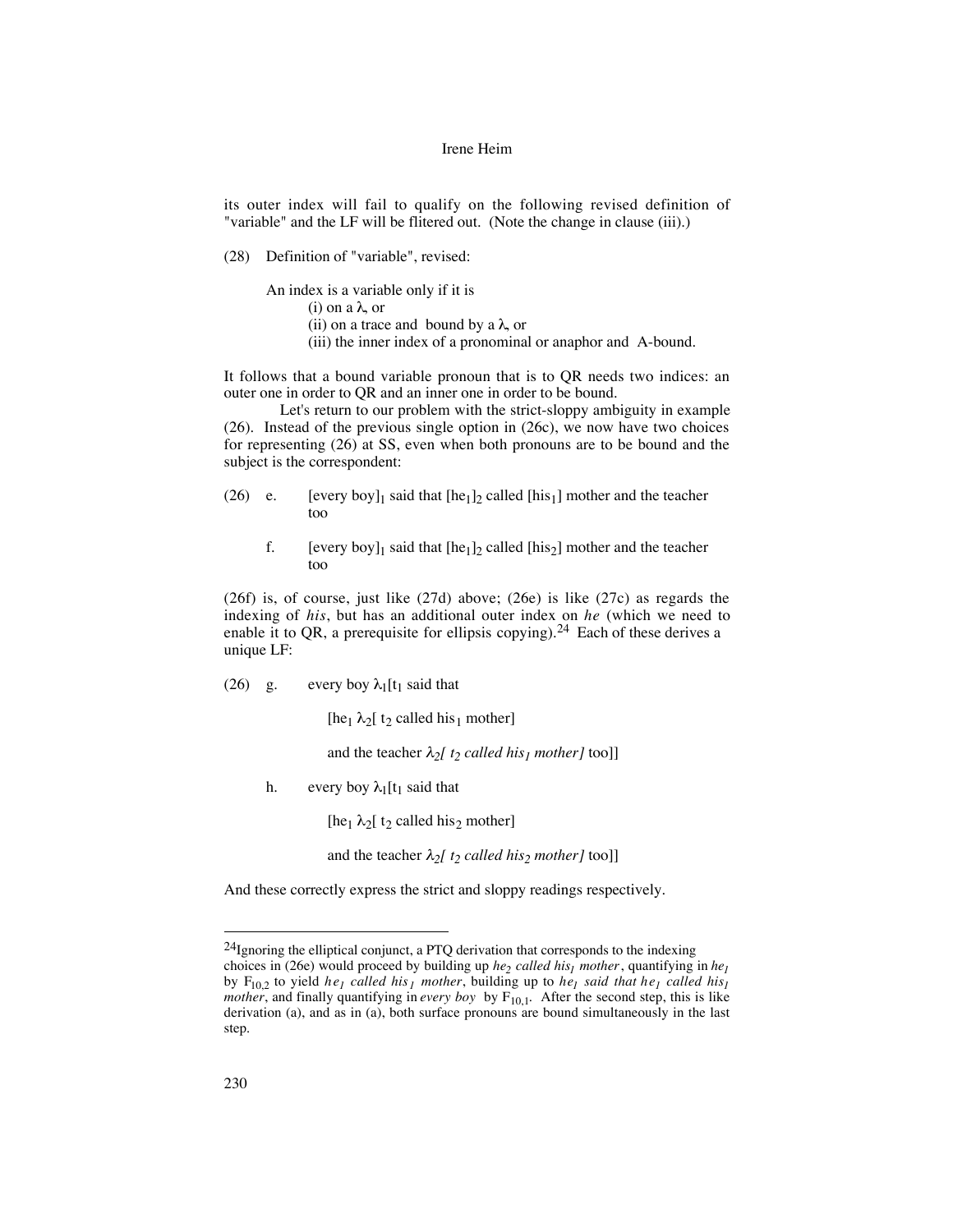### **4.3. The strong version of Condition B**

We have now solved our initial technical problem about bound variable pronouns undergoing QR, but we have yet to explore the repercussions of our solution, especially for the operation of the Binding Conditions. With NPs allowed to bear two distinct indices at once, there no longer is a unique obvious notion of "coindexing," and thus of the Binding Conditions which rely on it.<sup>25</sup> A variety of different coindexing-concepts are in principle definable, including the following two:

- (29) Definition:
	- a. β is <u>linked to</u>  $\alpha$  iff  $\alpha$ 's outer index = β's inner index.<br>b.  $\alpha$  and β are colinked iff  $\alpha$ 's inner index = β's inner in
	- $\alpha$  and β are <u>colinked</u> iff  $\alpha$ 's inner index = β's inner index.

The terminology is deliberately reminiscient of Higginbotham's linked structures. It'll make sense to you if you glance at (27a,b) while applying the definitions to  $(27c,d)$ . In fact, linking as defined in  $(29a)$  has exactly the properties of Higginbotham's linking relation; for instance, unlike coindexing it is neither symmetric nor transitive.

Consider now Condition A. In the version used so far, it requires that an anaphor be "coindexed with" a c-commanding A-position in its GC. How should we reinterpret it in the present setting? Higginbotham proposes to replace "coindexed with" by "linked to":

(30) Condition A, new version:

An anaphor is linked to a c-commanding A-position in its GC.

(30) predicts that an SS such as (31a) is ill-formed.

(31) a.  $*$  [he<sub>1</sub>]<sub>2</sub> cut [himself<sub>1</sub>]

The reflexive, though in some sense "coindexed" with the subject, is not linked to it in the sense of definition (29a). What (30) requires instead is the kind of indexing shown in (31b).

(31b) [he<sub>1</sub>]<sub>2</sub> cut [himself<sub>2</sub>]

The semantic import of this prediction is that a reflexive must really be bound within its GC, not just have a cobound antecedent there. To see this, look at the LFs that (31a,b) give rise to:

<sup>&</sup>lt;sup>25</sup>The reference to "A-binding", and hence to "coindexing", in LF-conditions like  $(28)$ remains unproblematic, since all indices are single by the time we reach a well-formed and interpretable LF.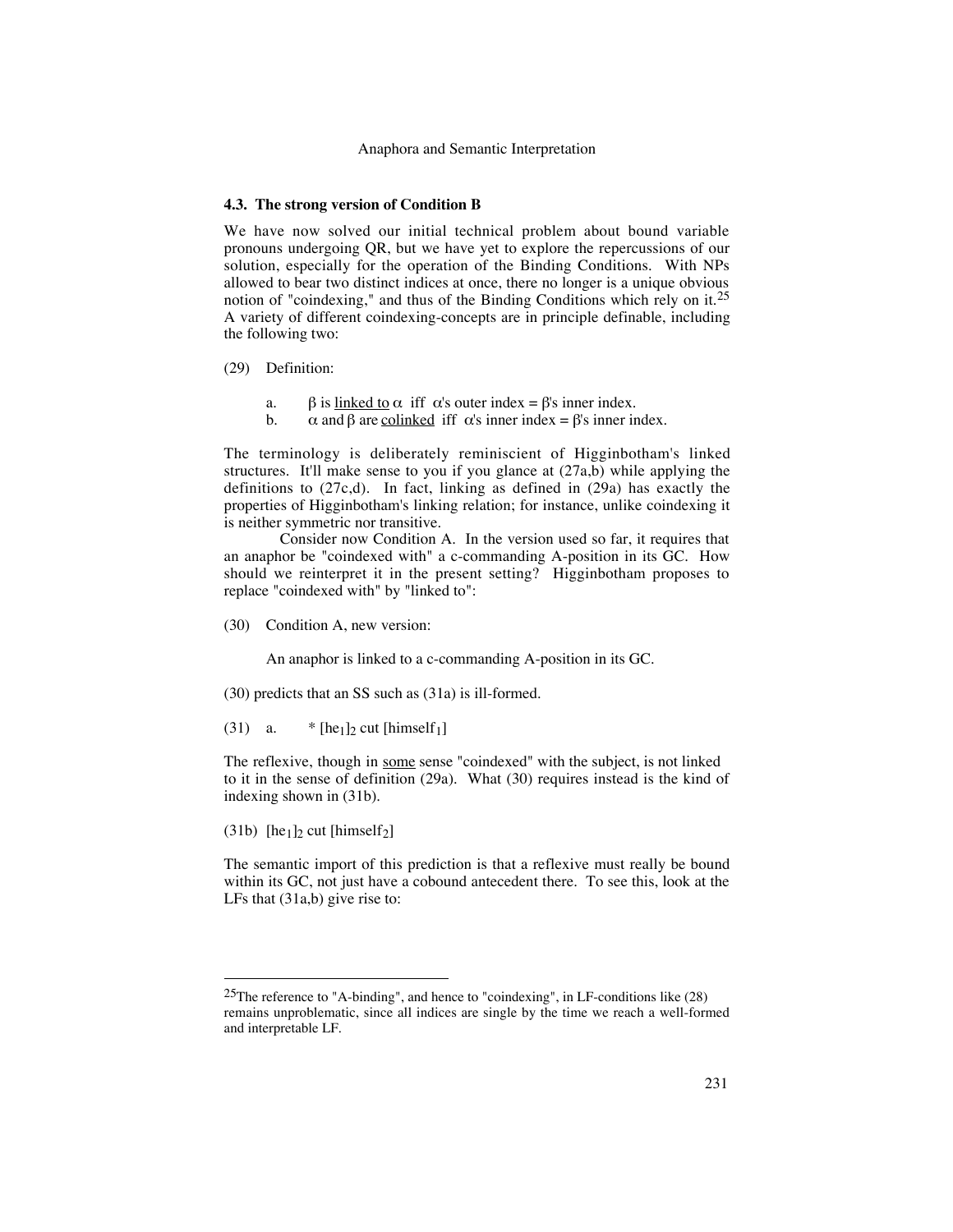(31) c. from \*(31a): he<sub>1</sub>  $\lambda_2[t_2 \text{ cut himself}_1]$ 

d. from (31b): he<sub>1</sub>  $\lambda_2$ [t<sub>2</sub> cut himself<sub>2</sub>]

The reflexive is free in (31c) and bound in (31d). Neither of these, of course, is a well-formed LF on its own on our current assumptions, because of the free index on  $he_1$ . But they might be part of larger well-formed LFs such as  $(32a,b)$ .

(32) a. every boy  $\lambda_1[t_1]$  said that he<sub>1</sub>  $\lambda_2[t_2]$  cut himself<sub>1</sub>]]

b. every boy  $\lambda_1[t_1]$  said that he<sub>1</sub>  $\lambda_2[t_2]$  cut himself<sub>2</sub>]]

These two happen to be logically equivalent, so we cannot observe right here whether the prediction that (32a) comes from an ungrammatical SS is borne out. But if we add an elliptical conjunct, the difference becomes manifest: (30) predicts, correctly, I assume<sup>26</sup>, that  $(33)$ —unlike  $(26)$ —allows only a sloppy reading.

(33) [every boy]<sub>1</sub> said that  $[he_1]_2$  cut  $[\text{himself*}_{1/2}]$  and the teacher too.

Now let's turn to Condition B. This used to require that a pronominal not be "coindexed with" any c-commanding A-position in its GC. Should we again replace "coindexed with" by "linked to"? If we have learned the lessons of Partee & Bach  $(1984)^{27}$  or Higginbotham (1983; 1985), we know better than that. Consider the following potential derivation for sentence (34):

- (34) every boy said that he called him
	- a. SS:  $[every boy]_1$  said that  $[he_1]_2$  called  $[\text{him}_1]$

 $^{26}$ More precisely: if (33) allows a strict reading as well, it does so no more easily than (i).

<sup>(</sup>i) John cut himself, and the teacher too.

Whatever relaxation of Reinhart's assumptions (here left untouched) about reflexives and ellipsis will accommodate a strict reading in (i) should do so for (33). I don't mean to dismiss the issue of strict readings with reflexives or diminish its potential significance for the goals of this paper, but one thing that seems fairly clear is that we don't want a theory that draws the dividing line between (33) and (i).

 $^{27}$ I am indebted to Barbara Partee for reminding me of this important reference. It may be the earliest attempt to formulate Binding Conditions A and B within a framework which (due to its kinship with PTQ, in this case) captures semantic distinctions that turn on the difference between "cobound" and "bound by", such as the strict/sloppy ambiguity in (26). Just as in Higginbotham's framework, the need to strengthen Condition B arises as an immediate consequence of the system's ability to represent this semantic distinction. Partee & Bach present the issue somewhat differently than I have done here: Their treatment of ellipsis (which focusses on VP Ellipsis rather than Bare Argument Ellipsis) does not rely on quantifying-in of pronouns. But the Derived VP Rule that they employ instead has a similar effect of multiplying the possible derivations for sentences with two pronouns (like (34)). A detailed comparison between their proposals and those of Higginbotham or the present article must await another occasion.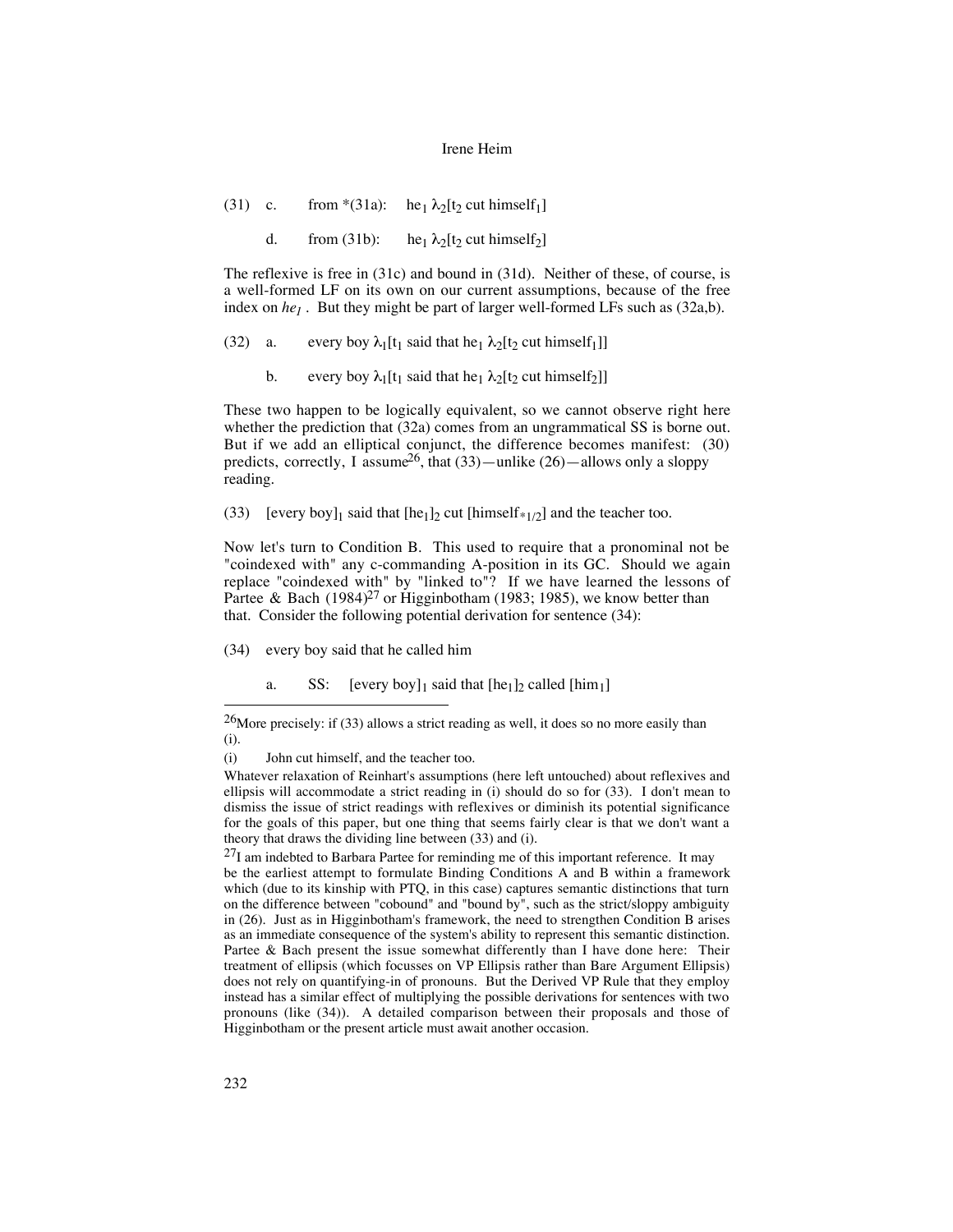#### Anaphora and Semantic Interpretation

b, LF: every boy  $\lambda_1[t_1]$  said that he<sub>1</sub>  $\lambda_2[t_2]$  called him<sub>1</sub>]]

(34b) is logically equivalent to *every boy*  $\lambda_I[t_I]$  *said that he<sub>1</sub> called him<sub>1</sub>]*, a reading that sentence (34) clearly lacks and that English can only express with the reflexive: 'every boy said that he called himself'. So this derivation should be ruled out. If Condition B merely prohibits linking, it will not block (34a): *[him<sub>1</sub>]* is not, after all, linked to *[he<sub>1</sub>]*<sub>2</sub> (nor is there anything else we know of wrong with the derivation). *[he<sub>1</sub>]*<sub>2</sub> and *[him<sub>1</sub>]* are, however, colinked (as defined in (29b)). So if we make Condition B sensitive to both linking and colinking, we would seem to solve our problem. This suggests the following formulation:

(35) Condition B, preliminary new version:

A pronominal is neither linked to nor colinked with any c-commanding A-position in its GC.

A noteworthy implication of such a conception of Condition B is that many indexing patterns cannot be realized with any lexical item at all. For instance, *[he<sub>1</sub>] called [* $\alpha_1$ *]* is ill-formed however we spell out  $\alpha$ , in particular for  $\alpha = him$ as well as  $\alpha = himself$ .

(35) is adequate to deal with (34), but it is known to be still too weak for similar examples with somewhat more complex indexing patterns, for instance  $(36)$ .<sup>28</sup>

(36) \* [every boy]<sub>1</sub> said [he<sub>1</sub>]<sub>2</sub> knew [he<sub>1</sub>] called [him<sub>2</sub>]

The LF that (36) gives rise to has the meaning of 'every boy said he knew he called himself', so this better not be a well-formed SS. Treading again in Higginbotham's footsteps<sup>29</sup>, I therefore define an even more inclusive relation of which linking and colinking are two, but not the only, special cases.

 $(37)$  Definition<sup>30</sup>:

 $28$ This too was already seen clearly by Partee and Bach (1984). See especially their section 6.3, pp. 124 - 25, where they comment on the sentence *Every man talked to himself by himself about a book that he gave to him* and the need for a condition that is sensitive to *global* properties of the derivation.

<sup>&</sup>lt;sup>29</sup>See especially the motivation for the "transitivity condition" in Higginbotham 1983: 406 and the refined conditions that replace it in 1985: 570 - 575 and 1991: 8 - 11. The following is an attempt to replicate his proposal that two elements in a Condition B configuration "cannot be determined by the structure in which they occur to share a value" (1985: 575).

 $30$ This is an equivalence relation. In the present system, it happens to be coextensive with the reflexive, symmetrical, and transitive closure of the linked-to-relation. It will differ, however, after we reintroduce free variables in section 5.2 below. Two NPs with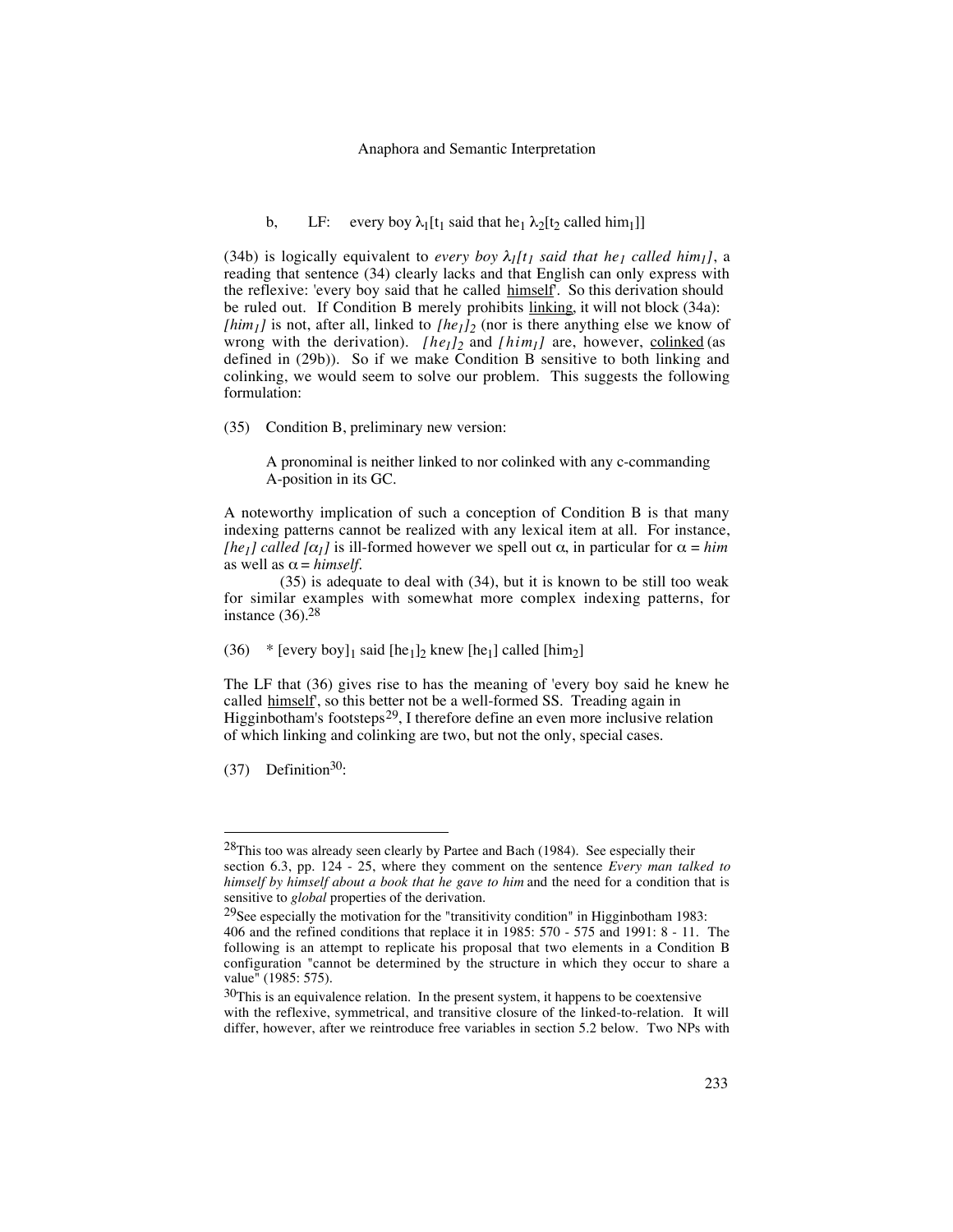$\alpha$  and  $\beta$  are codetermined iff

- (i)  $\alpha = \beta$ , or
- (ii) either one of  $\alpha$  or  $\beta$  is linked to the other, or
- (iii)  $\alpha$  and  $\beta$  are colinked, or
- (iv) for some  $\gamma$ ,  $\alpha$  and  $\gamma$  are codetermined and so are  $\gamma$  and  $\beta$ .
- (38) Condition B, final new version:

A pronominal is not codetermined with any c-commanding A-position in its GC.

I leave it to the reader to check this against (36) and other even fancier cases suggested by the literature. For the remainder of this article, it is sufficient to remember that codetermination includes linking and colinking.

To sum up section 4, I started out with the question of how QR applies to bound variable pronouns and ended up with an endorsement of Higginbotham's Linking Theory, in particular of its non-parallel conceptions of Binding Conditions A and B. The overall indexing system appears more complex now, but it may be seen as a conservative extension of Reinhart's ideas. Notice in particular that, throughout my revisions, I have adhered to her assumption that there is a perfect correspondence between syntactic binding in the sense of Condition A and semantic binding (variable binding at LF). The newly introduced double indices serve, in effect, to express distinctions at SS that otherwise could only be brought out at LF. And the motivation for expressing them there is (as throughout Reinhart's work) the fact that syntactic Binding Conditions, which apply at SS, are sensitive to those distinctions.

## **5. Revised proposal**

## **5.1. The Exceptional Coindexing Rule**

We are now ready to return to the central issue of this study, namely the status of the Coreference Rule. In the section 3 titled "reference isn't special", I suggested that whatever will survive of this rule should pertain not just to coreference possibilities but also to the possibility of cobinding two bound variable NPs. Consider again the derivation I gave above for the donkey sentence version of the logic tutor's utterance and which violated (the original version of) Condition B:

(19) a. SS:  $*$  if everyone hates [a man]<sub>1</sub>,

[that man himself] $_1$  hates him $_1$ 

b. LF:  $\forall_1$  [ if [a man]<sub>1</sub> [everyone hates t<sub>1</sub>] ]

 $\overline{a}$ 

matching free inner indices will then count as colinked by (29b), and hence as codetermined by (37iii), and this is intended.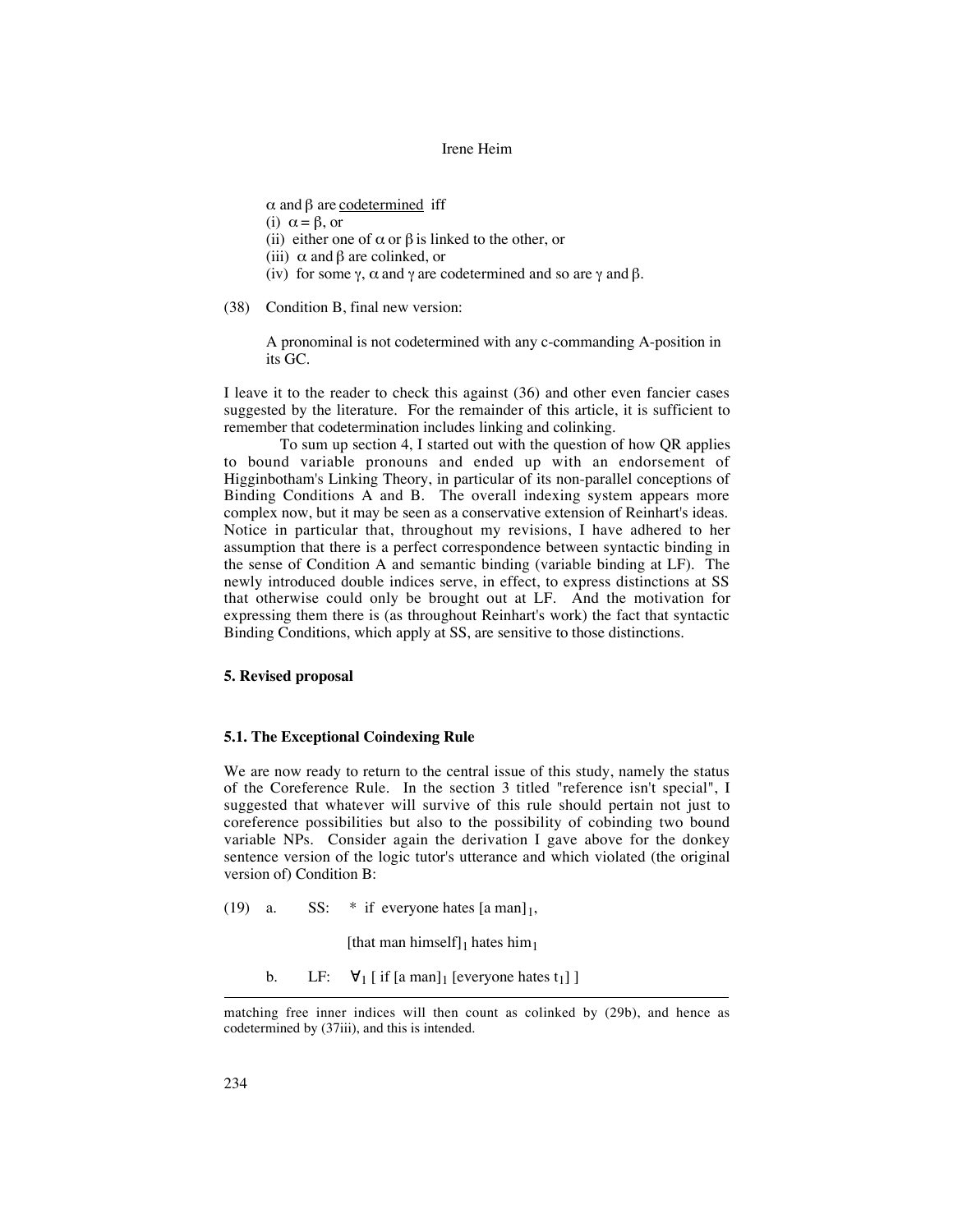### Anaphora and Semantic Interpretation

## [ [that man himself]<sub>1</sub> hates him<sub>1</sub> ]

From our current perspective, the question arises whether the index on *that man himself* is supposed to be an inner or an outer index. Given that it encodes what this bound variable demonstrative is bound  $\underline{b}y$ , it makes sense to consider it an inner index, as in  $(19d,e).<sup>31</sup>$ 

(19) d. SS:  $*$  if everyone hates [a man<sub>1</sub>],

[ that man himself<sub>1</sub>] hates [him<sub>1</sub>]

e. LF:  $\forall_1$  [ if a man<sub>1</sub> [everyone hates t<sub>1</sub>] ]

[ that man himself<sub>1</sub> hates him<sub>1</sub> ]

This derivation, at any rate, seems appropriate to the intended reading. Notice how (19e) illustrates Universal Instantiation: under any given assignment, the predicates following *everyone* in the antecedent and *that man himself* in the consequent denote the same property.

Our worry above was that (19a) was excluded by Condition B. (19d) is still excluded by the new version of Condition B: [that man himself<sub>1</sub>] and *[him<sub>1</sub>]* are colinked. If we say nothing further, we are no better off than before. Suppose, however, we exploit the refined indexing system to draw a distinction between different types of Condition B violations: linking violations and mere codetermination violations. In the former, a pronominal is linked to a ccommanding A-position in its GC; in the latter, it is codetermined with one, but not linked to any. Notice that *[him1]* in (19d) is codetermined with *[that man himself<sub>1</sub>*], but not linked to it, so this is a mere codetermination violation. I speculate that this is significant. The general hypothesis is as follows: Linking violations of Condition B are disallowed under any circumstances. Mere codetermination violations are normally disallowed as well, and perhaps are never 100% perfect, but they can be much improved under suitable discourse conditions. Specifically, what makes (19) viable could be a principle like the following.

(39) Exceptional Coindexing Rule:

A pronominal  $\alpha$  is (marginally) allowed (at SS) to be codetermined with a c-commanding A-position β in its GC when the interpretation thus obtained needs to be distinguished from the one that would result if (β

 $31$ The pertinent clauses in the definition of variables (cf. footnote 21) are accordingly reinterpreted as follows:

<sup>(</sup>iv) or the inner index of an indefinite in the restriction of a QAdv and A-bar-bound by it,

<sup>(</sup>v) or the inner index of a definite in the nuclear scope of a QAdv and A-bar-bound by it.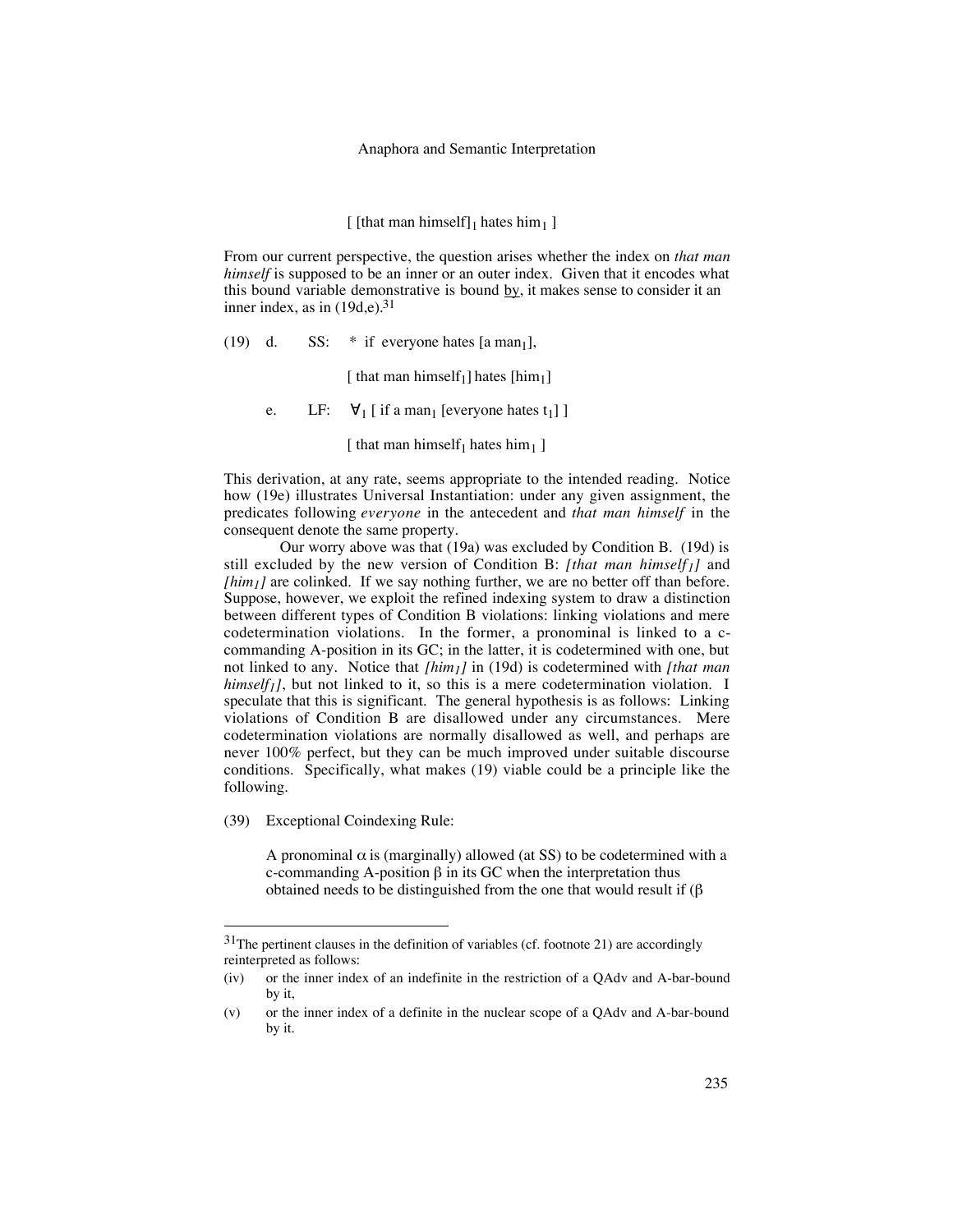were given an outer index and moved and)  $\alpha$  were replaced by a variable A-bound by the trace of β.

This is obviously a very close relative of Reinhart's Coreference Rule. Not only does it express her basic insight that we may sometimes say things we otherwise couldn't because that's the best way to get our communicative point across; it also retains almost all the concrete wording of (7). But one thing is different: (39) is about indices, not about referents.

(39) applies to sanction (19d,e), on the grounds that the meaning of the competing structure in (19f) would not have served the logic tutor's special communicative purpose:

(19) f.  $\forall_1$  [ if a man<sub>1</sub> [everyone hates t<sub>1</sub>] ]

[ that man himself<sub>1</sub>  $\lambda_2$ [t<sub>2</sub> hates him<sub>2</sub>] ]

Though logically equivalent, the structured meaning of (19f) fails to illustrate pure Universal Instantiation.

Now it would be rather dissatisfying to have both the Coreference Rule (7) and the Exceptional Coindexing Rule (39) side by side in our system. They clearly concern different instances of the same phenomenon and we would like to collapse them somehow. But how is this possible? Under the present assumptions about syntactic representation which we took from Reinhart, there is a fundamental difference between (7) and (39): (39) deals with licensing certain indexing patterns, but (7) doesn't deal with any aspect of syntactic representation at all, but directly with interpretive choices. The reason for this is, of course, Reinhart's view that coreference relations, as opposed to variable binding relations, have no syntactic representation. If we want to unify (7) and (39), it seems advisable to give up this radical bifurcation. In particular, if we want to subsume the cases now dealt with by (7) under the scope of (39), we are driven back to the more conventional view of coindexing as a representational device that does double duty for coreference and variable binding. This is the line that I will pursue here, and it requires a couple of revisions in the basic syntactic and semantic system.

### **5.2. Free variables readmitted**

If referring NPs are to bear indices and indices are semantically variables, then referring NPs correspond to free variables. Free variables were systematically excluded in Reinhart's system, so our first task is to permit free variables under the well-formedness conditions for LFs. The current definition of "variable" leaves no room for them, so we have to extend it.

(40) Definition of "variable", revised again:

An index is a variable only if it is (i) on a λ, or (ii) on a trace and bound by a  $\lambda$ , or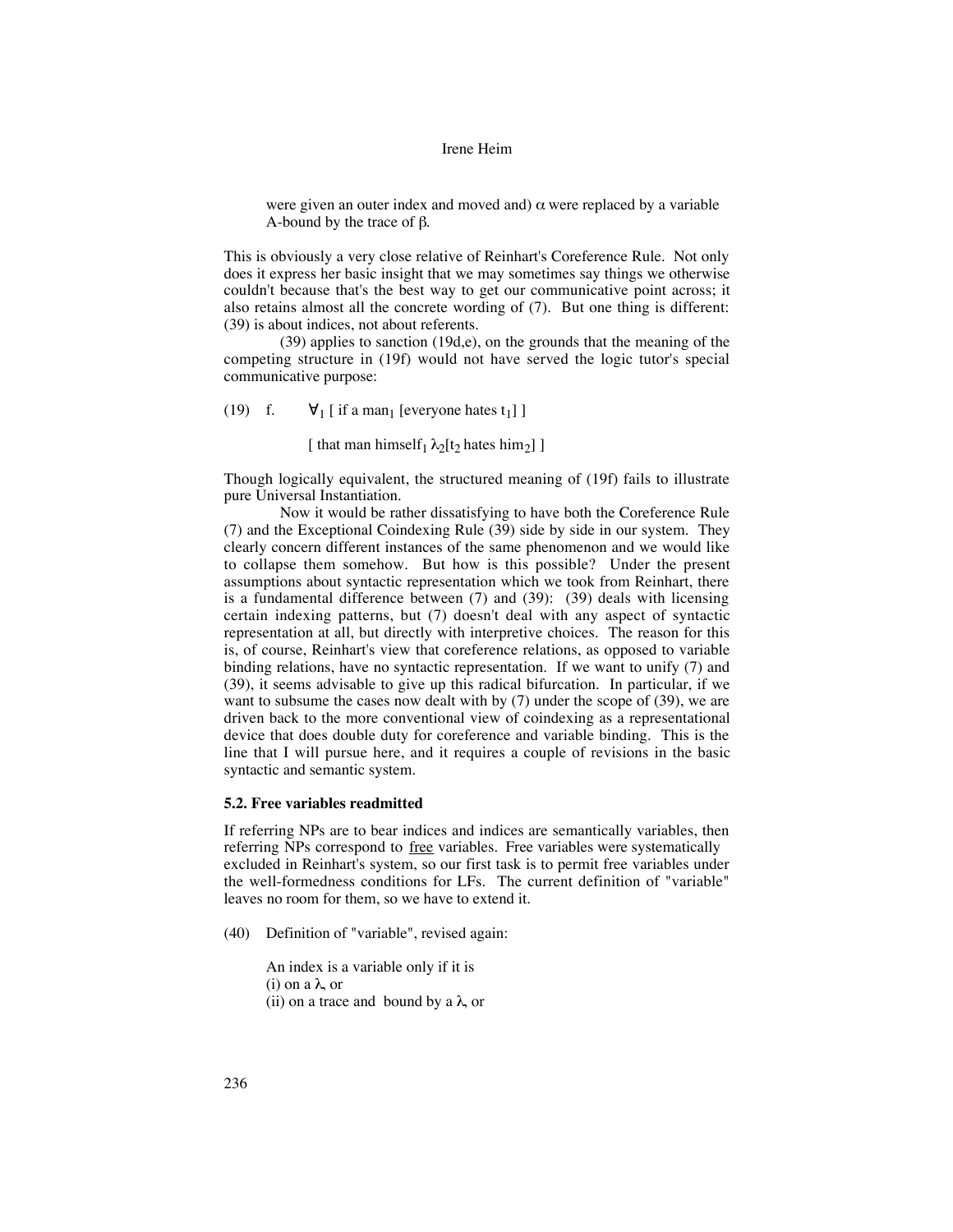#### Anaphora and Semantic Interpretation

(iii) the inner index of a pronominal or anaphor and A-bound, or (iv) the inner index of a definite NP and free.

Second, we must provide these free variables with some kind of semantic interpretation. Let's at first restrict our attention to the special case where we are dealing with free <u>pronouns</u>. These are, of course, the deictic pronouns (formerly unindexed) and they get their reference assigned by the context. Since we want to ensure that coindexed free pronouns are ipso facto coreferential, we should now think of the context as supplying a referent per index (rather than, as before, per pronoun occurrence). And mindful of our discussion of cognitive value in section 2.3, we assume that it is not really a referent that the context supplies, but a guise. So we add the following principle:

(41) Reference Assignment (1st version):

An LF  $\phi$  is interpretable in an utterance context c only if for each index i free in  $\phi$ , c furnishes a guise  $F^c$ <sub>i</sub>.

In the compositional semantic interpretation of the utterance, these contextually supplied guises provide values for the free variables. When we are calculating the proposition expressed by an LF  $\phi$  in a given context c, we assign to each free  $\alpha_i$  the individual  $\vec{F}^c_i(w_c)$  that  $F^c_i$  picks out in the utterance world w<sub>c</sub>. (To obtain the cognitive value, we first have to calculate the propositional concept that maps each world w in the context set of c to the proposition  $\phi$  would express if uttered in w, then diagonalize this; see Stalnaker 1979.)

As it stands, (41) ensures that coindexed free pronouns corefer. In fact, it ensures something even stronger, namely that they pick out the same referent under the same guise. How about two free pronouns with different indices? Could they still receive the same referent? Could they be assigned even the same guise? Nothing so far prevents it, and as far as mere coreference goes, that's just fine. But sameness of guises is something we have to disallow, for reasons that will quickly become clear. So we need an amendment:

(42) Reference Assignment (2nd version):

An LF  $\phi$  is interpretable in an utterance context c only if c furnishes a <u>distinct</u> guise  $F^{\mathcal{C}_i}$  for each index i free in  $\phi$ .

With this much of the new system in place, the coverage of our Exceptional Coindexing Rule is no longer limited to bound variable examples like (19), but includes analogous cases with two coreferential pronouns, such as the following variant of  $(14)$ .

(43) Look, if everyone hates Oscar, then it surely follows that he himself hates him.

Suppose the intended interpretation of this has the following derivation: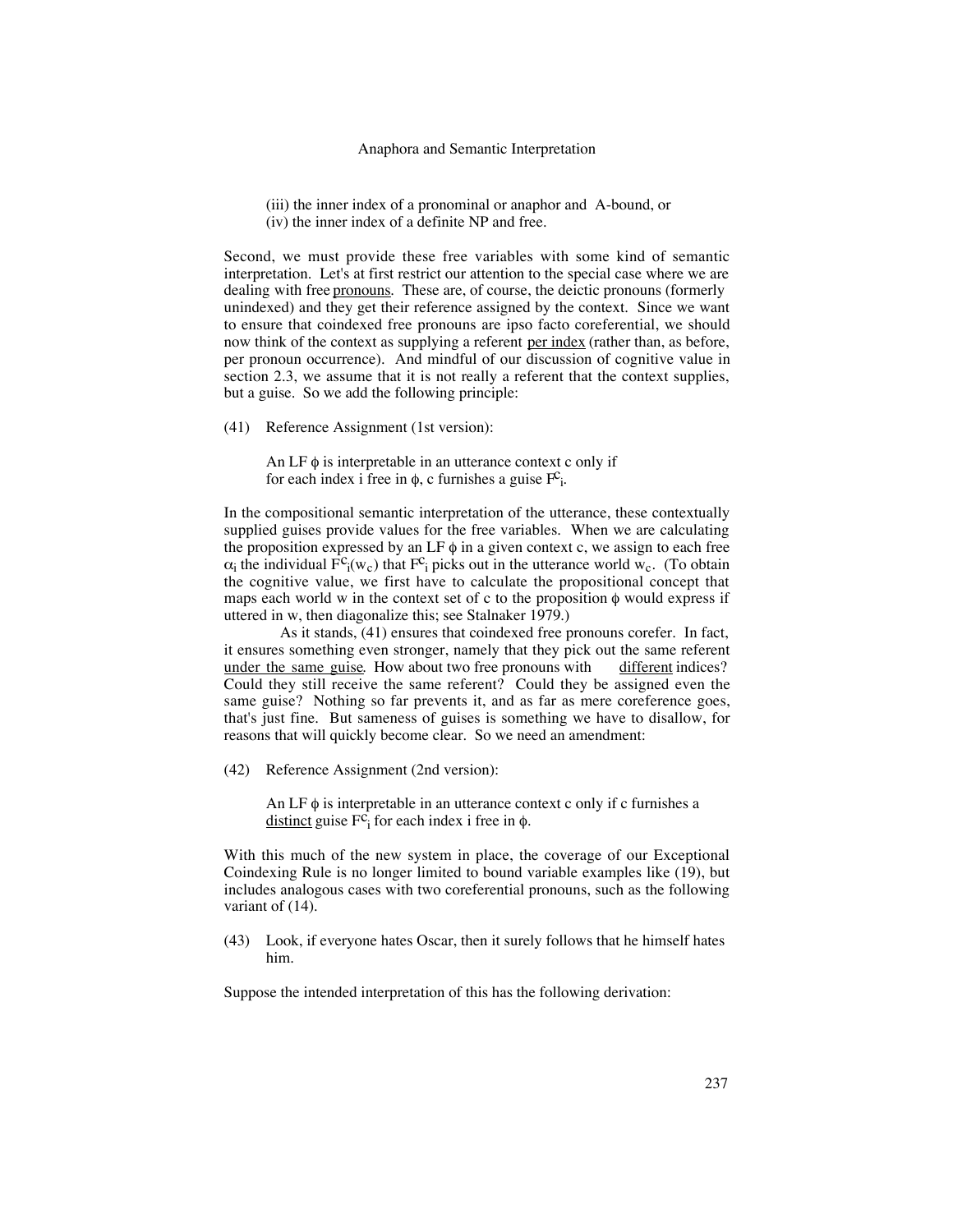- (43) a. SS: if everyone hates Oscar, ... [he himself<sub>2</sub>] hates [him<sub>2</sub>]
	- b. LF: if everyone hates Oscar, ... he himself<sub>2</sub> hates him<sub>2</sub>

The utterance context c for (43b) is of course meant to be such that  $F_c^{\circ}(w_c) =$ Oscar. (Never mind what the complete appropriate guise of Oscar is.) So the consequent clause of (43b) in context c expresses the structured proposition that consists of Oscar and the property of hating Oscar. Now (43a) is a Condition B violation because *[he himself2]* is in the GC of and codeterrmined with *[him2]*. But (39) allows it anyway because this is a context where structured meaning matters, and the alternative (43c) would express a different structured proposition in c, namely the one consisting of Oscar and the property of selfhating.

(43) c. ... he himself<sub>2</sub>  $\lambda_3$ [t<sub>3</sub> hates him<sub>3</sub>]

So far, so good. Our account of this example is not complete, however, without a demonstration that  $(43a,b)$  is essentially the only derivation under which it gets the intended meaning (apart from trivial alphabetic variants, of course). In particular, we have to watch out for the following two potential rivals, in which *he himself* has either received no index at all, or a different one from *him*.

- (43) d. SS: if everyone hates Oscar, ... [he himself] hates  $[\text{him}_2]$ 
	- e. LF: if everyone hates Oscar, ... he himself hates him<sub>2</sub>
- (43) f. SS: if everyone hates Oscar, ... [he himself<sub>4</sub>] hates [him<sub>2</sub>]
	- g. LF: if everyone hates Oscar, ... he himself<sub>4</sub> hates him<sub>2</sub>

Neither of these are even prima face Condition B violations, so any interpretations they represent should be fine quite regardless of the special discourse conditions that are required for clearance by the Exceptional Coindexing Rule. They better not be alternate representations of our intended interpretation, then, because that way we would lose our empirical prediction about (43). In other words, we would lose Reinhart's insight that this particular interpretation of this English sentence stands and falls with the presence of a context in which there is some special reason for structured meaning to matter.

As regards (43d,e), I will simply stipulate it away by a provision that pronouns bear an (inner) index as a lexical property (see right below). (43f,g), on the other hand, must certainly be allowed as a well-formed derivation for some reading of (43), for example one where *he himself* refers to Fred. But can it be set in a context c where it so happens that  $Fc_4(w_c) = Fc_2(w_c) = Oscar$ ? Well yes, it could so happen - for instance if we have been talking about a certain "Fred", *he himself4* connects anaphorically to an occurrence of that name *Fred*, and then Fred and Oscar turn out to be the same person. But in this case,  $F^c_4 \neq F^c_2$  (even though they concide on w<sub>c</sub>), and that's a different interpretation from the one we have been contemplating all along (and one that should be predicted okay without special excuses about the importance of structured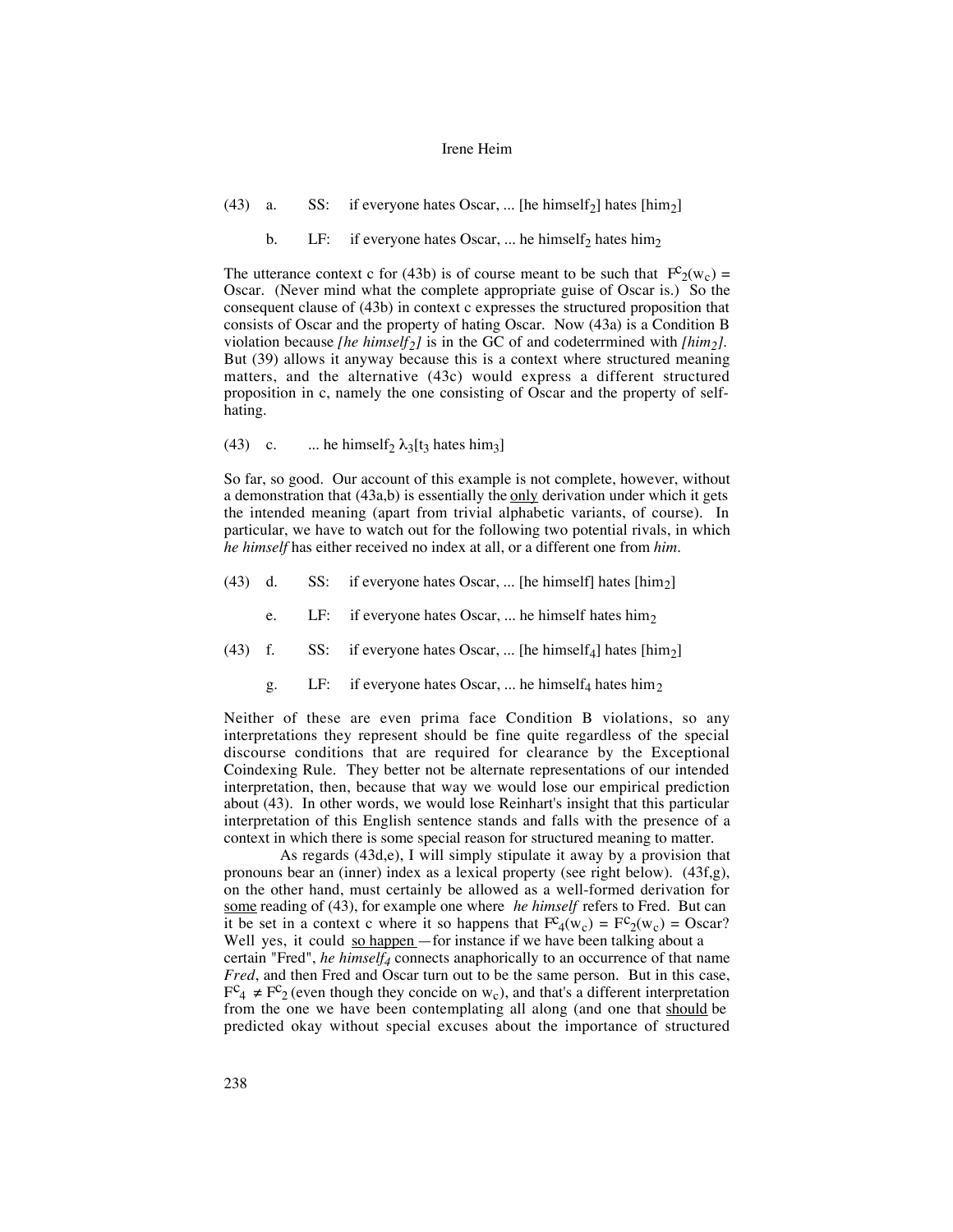meaning!). What our Reference Assignment principle doesn't allow is for *he himself<sub>4</sub>* and *him*<sub>2</sub> in (43g) to pick out Oscar through the same guise. (This was the purpose of the amendment in the 2nd version.) And this, I take it, suffices to disqualify (43f,g) as an alternative representation of the interpretation we associated with (43a,b). The logic tutorial setting that we have been imagining just doesn't provide two separate guises of Oscar (much less appropriate clues to determine which pronoun goes with which guise).

So much for (43). But of course we also need to cover the original (14), with the proper name *Oscar (himself)* rather than a pronoun in the subject position. In order to do this, we must allow the name to bear an (inner) index and that index must represent the name's reference. What's more, we must not just allow, but <u>force</u>, names to bear indices. This is for the same reason that we wanted to exclude (43d,e) above: If we let a name be interpretable without the benefit of an index, we couldn't read off coreference relations between that name and some other NP from the syntactic representation. That way, we could always "sneak by" Condition B and the Exceptional Coindexing Rule by suppressing potentially offending indices and still get equivalent readings. And then we would still need a separate Coreference Rule of Reinhart's kind to block those.

So we must go all the way and make sure that there is no reference without an index. Specifically, I stipulate that all pronouns, proper names, and other definites bear an inner index as part of their lexical entry and thus come automatically indexed when they are inserted in any syntactic structure. (The assignment of outer indices may be left free and optional as before.)

Free indices still are assigned referents by the utterance context, but the NP's lexical content must now be made to constrain this assignment. Actually, to some extent this happens even with pronouns, which normally have gender, number, and person features that limit their choice of referent. Proper names are just a more extreme case of this phenomenon: *he* fits any male person or animal, *John* is specialized to those named "John". Since that's a common name, there is still considerable disambiguating work left to be done by the usual pragmatic factors; but the formulation below is also meant to cover the limiting case of a name unique enough to render the context's role trivial.

(44) Reference Assignment (3rd version):

An LF  $\phi$  is interpretable in an utterance context c only if c furnishes a distinct guise  $F_{i}^{c}$  for each index i free in  $\phi$ 

such that it is presupposed in c that  $F_c$  picks out an individual which fits the features and lexical content of any NP indexed i occurring in φ.

 $(44)$  is a bit vague, but that could be worked out.<sup>32</sup>

There is now no significant difference between (43) and the original (14). On our current assumptions, the latter's SS and LF are as follows:

 $32$ For some pertinent discussion, especially regarding definite descriptions, see Heim 1988.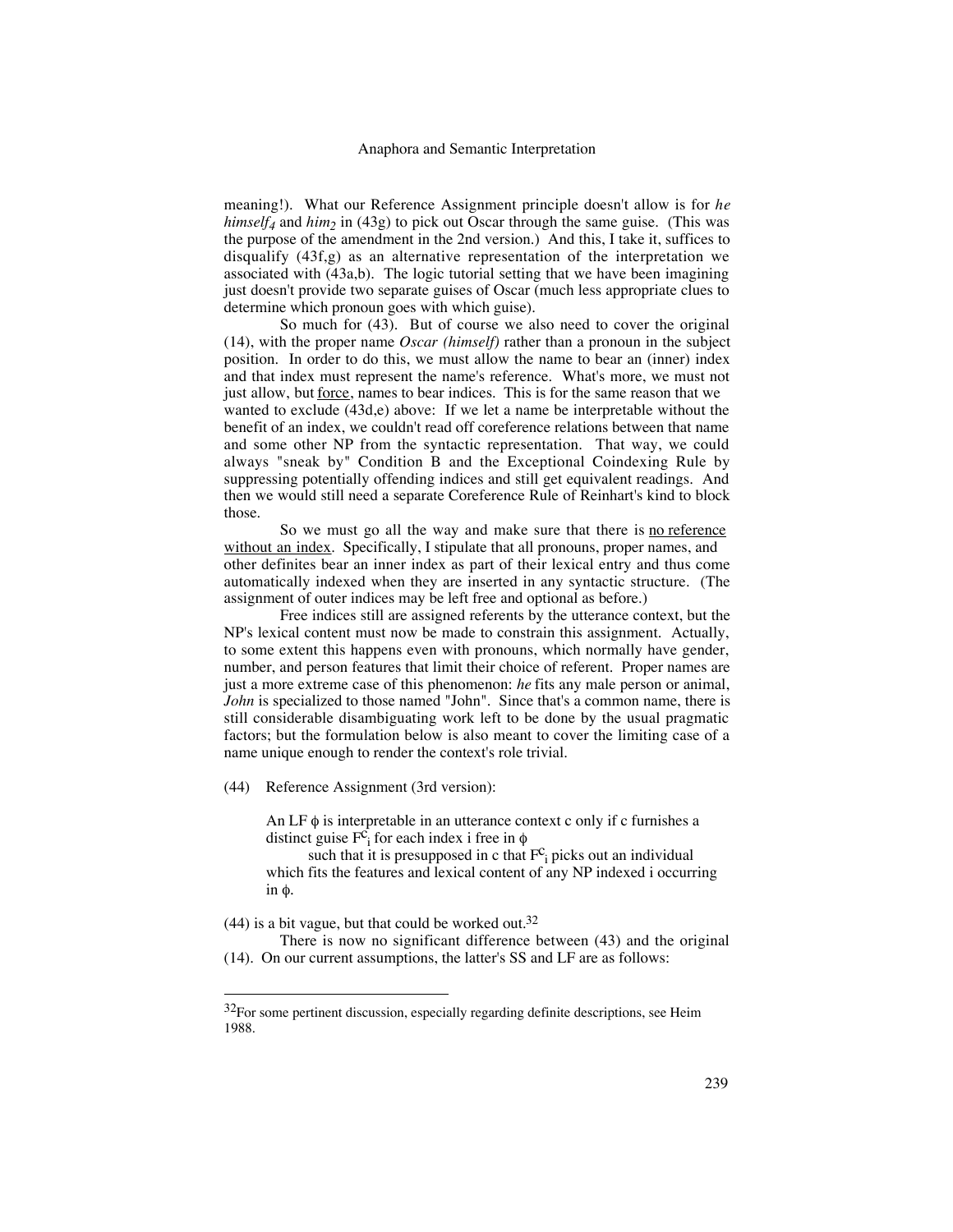- (14) c. SS: if everyone hates  $[Oscar_2]$ , ...  $[Oscar_2]$  hates  $[\text{him}_2]$ 
	- d. LF: if everyone hates  $Oscar_2$ , ...  $Oscar_2$  hates him<sub>2</sub>

The context must match the free index 2 with some guise that is known to be of something named "Oscar" and a male human or animal. (If the second requirement, stemming from the features of the pronoun, is redundant, given that "Oscar" is a familiar name for males, so much the better.) Presumably, this guise is the memory entry under the name "Oscar". $33$  The Exceptional Coindexing Rule applies to license this interpretation just as we showed above for (43a,b), and (for the reasons we went over there) we needn't worry about alternate derivations in which *Oscar* and *him* weren't coindexed.

## **5.3. Other examples in the revised analysis**

In arguing that the Exceptional Coindexing Rule takes over the work of Reinhart's Coreference Rule, I have looked at only one type of example so far, the kind where structured meaning matters. What about the other types initially adduced in illustration of the Coreference Rule? Let's run through the list one more time. We will see that the revised account parallels  $G \& R$ 's original one for the *only* and Lakoff examples. On the other hand, due to the fact that (39) doesn't apply unless there is a Condition B violation in the first place, the basic cases and debates about identity are now licensed independently of (39), simply because they have fully grammatical representations.

## **5.3.1. Basic cases**

Here is our initial trio again:

- $(8)$  John saw him.
- (9) **John** saw his mother.
- $(10)$  His mother saw John.

We can be brief on (8): A bound variable interpretation is out as before, as it would be a linking violation of Condition B. A corefential interpretation, with the common referent picked out under the same guise, would have to be represented by matching inner indices on *John* and *him* and thus would be a mere codetermination violation of B. It is therefore also out, except in special contexts where structured meaning matters. Finally, coreference via distinct guises is okay, but requires the sort of context where distinct guises are readily available.

With (9), Condition B does not apply since *John* is beyond the GC of *his*. Both linking and colinking are therefore permitted. The former represents the bound variable reading, the latter the coreferential one. Here we see the benefit of restricting (39) to prima facie ill-formed structures (as opposed to

 $33$ In the logic tutorial setting, there may be no reference to any particular real-life Oscar. But let's abstract away from this bit of make-believe.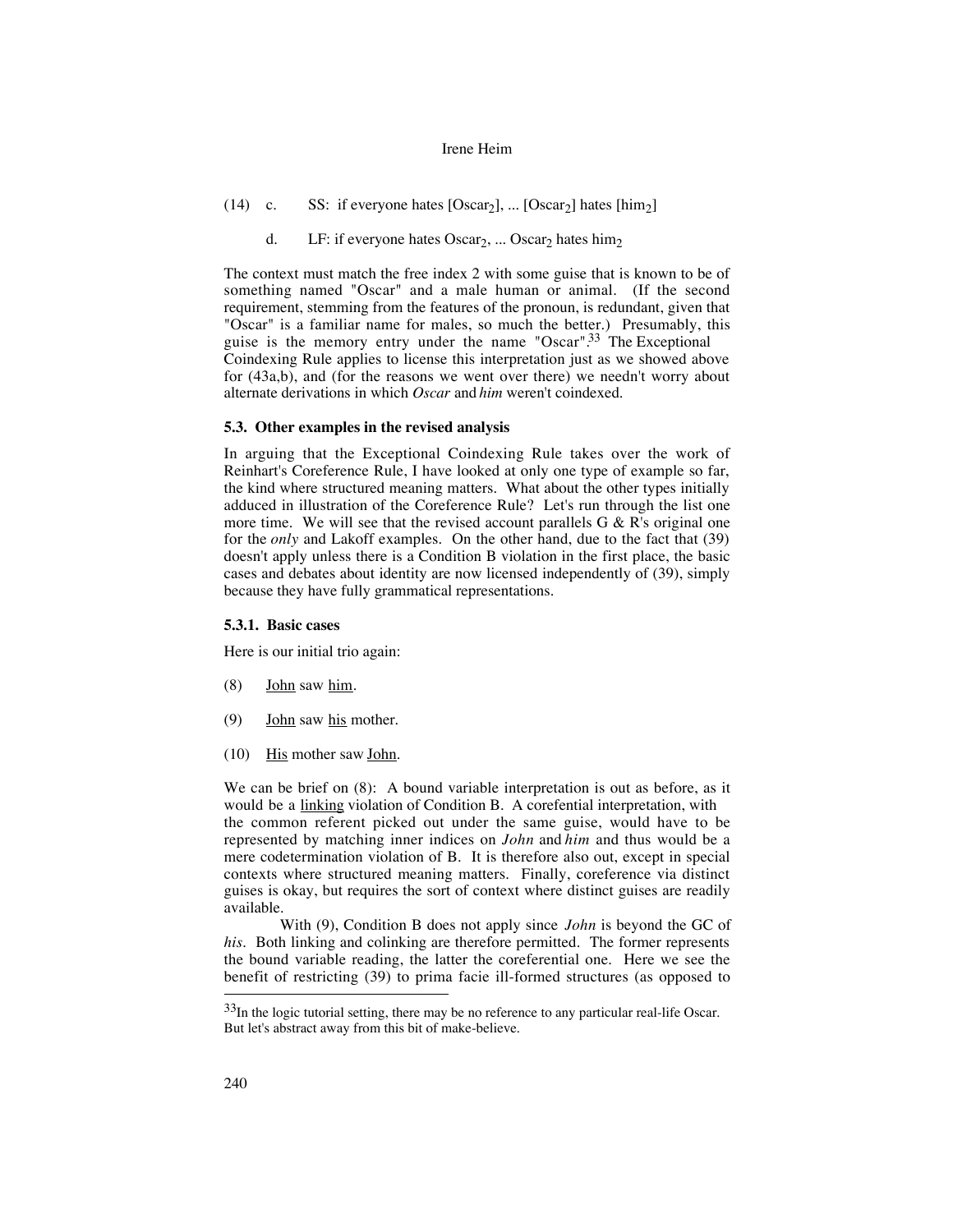haveing it apply everywhere, as did  $(7)$  and  $(23)$ ). As G & R point out in their footnote 13, there is reason to believe that (10) is inherently ambiguous. Otherwise one would have to say that it allows a coreferential interpretation in continuations like *John saw his mother, and so did Bill* only because this yields a manifestly distinct interpretation for the continuation. But this is problematic for two reasons. First, as noted in Lasnik 1989:166, it doesn't straightforwardly cover the case where the elliptical continuation is uttered by a different speaker. Second, there is independent reason to doubt that the Coreference Rule "looks ahead" that far in the discourse: if it did, *John saw him, and Bill did too*, should likewise permit coreference between *John* and *him*. G & R show that these problems disappear if the Coreference Rule is restricted to prima facie Condition B violations, and I have taken up a version of that idea in my  $(39)$ .<sup>34</sup>

In (10), variable binding continues to be out for the same reason as before: Locally A-bar-bound pronouns still fall through the cracks of the definition of "variable". But nothing whatsoever interferes with coreference, which would be represented by matching inner indices on *his* and *John*. (Again, I mean coreference via a common guise.)

### **5.3.2. Identity debates**

Let's turn to example (12).

- (12) A: Is this speaker Zelda?
	- B: How can you doubt it? She praises her to the sky. No competing candidate would do that.

In a way, I have already said everything I have to say about this one. Without being mentioned explicitly at that point, this type of example was my guide in setting up the Reference Assignment principle in such a way that it imposes a one-to-one match of indices and guises (and not of indices and actual referents). So whether or not party B turns out to be right and the speaker  $is$  Zelda, the syntactic representation of the pertinent reading of this example will have distinct inner indices on *she* and *her*, and so, once again, Condition B doesn't even get a shot at it.

Here the present analysis actually takes a different view than  $G \& R$ , even in the version of their footnote 13, which restricts (7) to prima facie Condition B violations. (12) does qualify as such a prima facie violation in their sense, but it isn't a violation of any kind in the present system. This is welcome insofar as this type of case has none of the marginal flavor of the other types (as G & R also concede in their footnote 10).

## **5.3.3.** *only* **examples**

Here is the example about Lucifer once more:

(11) (Everybody hates Lucifer.) Only he himself pities him.

 $34G & R$  actually don't commit themselves to this particular solution, they just spell it out as one possibility among others.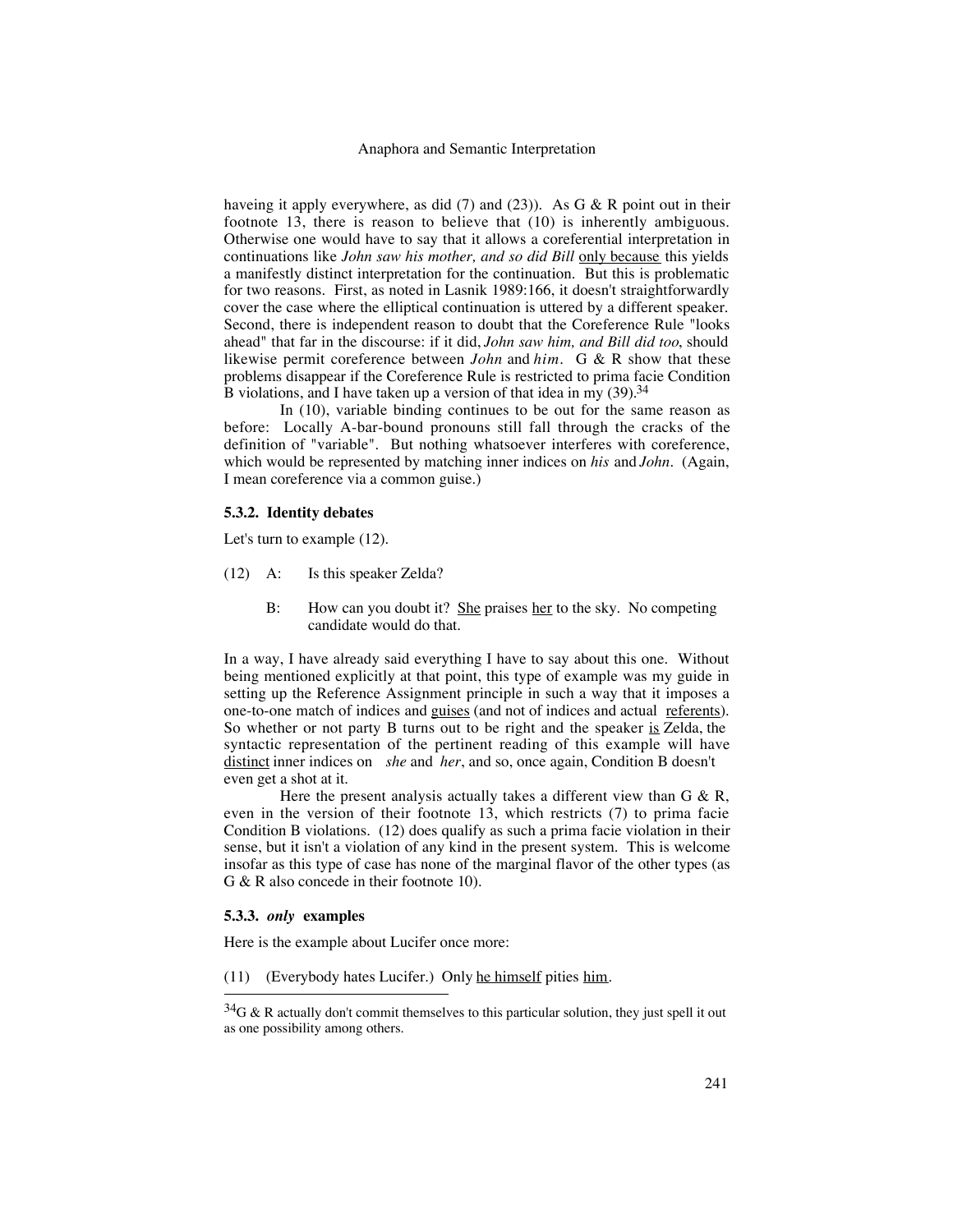Recall that there was a murky point in G  $\&$  R's original account of this example, a kind of equivocation between "the trace of *only he himself*" and "the trace of *he himself*". Let us see what shape this takes in the present system. The derivation of (11) on the intended reading ought to be (11c,d).

(11) c. SS: [only [he himself<sub>1</sub>]]<sub>2</sub> pities [him<sub>1</sub>]

d. LF: only [he himself<sub>1</sub>]  $\lambda_2$  [t<sub>2</sub> pities him<sub>1</sub>]

As indicated, 1 in (11c) is an inner index on the smaller NP, and 2 an outer index on the  $larger NP$ . If this is indeed the situation, then  $(11c)$  is not in violation of Condition B, not even a codetermination violation: the larger NP is in a c-commanding A-position w.r.t. *[him<sub>1</sub>]* but doesn't share any index with it, and the smaller one is colinked with  $\left\lceil \frac{h_i m_j}{h_i} \right\rceil$  but not in a c-commanding Aposition.

If we are only concerned with  $\underline{allowing}$  this interpretation of (11), we can live with this result. But the intuitive status of this type of example is like that of others we have classified as weak Condition B violations in need of sanctioning by the Exceptional Coindexing Rule. So a better prediction would be that the subject and object in the SS of (11) do count as codetermined, and that therefore (39) has to step in to license (11d) on the grounds that its truthconditions differ from those of (11e):

(11) e. only [he himself<sub>1</sub>]  $\lambda_2$  [t<sub>2</sub> pities him<sub>2</sub>]

At this point, our options are not unlike  $G \& R's$ : For instance, we can just stipulate that adjunction structures of this sort count as one NP rather than two. (This implies, among other things, that such structures never have room for more than a total of two indices; they couldn't have up to four, as we'd expect in a genuine instance of two nested NPs.) The indices 1 and 2 on *he himself* and *only he himself* then just are the inner and outer index of this one NP, which thereby qualifies as colinked with the object. As it stands, this is just as hokey as the equivocation implicit in G & R's original story. But perhaps it can be improved upon when future research gives us a deeper understanding of both the syntax and the semantics of double indexing.35

 <sup>35</sup>In a related type of example that is likely to be relevant in this connection, *only* does not form a constituent with the focus it associates with:

<sup>(</sup>i) I could only see that  $[\text{he himself}]_F$  pities him.

As shown by Rooth (1985: 72 - 72, 76 - 79), an index on a focussed phrase may be inside or outside the focus-marker, with non-equivalent semantic results. In the present setting, we face the question whether the phrase including the F and the one that excludes it should be treated as two separate, nested NPs (each with potentially an inner and an outer index), or whether there is just one NP, whose inner index is interpreted below the F and whose outer index above it. The latter choice is preferable in light of the fact that the relevant coreferential readings for such sentences have the same intuitive status as analogous cases in which *only* and its focus form a constituent. -- The discussion of anaphora with focussed antecedents in Higginbotham 1989 also points in this direction.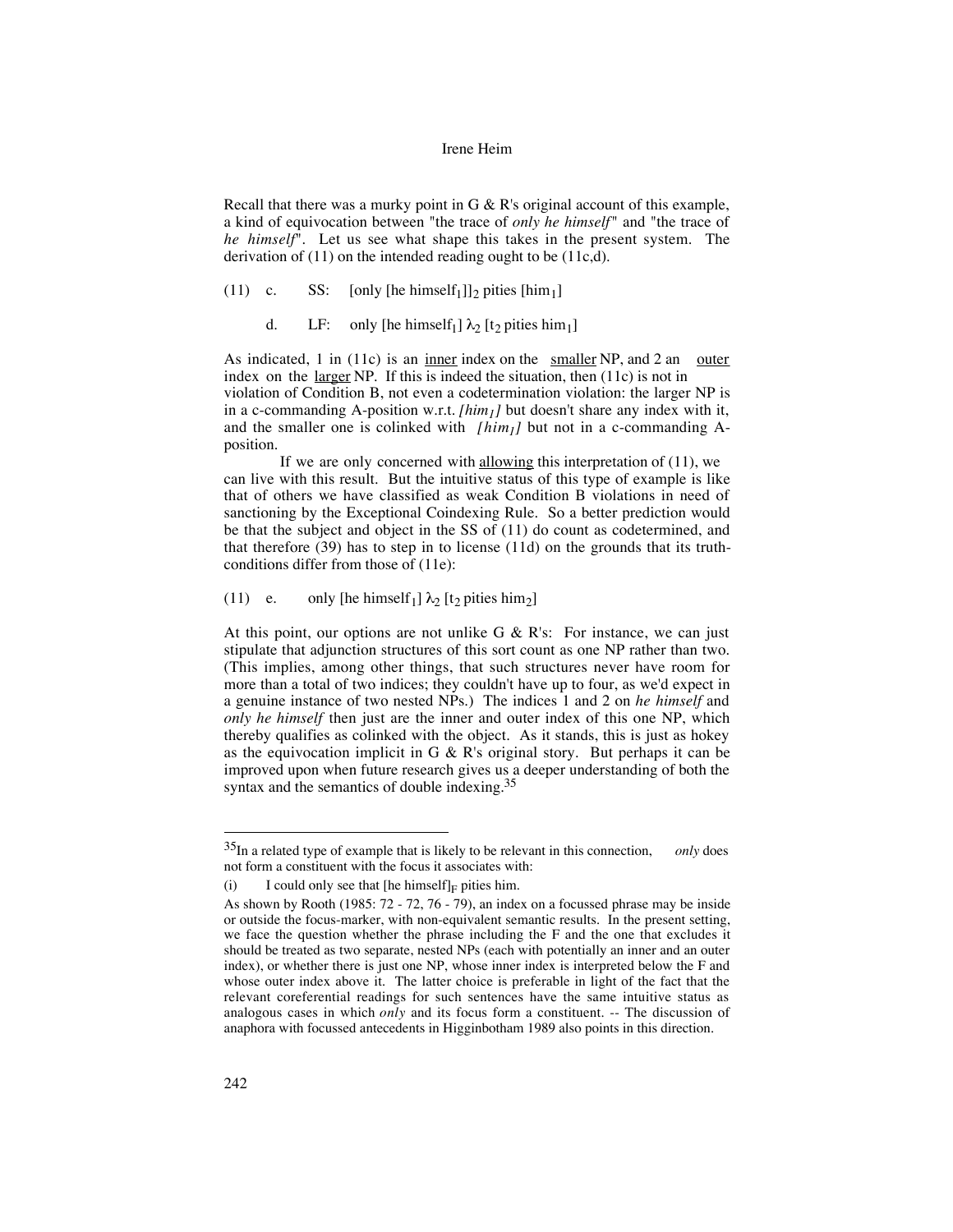### Anaphora and Semantic Interpretation

In other words, our analysis of (11) remains essentially Reinhart's—except that it now extends automatically to (21), which receives the derivation below:

(21) d. SS:  $[every\,devill]_1$  knows that

[only [he himself<sub>1</sub>]]<sub>2</sub> pities [him<sub>1</sub>]

e. LF: every devil  $\lambda_1[t_1]$  knows that

[ only [he himself<sub>1</sub>]  $\lambda_2[t_2$  pities him<sub>1</sub>] ] ]

The fine-structure of the *only*-NP in (21d) is whatever it is in (11c), and thus (11) and (21) are alike from the standpoint of both Condition B and the Exceptional Coindexing Rule. The potential preempting alternative to (21e), which however has different truth-conditions, is (21f).

(21) f. every devil  $\lambda_1[t_1]$  knows that

[ only [he himself<sub>1</sub>]  $\lambda_2$ [t<sub>2</sub> pities him<sub>2</sub>] ] ]

## **5.3.4. Lakoff's example**

G & R's account of (15) likewise carries over in full and now generalizes to (22). The derivations speak for themselves.

- (15) i. SS:  $[I_2]$  dreamt  $[I_2]_1$  kissed  $[me_2]$ 
	- j. LF: I<sub>2</sub> dreamt  $\lambda_1$  [ t<sub>1</sub> kissed me<sub>2</sub> ] [ I<sub>2</sub> ]
	- k. potential preemptor:  $I_2$  dreamt  $\lambda_1$  [  $t_1$  kissed me<sub>1</sub> ] [  $I_2$  ]
- (22) b. SS: [not only  $[I_3]_2$  dreamt  $[I_2]_1$  kissed [me<sub>2</sub>]
	- c. LF: not only  $[I_3]$   $\lambda_2$   $[t_2$  dreamt  $\lambda_1$   $[t_1$  kissed me<sub>2</sub>  $][I_2]$
	- d. potential preemptor:

not only  $[I_3]$   $\lambda_2$   $[t_2$  dreamt  $\lambda_1$   $[t_1$  kissed me<sub>1</sub>  $][I_2]$ 

## **6. Concluding remark**

I have pointed out plenty of loose ends along the way. Let me just note one more respect in which the present account might need revision. My proposal, as it stands, actually has two separate parts. One claim is that there are two different types of Condition B violation, and that one of these types, the mere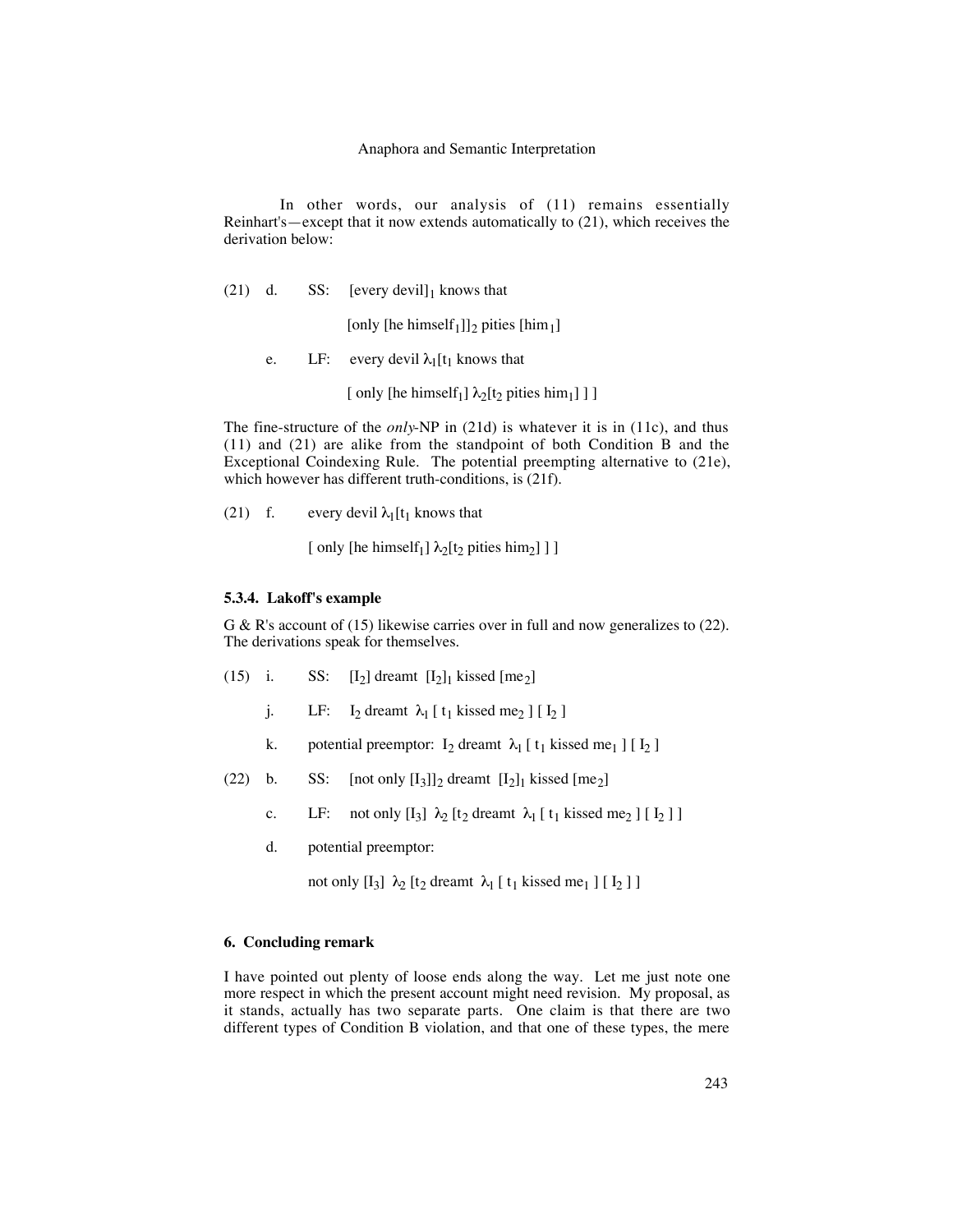codetermination violations, can be rescued under suitable discourse conditions. The second claim specifies more concretely what these discourse conditions are; in close agreement with Reinhart, it implies that an interpretive difference between the LF to be licensed and its binding-alternative is a sufficient licensing factor.

Now it could conceivably turn out that the first claim is right, but the second is wrong. Specifically, there may be additional discourse factors, besides or even instead of the one that Reinhart identified. For instance, Evans (1980) and others have conjectured that prima facie Condition B violations improve when the previous discourse provides an antecedent that both potentially offending NPs can be anaphorically linked to.  $G & R$  correctly observe that this is not a sufficient condition for such violations to become acceptable. But a possibility that has not been explicitly considered so far is that it might be a necessary factor in addition to the requirement stated in (7) or (39). There is something to be said for this possibility. All the relevant examples I have used in this article actually happen to have this property; see, in particular, (11), (14), (15), and their variants, all of which contained a suitable common antecedent for the two NPs in the Condition B configuration. As Hans Kamp (p.c.) pointed out to me, this appears to be crucial. For instance, if we have not been talking about Lucifer before, an utterance of *Only Lucifer pities him* (or of *Only he pities him*, using the first pronoun with a demonstrative reference to Lucifer) is quite bad under a coreferential reading. So the condition identified by Reinhart and carried over into my Exceptional Coindexing Rule is not by itself sufficient, and a common antecedent seems to be required on top of it. This needs further exploration.

## **References**

- Black, Max and Peter Geach eds. (1952) *Translations from the Philosophical Writings of Gottlob Frege*, Oxford: Blackwell.
- Chierchia, Gennaro (1991) "Anaphors and Attitudes De Se," in R. Bartsch, J. van Benthem, P. van Emde Boas eds. *Language in Context*, Dordrecht: Foris.
- Cresswell, Maxwell and Arnim Stechow (1982) "De Re Belief Generalized," *Linguistics and Philosophy* 5.4, 503 -535.
- Dalrymple, Mary, Stuart Schieber, Fernando Pereira (1991), "Ellipsis and Higher-Order Unification," *Linguistics and Philosophy* 14.4, 399–452.
- Evans, Gareth (1980) "Pronouns," *Linguistic Inquiry* 11, 337–362.
- Fiengo, Robert and Robert May (1994) *Indices and Identity*, MIT Press, Cambridge.
- Frege, Gottlob (1892) "Über Sinn und Bedeutung," *Zeitschrift für Philosophie und philosophische Kritik* 100, 25–50.
- Grodzinsky, Yosef and Tanya Reinhart (1993) "The Innateness of Binding and Coreference," *Linguistic Inquiry* 24, pp. 69–102.
- Haas-Spohn, Ulrike (1995) *Versteckte Indexikalität und subjektive Bedeutung*, Berlin, Akademie Verlag, *Studia Grammatica* 38.

Haïk, Isabelle (1984) "Indirect Binding," *Linguistic Inquiry* 15.2, 185–223.

- Heim, Irene (1988) *The Semantics of Definite and Indefinite Noun Phrases*, New York: Garland Press. [reprinted from 1982 Ph.D. thesis, Univ. of Massachusetts, Amherst]
- Heim, Irene (1990) "E-Type Pronouns and Donkey Anaphora," *Linguistics and Philosophy* 13, 137–177.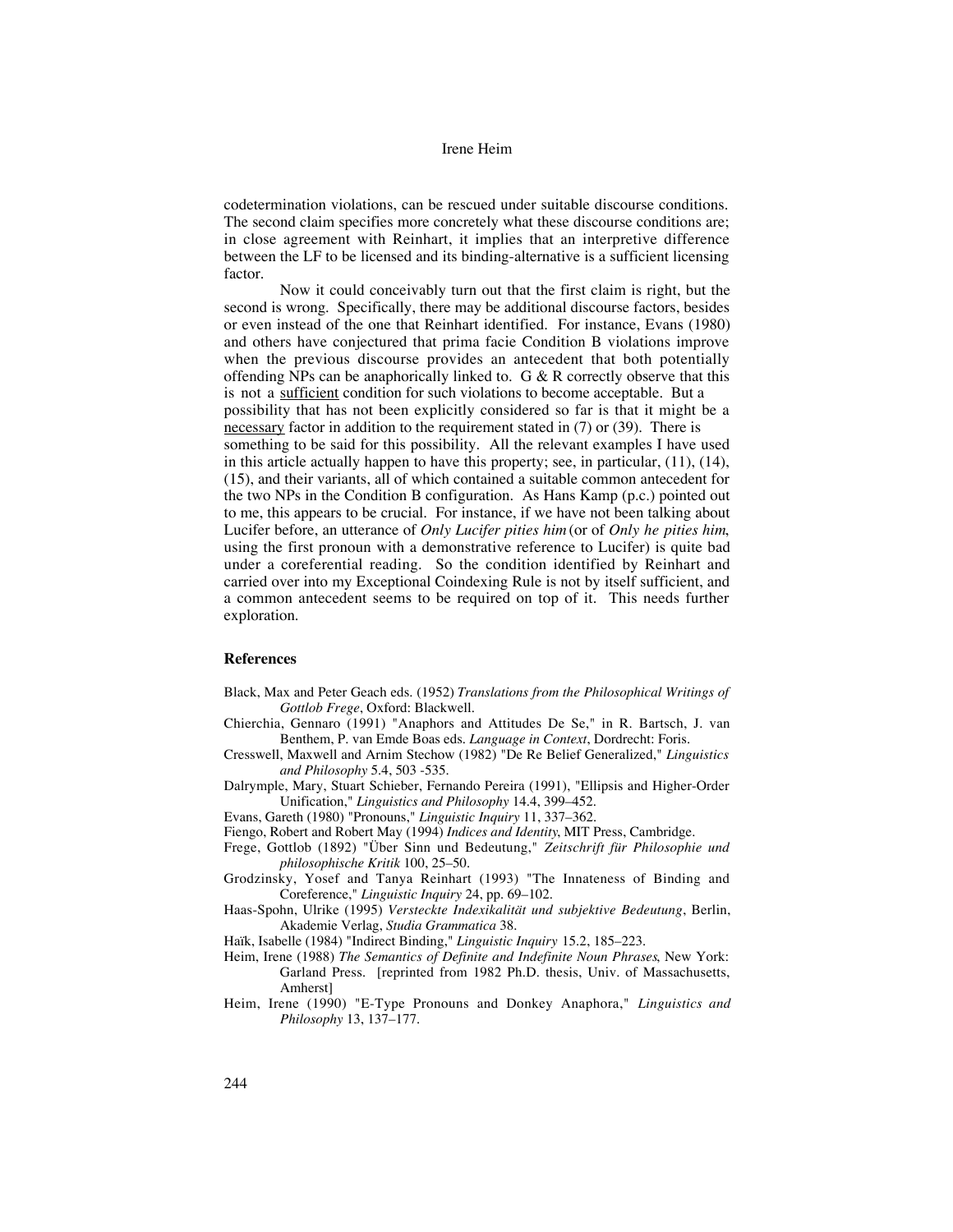- Higginbotham, James (1980) "Anaphora and GB: Some Preliminary Remarks," in J. Jensen ed. *Cahiers Linguistiques d'Ottawa: Proceedings of NELS 10*, Univ. of Ottawa.
- Higginbotham, James (1983) "Logical Form, Binding, and Nominals," *Linguistic Inquiry* 14, 395–420.
- Higginbotham, James (1985) "On Semantics," *Linguistic Inquiry* 16, 547–593.
- Higginbotham, James (1987) "On the Varieties of Cross-Reference," in *GLOW X Proceedings, Annali di Ca'Foscari*, Venice, 123–142.
- Higginbotham, James (1989) "Reference and Control," *Rivista di Linguistica* 1.2, 301–326.
- Higginbotham, James (1994) "Anaphoric Reference and Common Reference," *Linguistic Inquiry*.
- Kaplan, David (1989) "Demonstratives," in J. Almog, J. Perry, H. Wettstein eds. *Themes from Kaplan*, Oxford: Oxford Univ. Press. [circulated in manuscript form since 1977]
- Kitagawa, Yoshihisa (1991) "Copying Identity," *Natural Language and Linguistic Theory* 9.3, 497–536.
- Lakoff, George (1972) "Linguistics and Natural Logic," in D. Davidson and G. Harman eds. *Semantics of Natural Language*, Dordrecht: Reidel, 545–665.
- Landman, Fred (1986) *Towards a Theory of Information*, Dordrecht: Foris.
- Lasnik, Howard (1989) *Essays on Anaphora*, Dordrecht: Kluwer.
- Lewis, David (1979) "Attitudes *De Dicto* and *De Se*," *The Philosophical Review* 88, 513–543.
- Lewis, David (1984) "Individuation by Acquaintance and by Stipulation," in F. Landman and F. Veltman eds. *Varieties of Formal Semantics*, Dordrecht: Foris, 219–243.
- McKay, Thomas (1991) "Representing *De Re* Beliefs," *Linguistics and Philosophy* 14.6, 711–739.
- Montague, Richard (1974) "The Proper Treatment of Quantification in Ordinary English," in R. Thomason ed. *Formal Philosophy*, New York: Academic Press, 247–270.
- Neale, Stephen (1990) *Descriptions*, Cambridge: M.I.T. Press.
- Partee, Barbara and Emmon Bach (1984) "Quantification, Pronouns, and VP Anaphora," in J. Groenendijk, T. Janssen, M. Stokhof eds. *Truth, Interpretation and Information*, Dordrecht: Foris, 99–130. [reprinted from *Formal Methods in the Study of Language*, Univ. of Amsterdam, Mathematical Centre Tracts. 1981]
- Pesetsky, David (1982) *Paths and Categories*, Ph.D. thesis, M.I.T., Cambridge.
- Quine, W. V. O. (1956) "Quantifiers and Propositional Attitudes," *The Journal of Philosophy* 53, 177–187.
- Reinhart, Tanya (1983a) *Anaphora and Semantic Interpretation*, Chicago: The Univ. of Chicago Press.
- Reinhart, Tanya (1983b) "Coreference and Bound Anaphora: A Restatement of the Anaphora Questions," *Linguistics and Philosophy* 6, 47–88.
- Reinhart, Tanya (1991a) "Binding and Coreference Revisited," ms. Tel Aviv Univ.
- Reinhart, Tanya (1991b) "Self-Representation," ms. Tel Aviv Univ. [presented at anaphora workshop, Princeton Univ., Oct. 1990]
- Rooth, Mats (1985) *Association with Focus*, Ph.D. thesis, Univ. of Massachusetts, Amherst.
- Sag, Ivan (1980) *Deletion and Logical Form*, New York: Garland Press. [reprinted from 1976 Ph.D. thesis, M.I.T., Cambridge]
- Soames, Scott (1990) "Pronouns and Propositional Attitudes," *The Proceedings of the Aristotelian Society*.
- Stalnaker, Robert (1979) "Assertion," in P. Cole ed. *Syntax and Semantics 9: Pragmatics*, 315–332.